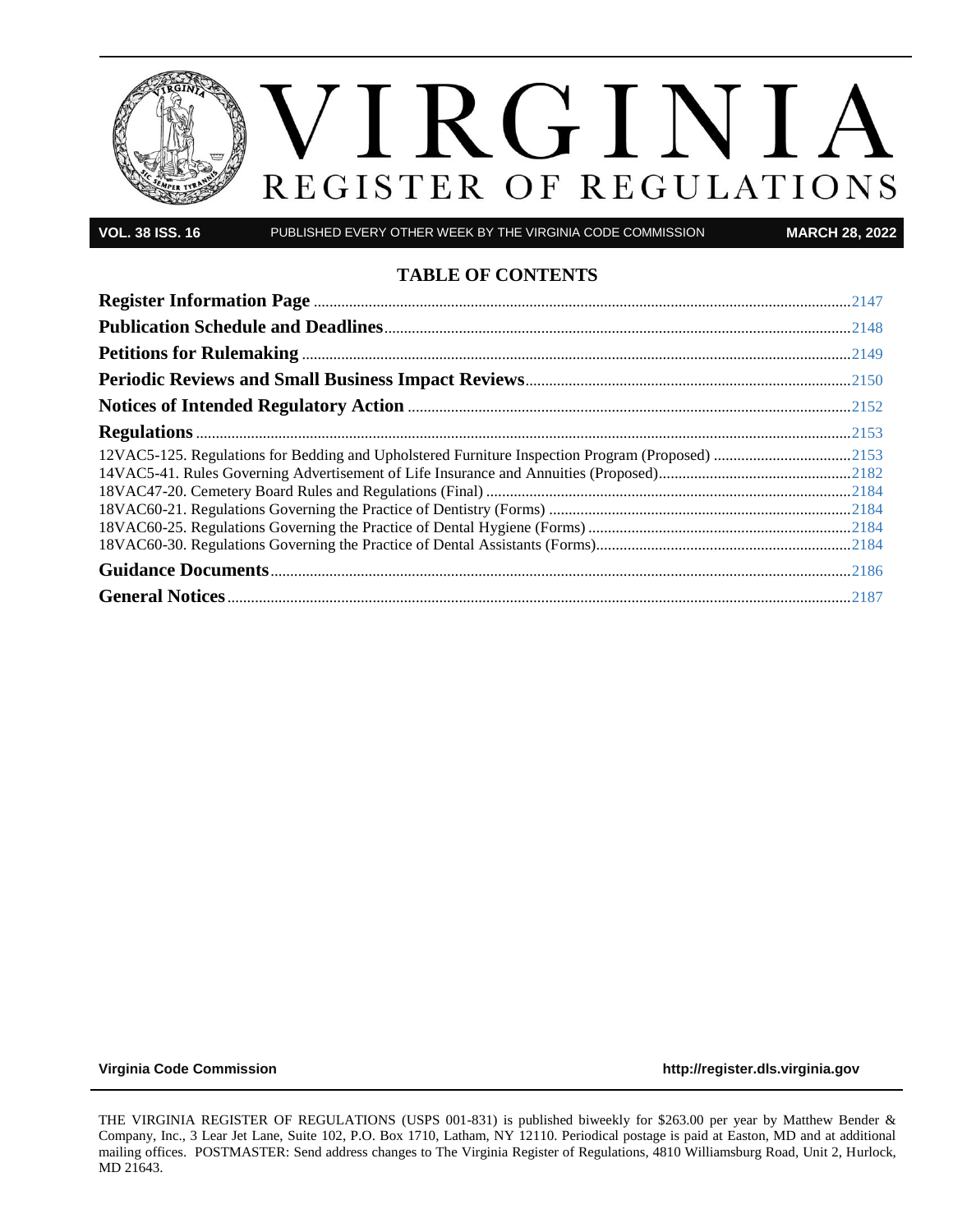## **THE VIRGINIA REGISTER INFORMATION PAGE**

<span id="page-1-0"></span>THE VIRGINIA REGISTER OF REGULATIONS is an official state publication issued every other week throughout the year. Indexes are published quarterly, and are cumulative for the year. The *Virginia Register* has several functions. The new and amended sections of regulations, both as proposed and as finally adopted, are required by law to be published in the *Virginia Register*. In addition, the *Virginia Register* is a source of other information about state government, including petitions for rulemaking, emergency regulations, executive orders issued by the Governor, and notices of public hearings on regulations.

#### **ADOPTION, AMENDMENT, AND REPEAL OF REGULATIONS**

Unless exempted by law, an agency wishing to adopt, amend, or repeal regulations must follow the procedures in the Administrative Process Act (§ 2.2-4000 et seq. of the Code of Virginia). Typically, this includes first publishing in the *Virginia Register* a notice of intended regulatory action; a basis, purpose, substance and issues statement; an economic impact analysis prepared by the Department of Planning and Budget; the agency's response to the economic impact analysis; a summary; a notice giving the public an opportunity to comment on the proposal; and the text of the proposed regulation.

Following publication of the proposed regulation in the *Virginia Register*, the promulgating agency receives public comments for a minimum of 60 days. The Governor reviews the proposed regulation to determine if it is necessary to protect the public health, safety, and welfare, and if it is clearly written and easily understandable. If the Governor chooses to comment on the proposed regulation, his comments must be transmitted to the agency and the Registrar of Regulations no later than 15 days following the completion of the 60-day public comment period. The Governor's comments, if any, will be published in the *Virginia Register*. Not less than 15 days following the completion of the 60-day public comment period, the agency may adopt the proposed regulation.

The Joint Commission on Administrative Rules or the appropriate standing committee of each house of the General Assembly may meet during the promulgation or final adoption process and file an objection with the Registrar and the promulgating agency. The objection will be published in the *Virginia Register*. Within 21 days after receipt by the agency of a legislative objection, the agency shall file a response with the Registrar, the objecting legislative body, and the Governor.

When final action is taken, the agency again publishes the text of the regulation as adopted, highlighting all changes made to the proposed regulation and explaining any substantial changes made since publication of the proposal. A 30-day final adoption period begins upon final publication in the *Virginia Register*.

The Governor may review the final regulation during this time and, if he objects, forward his objection to the Registrar and the agency. In addition to or in lieu of filing a formal objection, the Governor may suspend the effective date of a portion or all of a regulation until the end of the next regular General Assembly session by issuing a directive signed by a majority of the members of the appropriate legislative body and the Governor. The Governor's objection or suspension of the regulation, or both, will be published in the *Virginia Register*.

If the Governor finds that the final regulation contains changes made after publication of the proposed regulation that have substantial impact, he may require the agency to provide an additional 30-day public comment period on the changes. Notice of the additional public comment period required by the Governor will be published in the *Virginia Register*. Pursuant to § 2.2-4007.06 of the Code of Virginia, any person may request that the agency solicit additional public comment on certain changes made after publication of the proposed regulation. The agency shall suspend the regulatory process for 30 days upon such request from 25 or more individuals, unless the agency determines that the changes have minor or inconsequential impact.

A regulation becomes effective at the conclusion of the 30-day final adoption period, or at any other later date specified by the promulgating agency, unless (i) a legislative objection has been filed, in which event the regulation, unless withdrawn, becomes effective on the date specified, which shall be after the expiration of the 21-day objection period; (ii) the Governor exercises his authority to require the agency to provide for additional public comment, in which event the regulation, unless withdrawn, becomes effective on the date specified, which shall be after the expiration of the period for which the Governor has provided for additional public comment; (iii) the Governor and the General Assembly exercise their authority to suspend the effective date of a regulation until the end of the next regular legislative session; or (iv) the agency suspends the regulatory process, in which event the regulation, unless withdrawn, becomes effective on the date specified, which shall be after the expiration of the 30-day public comment period and no earlier than 15 days from publication of the readopted action.

A regulatory action may be withdrawn by the promulgating agency at any time before the regulation becomes final.

#### **FAST-TRACK RULEMAKING PROCESS**

Section 2.2-4012.1 of the Code of Virginia provides an alternative to the standard process set forth in the Administrative Process Act for regulations deemed by the Governor to be noncontroversial. To use this process, the Governor's concurrence is required and advance notice must be provided to certain legislative committees. Fast-track regulations become effective on the date noted in the regulatory action if fewer than 10 persons object to using the process in accordance with § 2.2-4012.1.

#### **EMERGENCY REGULATIONS**

Pursuant to § [2.2-4011](https://law.lis.virginia.gov/vacode/2.2-4011/) of the Code of Virginia, an agency may adopt emergency regulations if necessitated by an emergency situation or when Virginia statutory law or the appropriation act or federal law or federal regulation requires that a regulation be effective in 280 days or fewer from its enactment. In either situation, approval of the Governor is required. The emergency regulation is effective upon its filing with the Registrar of Regulations, unless a later date is specified per § [2.2-4012](https://law.lis.virginia.gov/vacode/2.2-4011/) of the Code of Virginia. Emergency regulations are limited to no more than 18 months in duration; however, may be extended for six months under the circumstances noted in § 2.2-4011 D. Emergency regulations are published as soon as possible in the *Virginia Register* and are on the Register of Regulations website a[t register.dls.virgina.gov.](http://register.dls.virgina.gov/)

During the time the emergency regulation is in effect, the agency may proceed with the adoption of permanent regulations in accordance with the Administrative Process Act. If the agency chooses not to adopt the regulations, the emergency status ends when the prescribed time limit expires.

#### **STATEMENT**

The foregoing constitutes a generalized statement of the procedures to be followed. For specific statutory language, it is suggested that Article 2 (§ 2.2- 4006 et seq.) of Chapter 40 of Title 2.2 of the Code of Virginia be examined carefully.

#### **CITATION TO THE** *VIRGINIA REGISTER*

The *Virginia Register* is cited by volume, issue, page number, and date. **34:8 VA.R. 763-832 December 11, 2017,** refers to Volume 34, Issue 8, pages 763 through 832 of the *Virginia Register* issued on December 11, 2017.

*The Virginia Register of Regulations*is published pursuant to Article 6 (§ 2.2- 4031 et seq.) of Chapter 40 of Title 2.2 of the Code of Virginia.

Members of the Virginia Code Commission: **John S. Edwards,** Chair**; Marcus B. Simon,** Vice Chair**; Ward L. Armstrong; Nicole Cheuk; Leslie L. Lilley; Jennifer L. McClellan; Christopher R. Nolen; Steven Popps; Don L. Scott, Jr.; Charles S. Sharp; Malfourd W. Trumbo; Amigo R. Wade.**

Staff of the *Virginia Register:* **Holly Trice,** Registrar of Regulations; **Anne Bloomsburg,** Assistant Registrar; **Nikki Clemons,** Regulations Analyst; **Rhonda Dyer,** Publications Assistant; **Terri Edwards,** Senior Operations Staff Assistant.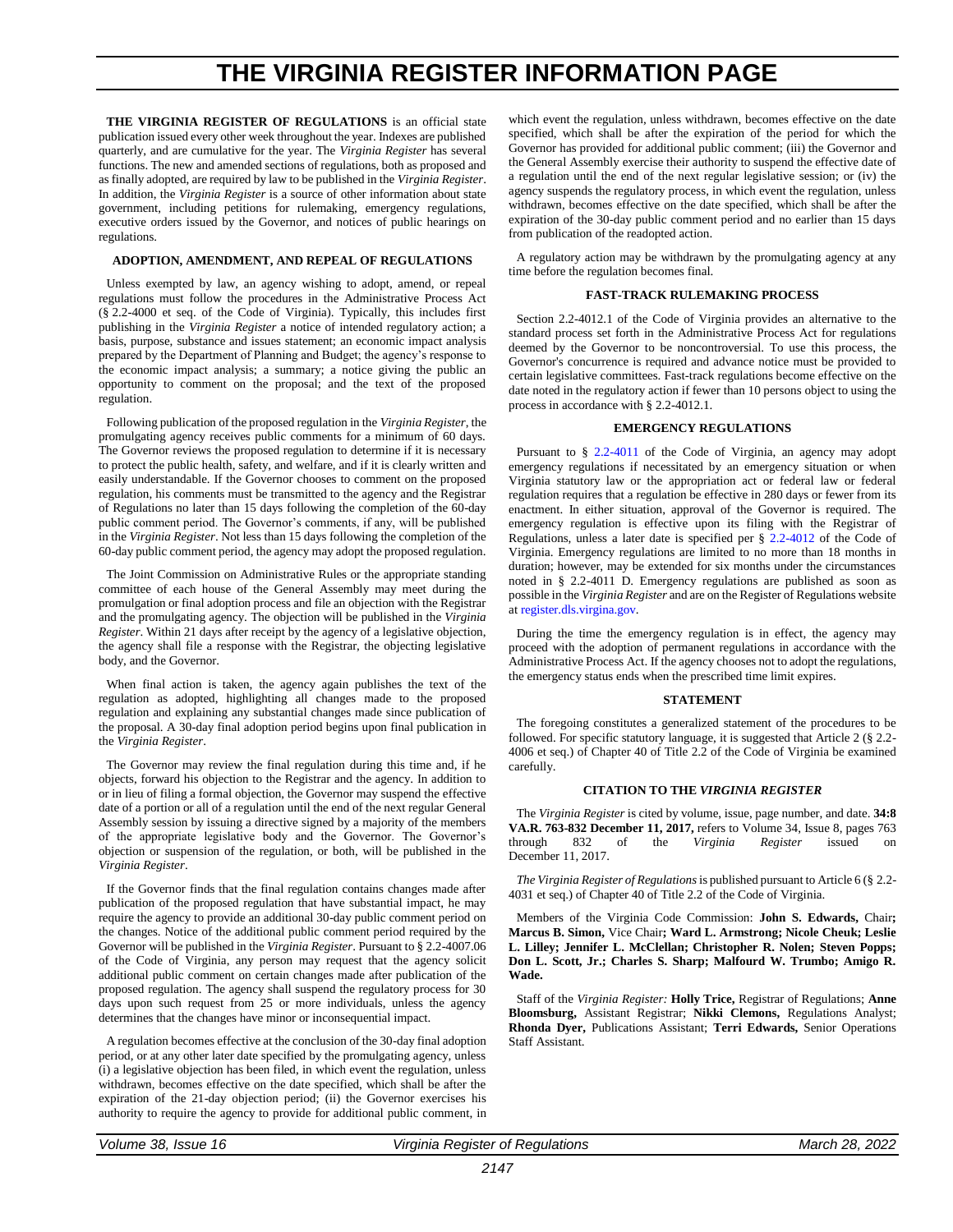## **PUBLICATION SCHEDULE AND DEADLINES**

<span id="page-2-0"></span>This schedule is available on the Virginia Register of Regulations website (http://register.dls.virginia.gov).

#### **April 2022 through April 2023**

| <b>Volume: Issue</b> | <b>Material Submitted By Noon*</b> | <b>Will Be Published On</b> |
|----------------------|------------------------------------|-----------------------------|
| 38:17                | March 23, 2022                     | April 11, 2022              |
| 38:18                | April 6, 2022                      | April 25, 2022              |
| 38:19                | April 20, 2022                     | May 9, 2022                 |
| 38:20                | May 4, 2022                        | May 23, 2022                |
| 38:21                | May 18, 2022                       | June 6, 2022                |
| 38:22                | June 1, 2022                       | June 20, 2022               |
| 38:23                | June 15, 2022                      | July 4, 2022                |
| 38:24                | June 29, 2022                      | July 18, 2022               |
| 38:25                | July 13, 2022                      | August 1, 2022              |
| 38:26                | July 27, 2022                      | August 15, 2022             |
| 39:1                 | August 10, 2022                    | August 29, 2022             |
| 39:2                 | August 24, 2022                    | September 12, 2022          |
| 39:3                 | September 7, 2022                  | September 26, 2022          |
| 39:4                 | September 21, 2022                 | October 10, 2022            |
| 39:5                 | October 5, 2022                    | October 24, 2022            |
| 39:6                 | October 19, 2022                   | November 7, 2022            |
| 39:7                 | November 2, 2022                   | November 21, 2022           |
| 39:8                 | November 14, 2022 (Monday)         | December 5, 2022            |
| 39:9                 | November 30, 2022                  | December 19, 2022           |
| 39:10                | December 14, 2022                  | January 2, 2023             |
| 39:11                | December 27, 2022 (Tuesday)        | January 16, 2023            |
| 39:12                | January 11, 2023                   | January 30, 2023            |
| 39:13                | January 25, 2023                   | February 13, 2023           |
| 39:14                | February 8, 2023                   | February 27, 2023           |
| 39:15                | February 22, 2023                  | March 13, 2023              |
| 39:16                | March 8, 2023                      | March 27, 2023              |
| 39:17                | March 22, 2023                     | April 10, 2023              |
| 39:18                | April 5, 2023                      | April 24, 2023              |

\*Filing deadlines are Wednesdays unless otherwise specified.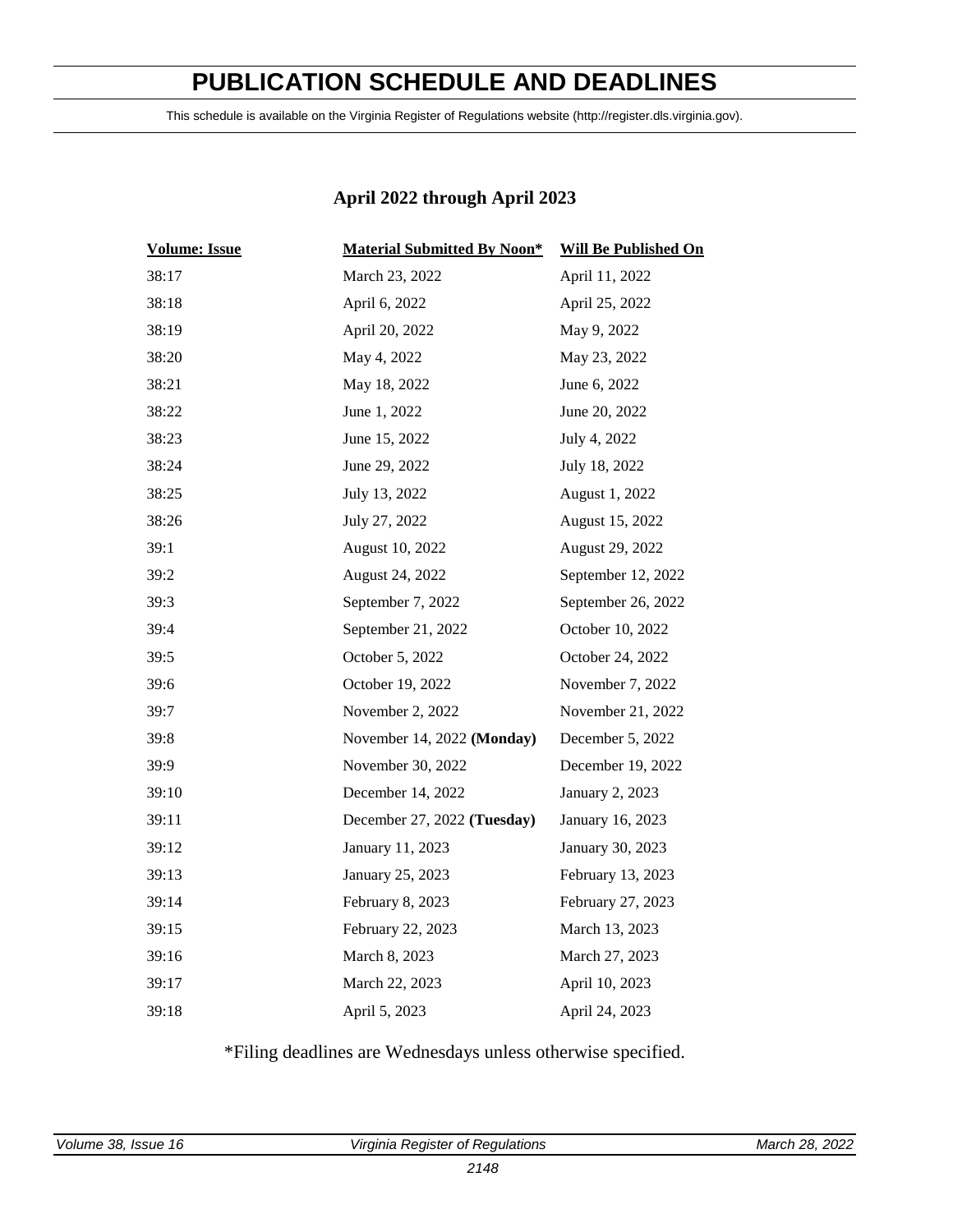## **PETITIONS FOR RULEMAKING**

#### <span id="page-3-0"></span>**TITLE 18. PROFESSIONAL AND OCCUPATIONAL LICENSING**

#### **BOARD OF AUDIOLOGY AND SPEECH-LANGUAGE PATHOLOGY**

#### **Agency Decision**

Title of Regulation: **18VAC30-21. Regulations Governing Audiology and Speech-Language Pathology.**

Statutory Authority: § 54.1-2400 of the Code of Virginia.

Name of Petitioner: Rebecca Delbridge.

Nature of Petitioner's Request: Allow supervision of assistants by speech-language pathologists via telepractice.

Agency Decision: Request denied.

Statement of Reason for Decision: At its meeting on March 8, 2022, the Board of Audiology and Speech-Language Pathology adopted a guidance document on supervision of assistants that is intended to assist licensees in the utilization of unlicensed persons in their practice. The document (Guidance Document 30-4) will be posted on the Virginia Regulatory Town Hall with an open comment period from March 28, 2022, to April 27, 2022. The public may access the document at [https://townhall.virginia.gov/L/Forums.cfm.](https://townhall.virginia.gov/L/Forums.cfm) After the comment period, the document will be posted on the website for the board.

Agency Contact: Leslie L. Knachel, Executive Director, Board of Audiology and Speech-Language Pathology, 9960 Mayland Drive, Suite 300, Richmond, VA, 23233, telephone (804) 597 4130, or email [audbd@dhp.virginia.gov.](mailto:AudBD@dhp.virginia.gov)

VA.R. Doc. No. PFR22-07; Filed March 8, 2022, 11:31 a.m.

#### **BOARD OF SOCIAL WORK**

#### **Agency Decision**

Title of Regulation: **18VAC140-20. Regulations Governing the Practice of Social Work.**

Statutory Authority: § 54.1-2400 of the Code of Virginia.

Name of Petitioner: Darryl McCarroll.

Nature of Petitioner's Request: Amend 18VAC140-20-45, Licensure by endorsement, to accept experience in another jurisdiction.

Agency Decision: Request denied.

Statement of Reason for Decision: At its meeting on March 4, 2022, the Board of Social Work considered the petition. The board did not see a reason to amend the regulation based on the unique application situation of the petitioner.

Agency Contact: Jaime Hoyle, Executive Director, Board of Social Work, 9960 Mayland Drive, Suite 300, Richmond, VA, 23233, telephone (804) 367-4441, or email [jaime.hoyle@dhp.virginia.gov.](mailto:jaime.hoyle@dhp.virginia.gov)

VA.R. Doc. No. PFR22-15; Filed March 4, 2022, 1:42 p.m.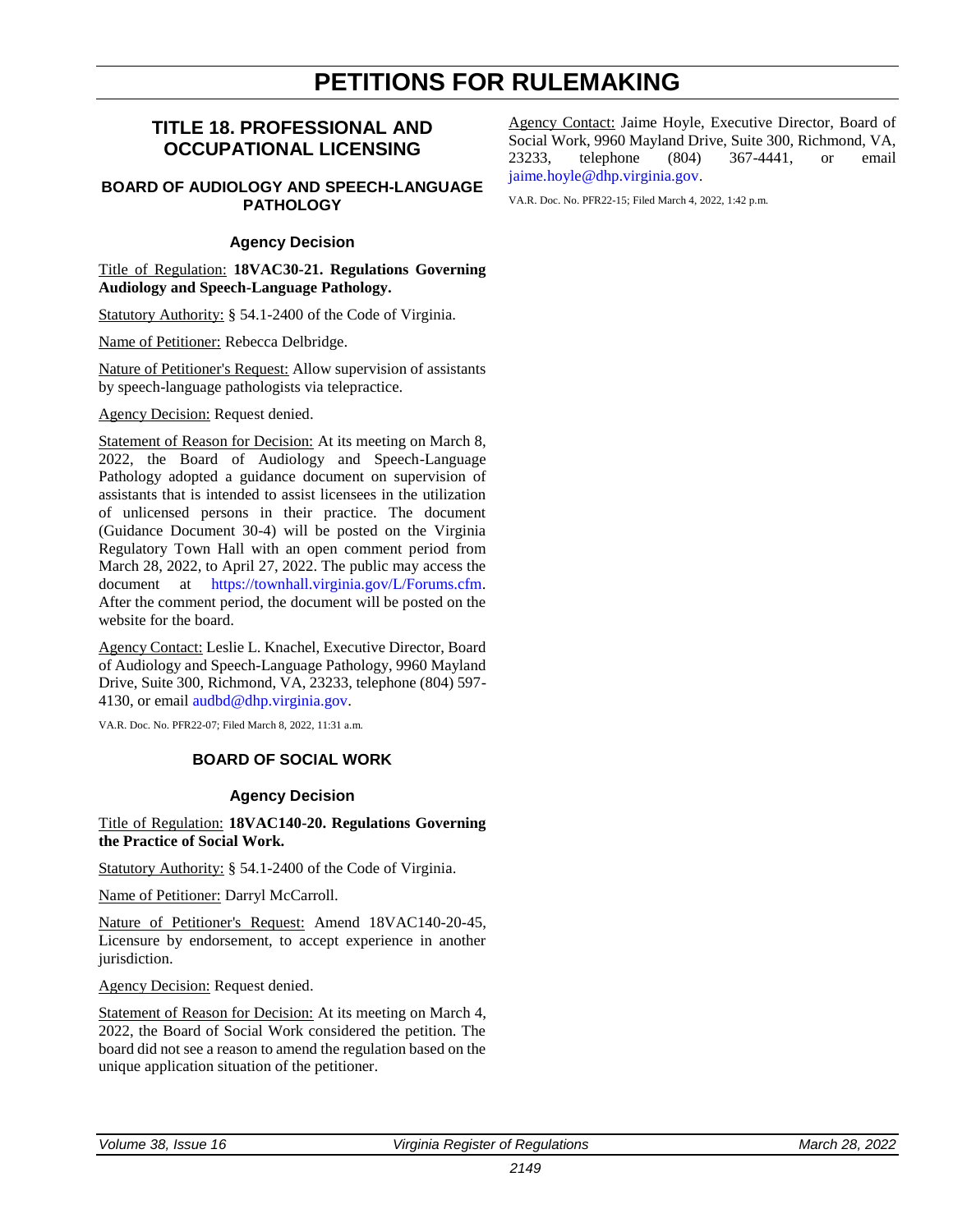## <span id="page-4-0"></span>**PERIODIC REVIEWS AND SMALL BUSINESS IMPACT REVIEWS**

#### **TITLE 18. PROFESSIONAL AND OCCUPATIONAL LICENSING**

#### **BOARD OF VETERINARY MEDICINE**

#### **Report of Findings**

Pursuant to §§ 2.2-4007.1 and 2.2-4017 of the Code of Virginia, the Board of Veterinary Medicine conducted a periodic review and a small business impact review of **18VAC150-20, Regulations Governing the Practice of Veterinary Medicine**, and determined that this regulation should be amended. The department is publishing its report of findings dated March 3, 2022, to support this decision.

This chapter has been in effect as VR645-01-1 before the creation of the Virginia Administrative Code. It has been amended 17 times in the past nine years. It continues to be effective in protecting the public by setting rules for qualifications and practice of veterinarians, veterinary technicians, equine dental technicians, and veterinary establishments. Whenever amendments are promulgated, language is reviewed to ensure that it is clearly written and easily understandable.

The board decision is to retain the regulation with amendments. The board has identified the following areas of regulation that it will consider for amendments: (i) requirements for faculty and intern/resident licensure (Dean at veterinary college has some suggestions); (ii) requirements for veterinary establishments (improve drug security, clarify, address some large animal ambulatory issues); (iii) changes to requirement for posting licenses to allow for license verification since the board is no longer sending hard copy licenses with expiration dates; (iv) review and update to unprofessional conduct regulations; (v) review and update section on delegation of duties to unlicensed assistants; and (vi) review and update to licensure requirements.

After further opportunity for review and recommendations for amendments, the board will publish a Notice of Intended Regulatory Action.

There is a continued need for the regulation since Chapter 38 (§ 54.1-3800 et seq.) of Title 54.1 of the Code of Virginia requires veterinarians and veterinary technicians to be licensed by the board. The board has not received any complaints or comments concerning the regulation. Practitioners do not find the regulation to be overly complex, but the board will consider whether requirements could be simplified or clarified. There is no overlap, duplication, or conflict with federal or state law or regulation.

The last periodic review was concluded in 2017, and the board has continually updated regulations while protecting the health and safety of animals in the Commonwealth. In its review, the board will consider any additional amendments that are recommended that will streamline or clarify regulations in order to minimize the economic impact on small businesses.

Contact Information: Leslie L. Knachel, Executive Director, Board of Veterinary Medicine, 9960 Mayland Drive, Suite 300, Richmond, VA 23233, telephone (804) 597-4130.

**––––––––––––––––––**

#### **TITLE 22. SOCIAL SERVICES**

#### **STATE BOARD OF SOCIAL SERVICES**

#### **Agency Notice**

Pursuant to Executive Order 14 (as amended July 16, 2018) and §§ 2.2-4007.1 and 2.2-4017 of the Code of Virginia, the following regulation is undergoing a periodic review and a small business impact review: **22VAC40-73, Standards for Licensed Assisted Living Facilities**. The review will be guided by the principles in Executive Order 14 (as amended July 16, 2018). The purpose of this review is to determine whether this regulation should be repealed, amended, or retained in its current form. Public comment is sought on the review of any issue relating to this regulation, including whether the regulation (i) is necessary for the protection of public health, safety, and welfare or for the economical performance of important governmental functions; (ii) minimizes the economic impact on small businesses in a manner consistent with the stated objectives of applicable law; and (iii) is clearly written and easily understandable.

Public comment period begins March 28, 2022, and ends April 18, 2022.

Comments must include the commenter's name and address (physical or email) information in order to receive a response to the comment from the agency. Following the close of the public comment period, a report of both reviews will be posted on the Virginia Regulatory Town Hall and published in the Virginia Register of Regulations.

Contact Information: Sharon Stroble, Program Consultant, Department of Social Services, 801 East Main Street, Richmond, VA 23219, telephone (804) 726-7037.

#### **Agency Notice**

Pursuant to Executive Order 14 (as amended July 16, 2018) and §§ 2.2-4007.1 and 2.2-4017 of the Code of Virginia, the following regulation is undergoing a periodic review and a small business impact review: **22VAC40-160, Fee Requirements for Processing Applications**. The review will be guided by the principles in Executive Order 14 (as amended July 16, 2018). The purpose of this review is to determine whether this regulation should be repealed, amended, or retained in its current form. Public comment is sought on the review of any issue relating to this regulation, including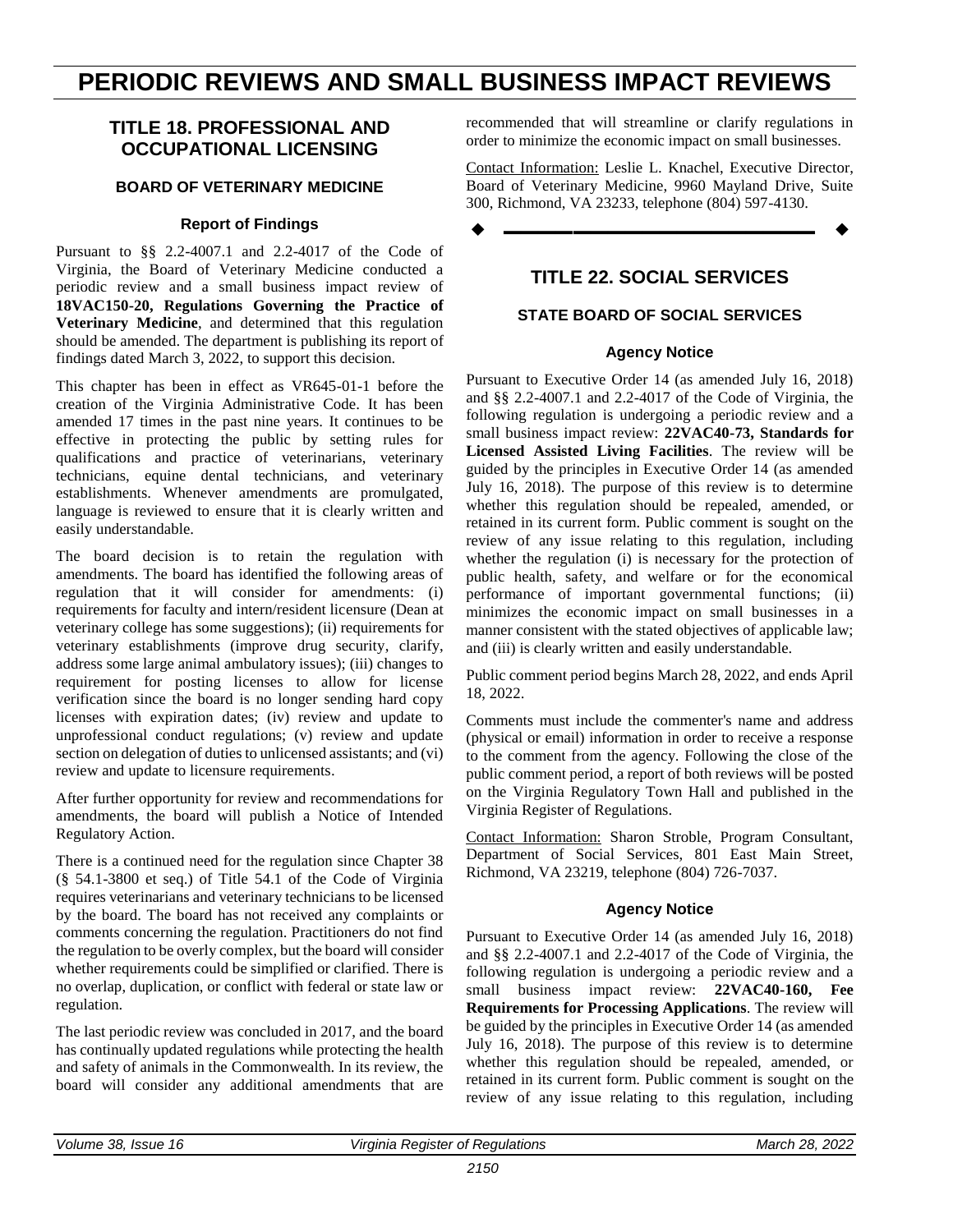## Periodic Reviews and Small Business Impact Reviews

whether the regulation (i) is necessary for the protection of public health, safety, and welfare or for the economical performance of important governmental functions; (ii) minimizes the economic impact on small businesses in a manner consistent with the stated objectives of applicable law; and (iii) is clearly written and easily understandable.

Public comment period begins March 28, 2022, and ends April 18, 2022.

Comments must include the commenter's name and address (physical or email) information in order to receive a response to the comment from the agency. Following the close of the public comment period, a report of both reviews will be posted on the Virginia Regulatory Town Hall and published in the Virginia Register of Regulations.

Contact Information: Sherri Williams, Department of Social Services, 801 East Main Street, Richmond, VA 23219, telephone (804) 726-7141.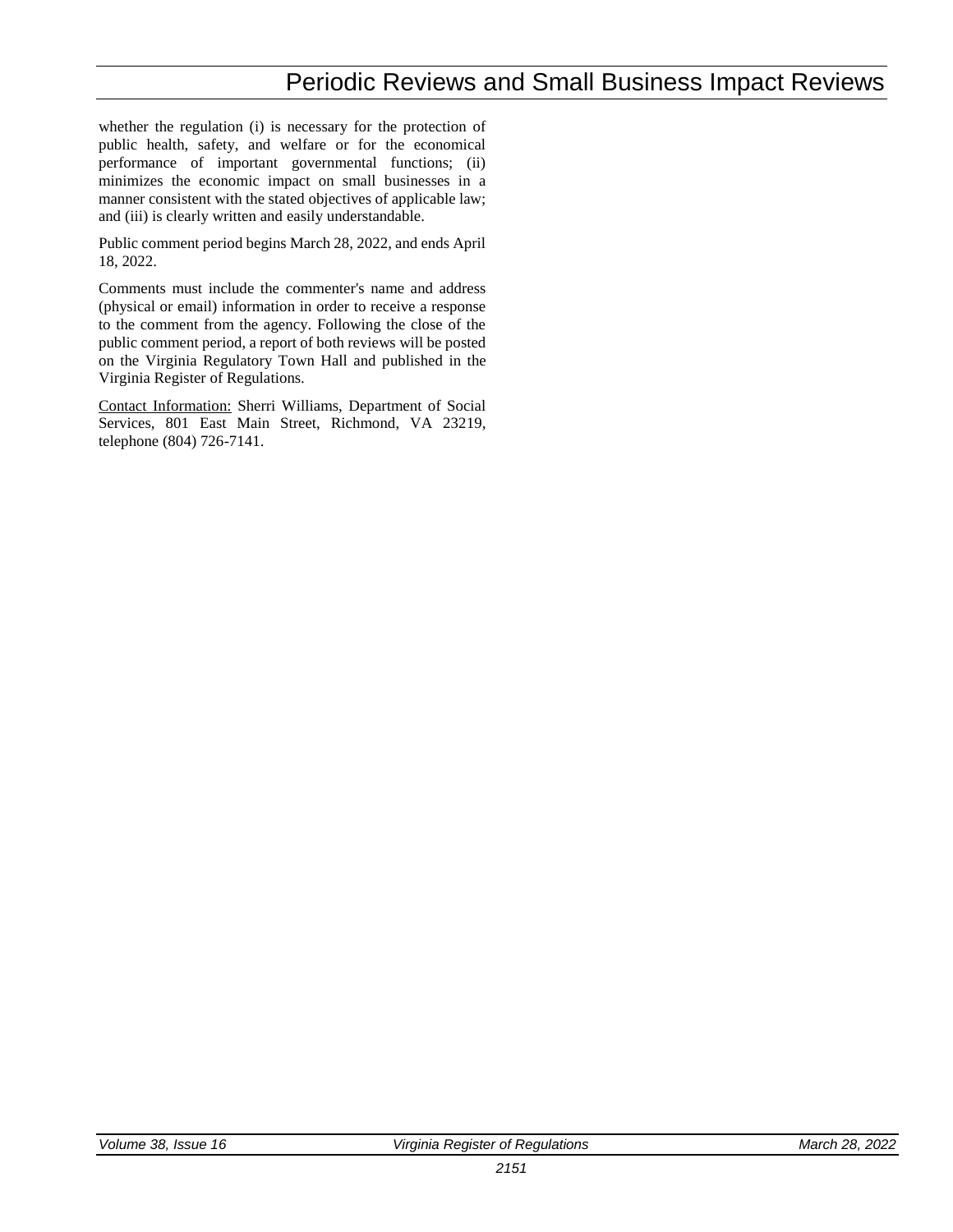## <span id="page-6-0"></span>**NOTICES OF INTENDED REGULATORY ACTION**

#### **TITLE 9. ENVIRONMENT**

#### **STATE WATER CONTROL BOARD**

#### **Notice of Intended Regulatory Action**

Notice is hereby given in accordance with § 2.2-4007.01 of the Code of Virginia that the State Water Control Board intends to consider amending **9VAC25-880, General VPDES Permit for Discharges of Stormwater from Construction Activities**. The purpose of the proposed action is to reissue the existing general permit regulation, which expires on June 30, 2024, to continue to authorize stormwater discharges from construction activities through general permit coverage. The proposed regulatory action protects water quality in the Commonwealth of Virginia, which is essential to the health, safety, and welfare of Virginia's citizens and is needed to establish appropriate and necessary permitting requirements for discharges of stormwater from large and small construction activities. Under the federal Clean Water Act, these discharges are considered point source discharges and are subject to regulation under the Virginia Pollutant Discharge Elimination System (VPDES) permit program. The programmatic and technical requirements implemented by this general permit regulation are contained within the Virginia Stormwater Management Program Regulation (9VAC25-870). The proposed regulatory action authorizes discharges of stormwater from large and small construction activities and establishes the best management practices and control measures necessary to control such discharges. This regulatory action also implements the post-development water quality and water quantity design criteria as required in the Virginia Stormwater Management Program Regulation.

Changes to the existing general permit regulation include (i) updating the effective dates of the general permit to July 1, 2024, through June 30, 2029; (ii) clarifying permit requirements; and (iii) correcting typographical errors. Additional amendments may be identified following the submittal of public comments on this notice, through the work of the technical advisory committee, or to comply with federal requirements and watershed plans.

The agency intends to hold a public hearing on the proposed action after publication in the Virginia Register.

Statutory Authority: § 62.1-44.15:25 of the Code of Virginia.

Public Comment Deadline: April 27, 2022.

Agency Contact: Joseph Crook, Department of Environmental Quality, P.O. Box 1105, Richmond, VA 23218, telephone (804) 814-8324, FAX (804) 698-4178, or email [joseph.crook@deq.virginia.gov.](mailto:joseph.crook@deq.virginia.gov)

VA.R. Doc. No. R22-7057; Filed March 4, 2022, 12:12 p.m.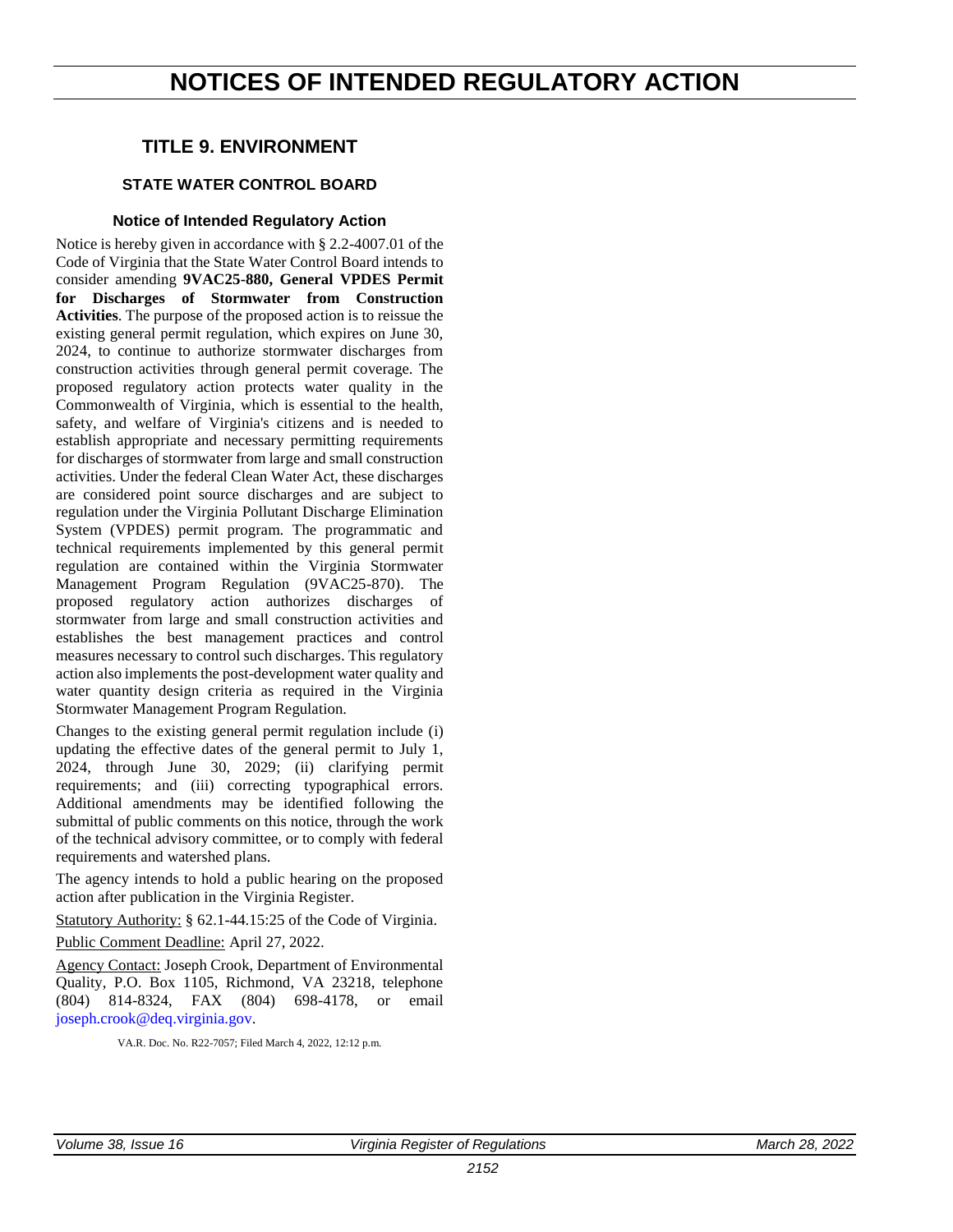## **REGULATIONS**

For information concerning the different types of regulations, see the Information Page.

**Symbol Key**

Roman type indicates existing text of regulations. Underscored language indicates proposed new text.

<span id="page-7-0"></span>Language that has been stricken indicates proposed text for deletion. Brackets are used in final regulations to indicate changes from the proposed regulation.

### **TITLE 12. HEALTH**

#### **STATE BOARD OF HEALTH**

#### **Proposed Regulation**

Title of Regulation: **12VAC5-125. Regulations for Bedding and Upholstered Furniture Inspection Program (amending 12VAC5-125-10, 12VAC5-125-30 through 12VAC5-125- 60, 12VAC5-125-80 through 12VAC5-125-110, 12VAC5- 125-130, 12VAC5-125-180; adding 12VAC5-125-145; repealing 12VAC5-125-20, 12VAC5-125-70, 12VAC5-125- 120, 12VAC5-125-140 through 12VAC5-125-170).**

Statutory Authority: § 32.1-212 of the Code of Virginia.

#### Public Hearing Information:

April 6, 2022 - noon - Department of Professional and Occupational Regulation, Perimeter Center, 9960 Mayland Drive, Suite 200, Hearing Room 5, Richmond, Virginia 23233

#### Public Comment Deadline: May 27, 2022.

Agency Contact: Olivia McCormick, Program Manager, Virginia Department of Health, 109 Governor Street, Richmond, VA 23219, telephone (804) 864-8146, FAX (804) 864-7475, or email [olivia.mccormick@vdh.virginia.gov.](mailto:olivia.mccormick@vdh.virginia.gov)

Basis: The Virginia Department of Health has general authority to promulgate regulations pursuant to § 32.1-12 of the Code of Virginia, which requires the board to make, adopt, promulgate, and enforce regulations necessary to carry out the provisions of Title 32.1 of the Code of Virginia to protect the public health and safety. Sections 32.1-212 through 32.1-226 of the Code of Virginia require every entity importing, manufacturing, renovating, or reupholstering any bedding or upholstered furniture or processing or selling any filling material to be used in articles of bedding or upholstered furniture to obtain a license from the State Health Commissioner. Every entity renting, selling, or bartering a secondhand item of bedding and upholstered furniture must sanitize the item before commercial disposal and must obtain a permit to do so from the State Health Commissioner, with no exemptions for antiques established in Code of Virginia. Section 32.1-218 of the Code of Virginia authorizes the State Board of Health to establish fees for licensing and permitting. Additionally, every item of bedding or upholstered furniture sold, rented, or otherwise commercially distributed in the Commonwealth must be tagged with a law label accurately describing the item.

Purpose: Nationwide, one independent locality and 32 other states regulate bedding and upholstered furniture. These localities use the uniform registry number (URN) system, in which all localities recognize registration numbers issued by other localities and allow manufacturers and importers to use these numbers in the licensing and registration of their products across the country. These numbers are used on the law labels required on bedding and upholstered furniture. However, law label requirements in Virginia contain conflicts with other states' standards, which creates an unnecessary burden on industry. Eliminating the conflicts between Virginia regulations and national standards will reduce the burden on the regulated industry, bring Virginia in line to national standards, and still be protective of public health.

Additionally, during development of the proposed amendments, the regulated industry and representatives from other state's bedding and upholstered furniture regulatory programs requested Virginia address standards for reclaimed and reprocessed filling materials in the amendments. Public demand for products made with post-consumer materials has increased in recent years and is only expected to further increase in the future. New technologies have allowed reclaimed and reprocessed materials, such as polyester generated from recycled plastic and post-consumer reclaimed down, to be processed with methods that produce products with equal or better quality and cleanliness than those made with virgin materials. The language of the regulation must be updated to reflect these modern practices in industry.

The text of the regulation is currently vague about certain licensing requirements, implying multiple licenses must be held by importers and distributors working with multiple manufacturers. Additionally, permitting requirements for reupholsterers and renovators who also need to sanitize secondhand bedding and upholstered furniture are not clear, and the implications of exemptions for individuals who sell their household goods through consignment are not well set out. Overall, the language of all licensing, permitting, inspection, and enforcement sections require revision and streamlining to make administrative procedures more clear to the regulated public.

During the 2018 legislative session, the General Assembly requested that the Virginia Department of Health to consider amending the regulation to issue reupholsterers an operating permit instead of a license (this is a semantic change only) and consider reducing the fee associated with this permit. Both of these requests were addressed in the proposed amendments.

Additionally, the Office of the Attorney General stated in the 2017 periodic review of this regulation that the State Board of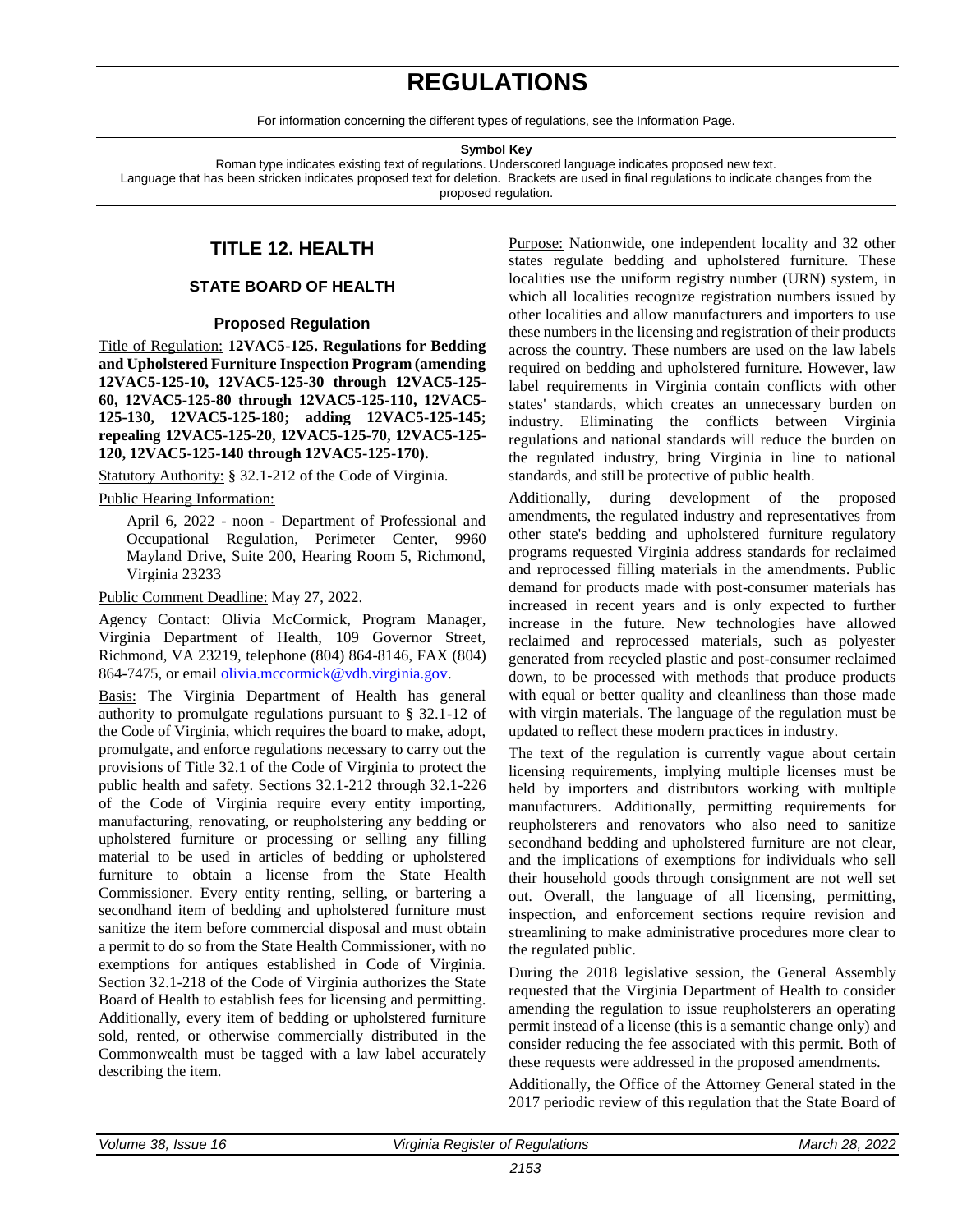Health does not have the authority to exempt antiques from this regulation. As this regulation currently has an exemption for antiques, this language must be removed to align with the board's statutory authority.

Substance: The proposed amendments reorganize the way information is presented, add a new sections to outline variance procedures, repeal sections to remove obsolete information and duplication, and improve grammar and ease of understanding by the general public and regulated industry.

Substantive changes include:

1. Revision, addition, and deletion of definitions as required to support other amendments;

2. Establishment of standards for reclaimed and reprocessed new materials;

3. Removal of unauthorized exemption for antique items;

4. Revision and clarification of license and permit application procedures;

5. Redesignating reupholsterer and renovator authorizations as permits (currently licenses, semantic only);

6. Removal of requirement for importers and distributors to obtain multiple licenses when contracted with multiple manufacturers;

7. Reorganization and clarification of the agency's rights to inspect under this chapter;

8. Moving law label templates into cohesive tables and removal of provisions contradictory to national standards;

9. Creation of law label template for reclaimed and reprocessed products;

10. Clarification of existing sanitization procedures for secondhand bedding, combining two sections of sanitization requirements into one section (repealing and relocating);

11. Establishment of new general methods for sanitization (heat and steam) and pathway for new specific products and processes to be approved through policy;

12. Transparently outlining existing standards for sterilized animal hair, feathers, and down; complying with national standards;

13. Establishment of enforcement procedures compliant with the Virginia Administrative Process Act;

14. Repealing unnecessary descriptions of agency authority and obsolete administrative and enforcement procedures;

15. Adjusting fee schedules to ensure importer and distributor license revenue remains budget neutral and the program's operating revenue will not change; exempting single-employee renovators and reupholsterers from permit fees;

16. Repealing an obsolete document incorporate by reference terminology manual no longer in use; and

17. Revision of the regulation title for improved grammar when the chapter is referenced in text.

Issues: The primary advantage of the proposed amendments is that they will provide organization and clarity to the existing text, which will better facilitate the public's and regulated industry's understanding of the regulation.

Under the amendments, importers and distributors will maintain one license. These license holders will save significant time and effort in comparison to their current administrative burden of maintaining multiple licenses (when they contract with multiple manufacturers; in some cases, up to 86 fewer licenses will be required for an importing entity). Fee adjustments will ensure no overall revenue change associated with this amendment.

The amendments will also provide industry a compliant pathway for the use and labeling of products with reclaimed and reprocessed filling materials, which are not currently addressed in the regulation. These new provisions will respond to and address a growing sector in the industry, and better meet public demand for safe and healthy eco-friendly products.

Antique dealers will experience some disadvantage through the elimination of the current exemption for antiques. Businesses that are not currently regulated by the agency (because they do not sell non-antique bedding or upholstered furniture) will be required to sanitize regulated items and retain a sanitizer permit. However, there is no option for this change, as it is required to bring the chapter under the limits of its statutory authority. Multiple changes to sanitizing requirements, most notably the addition of steam as a sanitizing method, are designed to mitigate these disadvantages for businesses that do not want to use the currently approved method of spraying items with isopropylalcohol based chemicals.

The agency will benefit from the clarity of the revisions, as they may reduce the time and effort staff spend on explaining procedures that are not well outlined in the current text. The agency also expects to observe a slight reduction in licensing administrative procedures (e.g., returned, incomplete license applications).

#### Department of Planning and Budget's Economic Impact Analysis:

Summary of the Proposed Amendments to Regulation. The State Board of Health (Board) proposes to amend 12VAC5- 125 Regulations for Bedding and Upholstered Furniture Inspection Program in order to implement the results of a periodic review. Accordingly, the Board proposes to make a number of changes to the regulation. These changes are intended to reduce conflicts with other states' bedding and upholstered furniture (BUF) regulations, clarify the existing requirements for use of animal hair, feathers, or down, and clarify license and permit requirements and operating standards. More substantively, the proposed changes would establish new law labels for items containing reclaimed and reprocessed materials, repeal an existing exemption for antiques from statutory requirements for secondhand furniture, and update the fee schedule.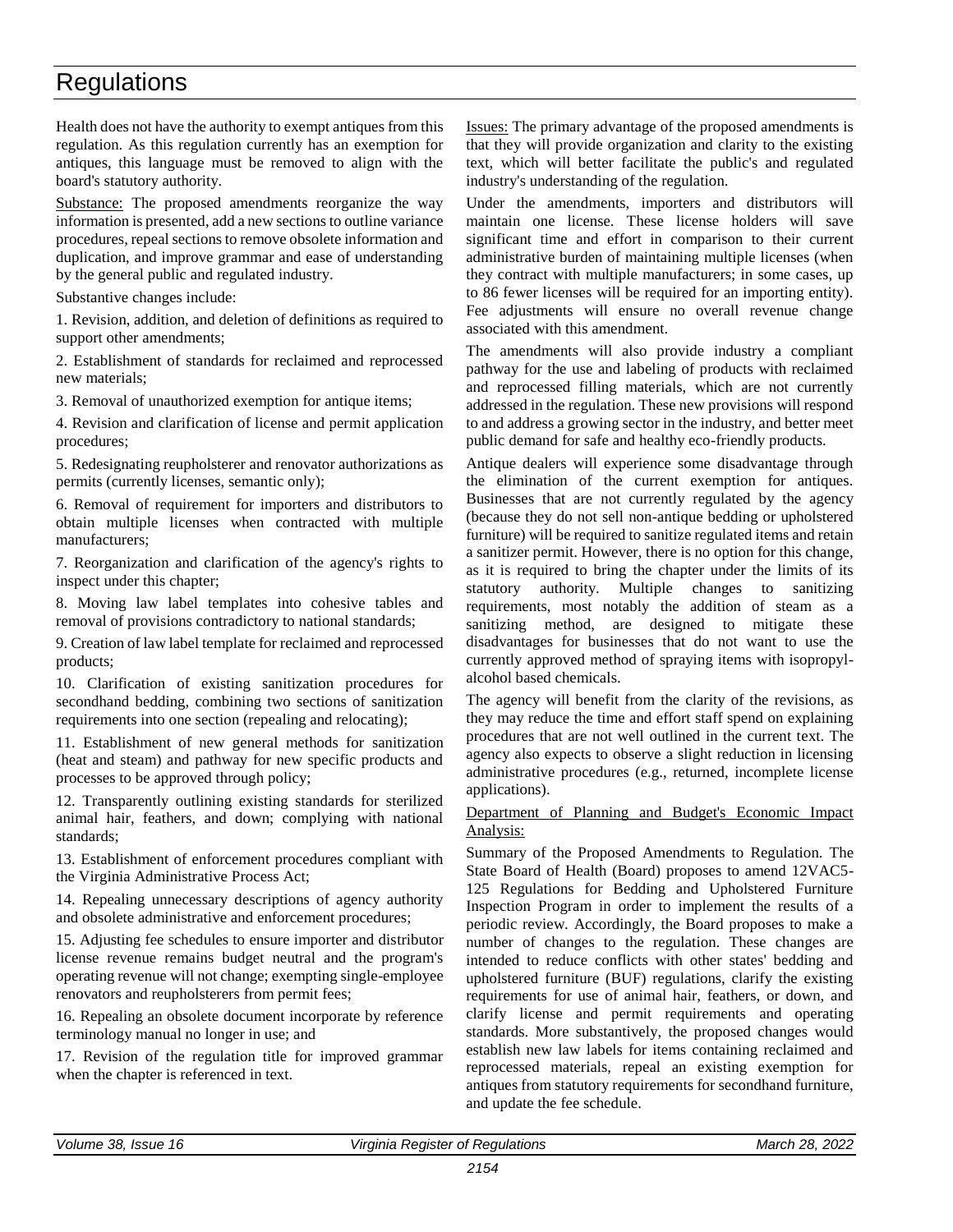Background. Title 32.1, Chapter 6, Article 7 (§§ 32.1-212 through 32.1-226) of the Code of Virginia lays out the legal requirements for the production, sale and resale of BUF items. As a category, BUF includes a wide variety of consumer goods such as mattresses and box-springs, pillows, comforters, cushions, as well as couches, chairs and other upholstered furniture that contains filling, regardless of the material. Thus, BUF not only includes common household furniture, but also office chairs, beds in recreational vehicles and boats, as well as cribs and car seats designed for infants and children. Many of these items are durable and can be bought and sold secondhand. The primary objective of the BUF inspection program is to safeguard the health and safety of consumers in Virginia. Hence, the statute and the regulation seek to ensure that (i) appropriate and safe materials are being used in new BUF items, (ii) secondhand BUF items do not harbor bedbugs, other common pests, or disease-causing pathogens, and (iii) both new and used BUF items have labels that clearly inform consumers about all the materials used, including concealed filling materials, in case they contain potential allergens.

The BUF program was established through statute in 1946<sup>1</sup> and continues to maintain many of the original definitions, rules, and procedures. Accordingly, these statutory provisions may be considered outdated as compared to current industry practices.

Significant changes to this statute and the BUF program were made by Chapter 1003 of the 2003 Acts of Assembly, which required the Board to promulgate regulations for the BUF inspection program and changed a key part of the inspection process. In response to this legislation, the Board adopted the first permanent BUF regulations in 2007. The legislation also required that a complaint be received by the Department of Health (VDH) prior to inspection of licensed entities. $2$  As a result, VDH inspectors can only inspect a licensee and enforce the statute if they receive a complaint. In practice, VDH inspectors also visit former licensees if they did not renew the license on time or to follow up on violations from a prior complaint. In the course of such visits, they also canvas other entities nearby that may require a license or permit.

The proposed amendments were developed as part of a periodic review completed in 2017 and thus affect almost all aspects of the BUF industry in Virginia. However, given the evolution of the BUF statute, these changes may not actually affect regulants if they do not expect to be the subject of a complaint or receive a visit for any of the reasons mentioned above.

The most substantive changes are summarized as follows:

Replacing the current law labels: As mentioned previously, the BUF statute requires that all BUF items have an affixed label (law label) that contains specific information for consumers, with minimum requirements for the size and color of the label and the size of the lettering in which the information is printed on the label. Templates for law labels are included in the text of the regulation, meaning all manufacturers and importers must affix labels that adhere to the template to each item of BUF. The current law label requirements in Virginia conflict with other states' standards, which creates an unnecessary burden for manufacturers and importers. The proposed law label templates would resolve all existing conflicts with other states' labels while also meeting all statutory requirements.

Reclaimed and reprocessed filling materials: Regulants in Virginia and representatives of BUF regulatory bodies from other states requested that Virginia address standards for reclaimed and reprocessed filling materials, since items containing such materials are gaining consumer demand. In response, the Board proposes to add a definition of "reclaimed and reprocessed," specifying that the reclaimed material be "reprocessed using a manufacturing process identical to the processing of like virgin material to quality and cleanliness standards comparable to non-reclaimed material. Reclaimed and reprocessed filling materials are considered new."

Manufacturers and importers could use the proposed law label templates for new items and add the statement, "New filling material is composed (entirely, partially, or %) reclaimed and reprocessed materials." Alternatively, the proposed amendments include a new set of law label templates: these labels would necessarily contain the statement above, and would be printed in green ink instead of black (against a white background) to make them more easily recognizable.

Implementing a single-license regime: Importers and distributors who contract with multiple manufacturers are currently required to have a license for each manufacturer and pay a \$100 fee for each license, regardless of the total number of manufacturers from whom they source their products. The proposed amendments would repeal these requirements and instead offer a single license per importer or distributor, with a sliding-scale fee structure. In particular, it uses intervals where more than four manufacturers are involved (e.g., 5-9, 10-14, and so on), which reduces the burden on importers who contract with many manufacturers and may change the composition of their contracted manufacturers throughout the year. The Board anticipates that the proposed fee structure would be revenue neutral.

Repealing the unauthorized exemption for antiques: As mentioned previously, the 2003 Acts of Assembly required the Board to promulgate regulations regarding BUF and inspections thereof. Although not specifically addressed in the legislation or earlier statute, this affected all BUF items, including quilts and upholstered furniture, considered to be antiques. The 2004 BUF emergency regulation was drawn largely from the BUF statute and hence did not contain any exemptions for antiques in particular.<sup>3</sup>

However, the permanent regulation was amended through the standard regulatory process, and one of the changes made between the emergency and final regulations was to add an exemption for antiques. Specifically, antiques were defined as being more than 75 years old and were exempt from the sanitizing and labeling requirements for secondhand furniture.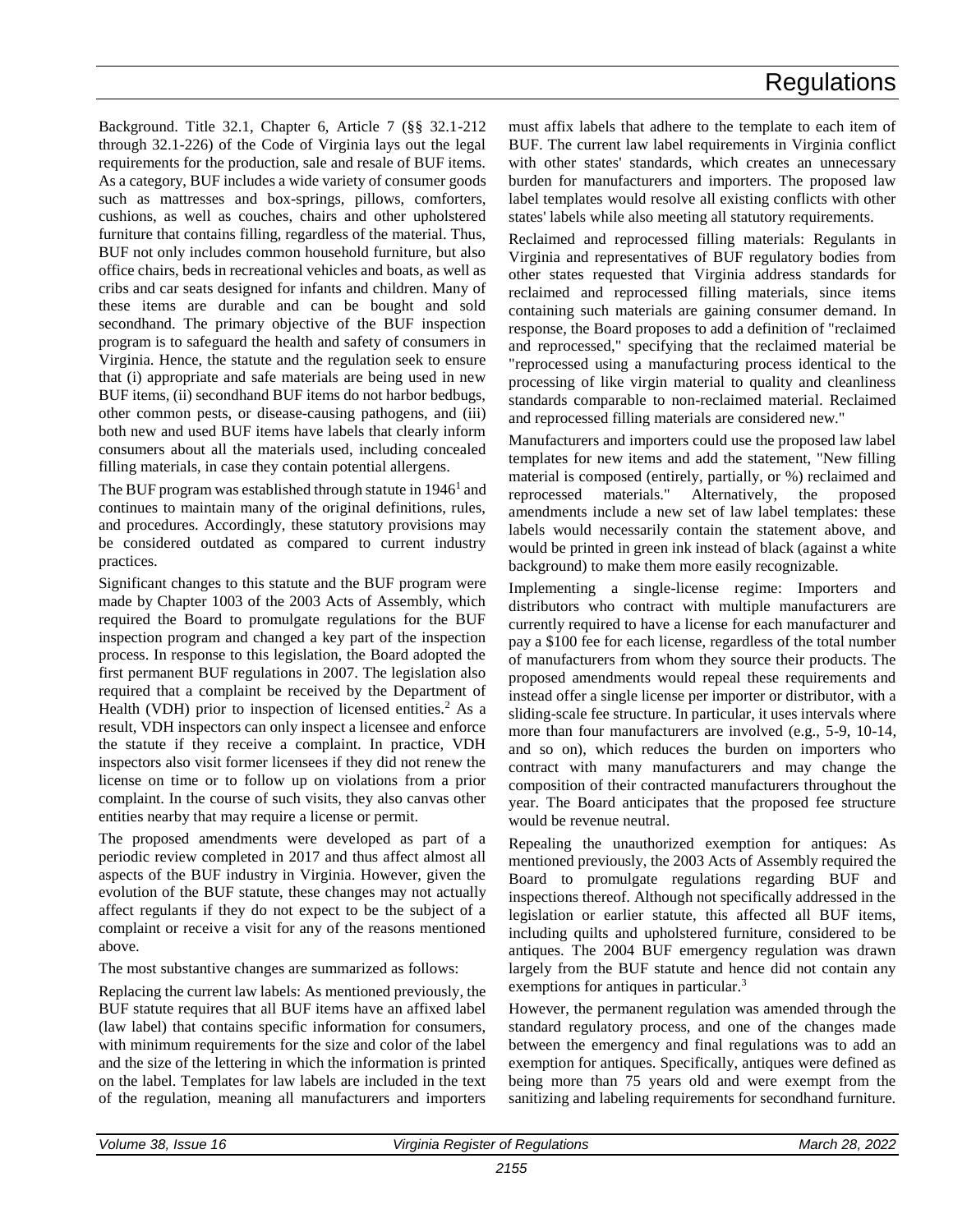This exemption was added "to help clarify parts of the regulations" although the exemption was not expressly authorized by statute.<sup>4</sup>

During the certification process for the 2017 periodic review, the Office of the Attorney General pointed out that the Code of Virginia does not allow exemptions for antiques and that the Board had exceeded its authority in that instance.<sup>5</sup> Although the Board's general authority under § 32.1-12 of the Code of Virginia allows exemptions from its regulations, it does not allow the Board to provide any exemptions from statute.<sup>6</sup> In other words, because the BUF statute defines "secondhand" in a manner that would include antiques, antiques cannot be exempt from the regulation.<sup>7</sup> Hence, under the regulations the Board is now proposing, antique dealers would be required to either acquire a sanitizing permit or contract with a permitted sanitizer to treat all BUF items, regardless of age or condition.

Establishing new methods for sanitizing: In order to reduce the risk of damage to antiques, while maintaining compliance with statute, the Board proposes to allow the use of heat or steam treatments in lieu of the chemicals typically used in sanitizing processes. By adding a section explicitly addressing reasonable variances, the proposed changes also create a pathway for new products and processes to be approved through policy. Thus, any antique dealers who may be in possession of items too fragile to sanitize using the existing methods may contact the Board and propose a reasonable alternative.

The proposed amendments also include a number of other changes that are intended to align the regulatory language with current practice. For example, boats and automobiles would be removed from the regulation's definition of upholstered furniture; the statutory definition does not explicitly include these and the Board has not been regulating secondhand dealers of boats or automobiles.<sup>8</sup> As a result, secondhand BUF items on boats and automobiles have a de facto exemption.

Estimated Benefits and Costs.

Antique BUF. The main source of potential costs are to antique dealers in possession of antique BUF items that are more than seventy-five years old and are no longer exempt from the sanitizing requirements. These antique dealers risk lowering or losing the resale value of antique BUF items to the extent that they may be damaged if they are sanitized. Even if no actual damage occurs to an antique BUF item, antique dealers would likely be negatively impacted by the direct costs of the sanitizing requirement. These antique dealers face direct costs in terms of the \$60 sanitizer permit and the cost of spray chemicals and/or hand-operated steamers.

The extent to which antiques are directly at risk of damage is somewhat curtailed by (i) exemptions provided in the Code of Virginia and (ii) the proposed amendment to the regulation that adds a section allowing for variances. The Code of Virginia exempts estate sales, individuals selling their personal possessions, and individuals selling handmade antique BUF items on a consignment basis with annual revenues less than \$2,000 from having to sanitize any secondhand BUF items.<sup>9</sup>

Thus, antique dealers may find themselves adopting a "consignment" model where they do not own the BUF items outright but merely represent an estate or a private seller for pieces that are most at risk of damage from sanitizing. Further, as mentioned previously, the proposed amendments expand the acceptable sanitizing techniques, adding heat and steam as alternatives to existing methods that involve isopropyl alcoholbased solutions. If none of the sanitizing methods covered in the regulation is appropriate for a particular item, antique dealers may request a variance by proposing alternative methods. More generally, VDH is asking for feedback for additional methods that could be incorporated in the regulation by the final stage.

While the measures discussed would help antique dealers maintain the value of their current inventory, removing the exemption for antiques could have far-reaching consequences if antique dealers had been using it to avoid sanitizing all secondhand BUF items of unverified age, including those that are less than 75 years old. If a significant share of the market for antique BUF items transitioned to a consignment model, antique dealers would only earn a fixed commission or receive a fraction of the profits they currently make. Further, antique dealers in general may respond by refusing to purchase antique BUF items, choosing instead to specialize in antiques that did not include bedding or upholstery. This could restrict the pool of potential buyers for estate sale or private seller antique BUF items, thereby reducing the value of those goods even though they are already exempt from any sanitizing requirements.

Non-antique BUF. The proposed amendments include changes that could be highly beneficial to BUF manufacturers, importers, distributors and consumers in Virginia. In particular, the proposed amendments include two measures that could potentially place Virginia at the forefront for national best practices in this field.

1. Development of an optional white label with green font for reclaimed and reprocessed materials. As demand for reclaimed and reprocessed materials increase (e.g., polyester filling made from recycled plastic bottles) an easily identifiable label would draw consumer attention, serving to attract those who wish to make more environmentally conscious choices and warn those who seek to avoid items using reclaimed materials. The transparency provided by such a label could pave the way for national acceptance of reclaimed and reprocessed materials in BUF products. VDH reports that several states have expressed an interest in adopting the reclaimed and reprocessed standards and templates based on how it is received in Virginia.

2. Development of the sliding scale fee structure for importer and distributor fees based on the number of unique manufacturers. Importers are currently charged \$100 annually for every manufacturer from whom they import BUF goods. Each manufacturer has a unique Uniform Registry Number (URN) and importers are currently required to report all the URNs they work with every time they renew their license. If the importer switches manufacturers during the year, they are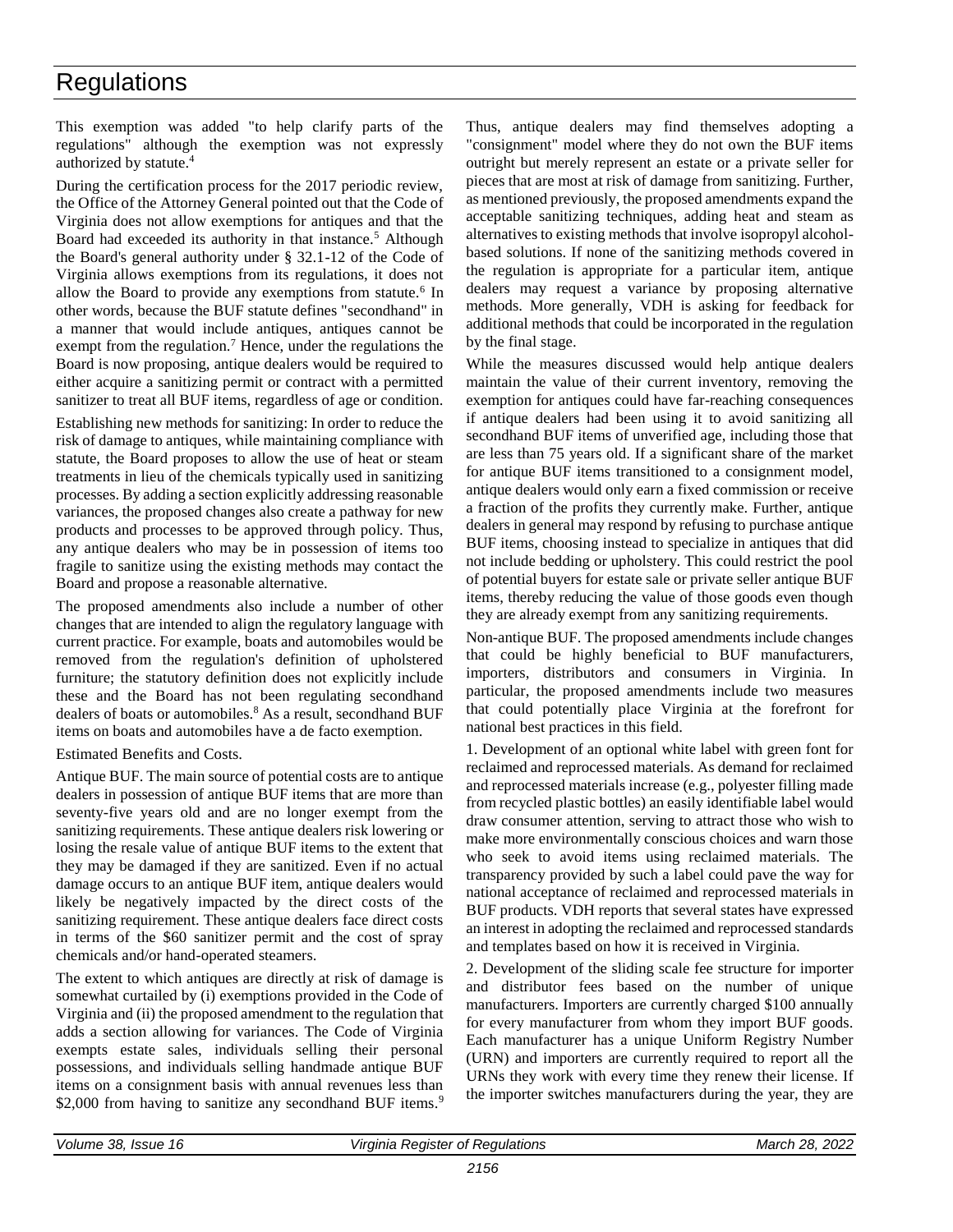currently required to report these changes and pay mid-year fees for adding a new URN. This creates a significant regulatory compliance burden on large furniture retailers who import most of the products they sell, and who may contract with hundreds of individual manufacturers all over the world.

VDH has received significant positive feedback on the proposed fee changes, including from the largest account holder who would likely experience the most significant increase in fees, simply because the new fee structure would allow them some mid-year URN additions without having to report these changes and pay an additional fee each time.

Lastly, renovators and reupholsterers who are self-employed and do not have any other employees will benefit from no longer having to pay a license fee. Businesses and Other Entities Affected. Due to the antiques exemption, the Board does not have an estimate for the total number of unique businesses that would be affected. There does not appear to be a Virginia chapter of any trade or professional organization representing antique dealers. An online search of antique vendors with addresses in Virginia suggests there may be approximately 400 such entities. All of these would be affected if antiques cease to be exempt from sanitizing requirements, although to varying degrees. For the 2018 license year, there were 690 discrete entities with Importer or Distributor licenses. They would be affected by the change in the license fee structure depending on the number of manufacturers from whom they typically source their goods. VDH does not have any information on the number of manufacturers who use reclaimed materials and who would adopt the "green" labels.

#### Small Businesses<sup>10</sup> Affected.

Types and Estimated Number of Small Businesses Affected. As mentioned, an online search of antique vendors with addresses in Virginia suggests there may be approximately 400 such entities. All of these would be affected if antiques cease to be exempt from sanitizing requirements, although to varying degrees. Although VDH does not collect information on the size of businesses, they expect that all of these entities will qualify as small businesses. For the 2018 license year, there were 690 discrete entities with Importer or Distributor licenses. VDH expects that majority of these may be small businesses, but does not collect this data.

Costs and Other Effects. All the costs and benefits detailed above would apply to antique dealers and importers or distributors, respectively. These entities are unlikely to be particularly affected due to being classified as small businesses. As mentioned previously, antique dealers face an adverse impact in terms of both direct and indirect costs arising from the sanitizing requirements. Although there are no reporting requirements to VDH, dealers would need to maintain records about when each item had been sanitized and label the item with this information. The impact on antique dealers would be limited to the extent that they have already been sanitizing their products. VDH reports that a number of antique dealers may already be sanitizing antiques if they also

sell items less than 75 years old, which have never been exempt, and do not have the space to store sanitized and nonsanitized items separately.

Alternative Method that Minimizes Adverse Impact. There are no alternative regulatory measures that would meet policy goals and have lower adverse impact.

Localities<sup>11</sup> Affected.<sup>12</sup> The proposed amendments do not introduce new costs for local governments.

Projected Impact on Employment. The proposed amendments are unlikely to affect total employment in the industry.

Effects on the Use and Value of Private Property. The value of antiques may be diminished to the extent that damage is incurred in the sanitizing process. On the other hand, antiques that have been sanitized without damage may increase in value. On the whole antique dealers' businesses may lose value to the extent that their inventory contains antique BUF items.

Real estate development costs do not appear to be affected.

\_\_\_\_\_\_\_\_\_\_\_\_\_\_\_\_\_\_\_\_\_\_\_\_\_\_\_\_\_\_\_\_\_\_\_\_\_\_\_\_\_\_\_

<sup>1</sup>Chapter 263 of the 1946 Acts of Assembly.

<sup>2</sup>See [http://lis.virginia.gov/cgi-bin/legp604.exe?031+ful+CHAP1003](http://lis.virginia.gov/cgi-bin/legp604.exe?031%20ful%20CHAP1003) <sup>3</sup>See [https://townhall.virginia.gov/L/ViewAction.cfm?actionid=1419.](https://townhall.virginia.gov/L/ViewAction.cfm?actionid=1419) The emergency regulation became effective June 1, 2004.

<sup>4</sup>See pages 5 and 6 of the Agency Background Document (ABD) at the second proposed stage for the promulgating action at [https://townhall.virginia.gov/l/GetFile.cfm?File=58\1419\3318\AgencyState](https://townhall.virginia.gov/l/GetFile.cfm?File=58/1419/3318/AgencyStatement_VDH_3318_v1.pdf) [ment\\_VDH\\_3318\\_v1.pdf.](https://townhall.virginia.gov/l/GetFile.cfm?File=58/1419/3318/AgencyStatement_VDH_3318_v1.pdf)

<sup>5</sup>See [https://townhall.virginia.gov/L/GetFile.cfm?File=C:\TownHall\](https://townhall.virginia.gov/L/GetFile.cfm?File=C:/TownHall/docroot/Review/1591/AGMemo_VDH_1591_v1.pdf) [docroot\Review\1591\AGMemo\\_VDH\\_1591\\_v1.pdf](https://townhall.virginia.gov/L/GetFile.cfm?File=C:/TownHall/docroot/Review/1591/AGMemo_VDH_1591_v1.pdf)

<sup>6</sup>Section 32.1-12 of the Code of Virginia allows the board to "make, adopt, promulgate and enforce such regulations and provide for reasonable variances and exemptions therefrom [its regulations] as may be necessary to carry out the provisions of this title and other laws of the Commonwealth administered by it, the Commissioner or the Department."

<sup>7</sup>Section 32.1-212 of the Code of Virginia defines "secondhand" as "having been made prior use of or containing any filling material of which prior use has been made." See [https://law.lis.virginia.gov/vacodefull/title32.1/chapter6/article7/.](https://law.lis.virginia.gov/vacodefull/title32.1/chapter6/article7/)

<sup>8</sup>Section 32.1-212 defined upholstered furniture as "any article of furniture designed to be used for sitting, resting, or reclining that is wholly or partly stuffed or filled with any filling material."

<sup>9</sup>See <https://law.lis.virginia.gov/vacode/title32.1/chapter6/section32.1-225/>

<sup>10</sup>Pursuant to  $\frac{82.24007.04}{6}$  of the Code of Virginia, small business is defined as "a business entity, including its affiliates, that (i) is independently owned and operated and (ii) employs fewer than 500 full-time employees or has gross annual sales of less than \$6 million."

<sup>11</sup>"Locality" can refer to either local governments or the locations in the Commonwealth where the activities relevant to the regulatory change are most likely to occur.

<sup>12</sup>Section 2.2-4007.04 defines "particularly affected" as bearing disproportionate material impact.

Agency's Response to Economic Impact Analysis: The agency concurs with the economic impact analysis of the Department of Planning and Budget.

#### Summary:

*The proposed amendments (i) update the regulation by reducing conflicts with other states' bedding and*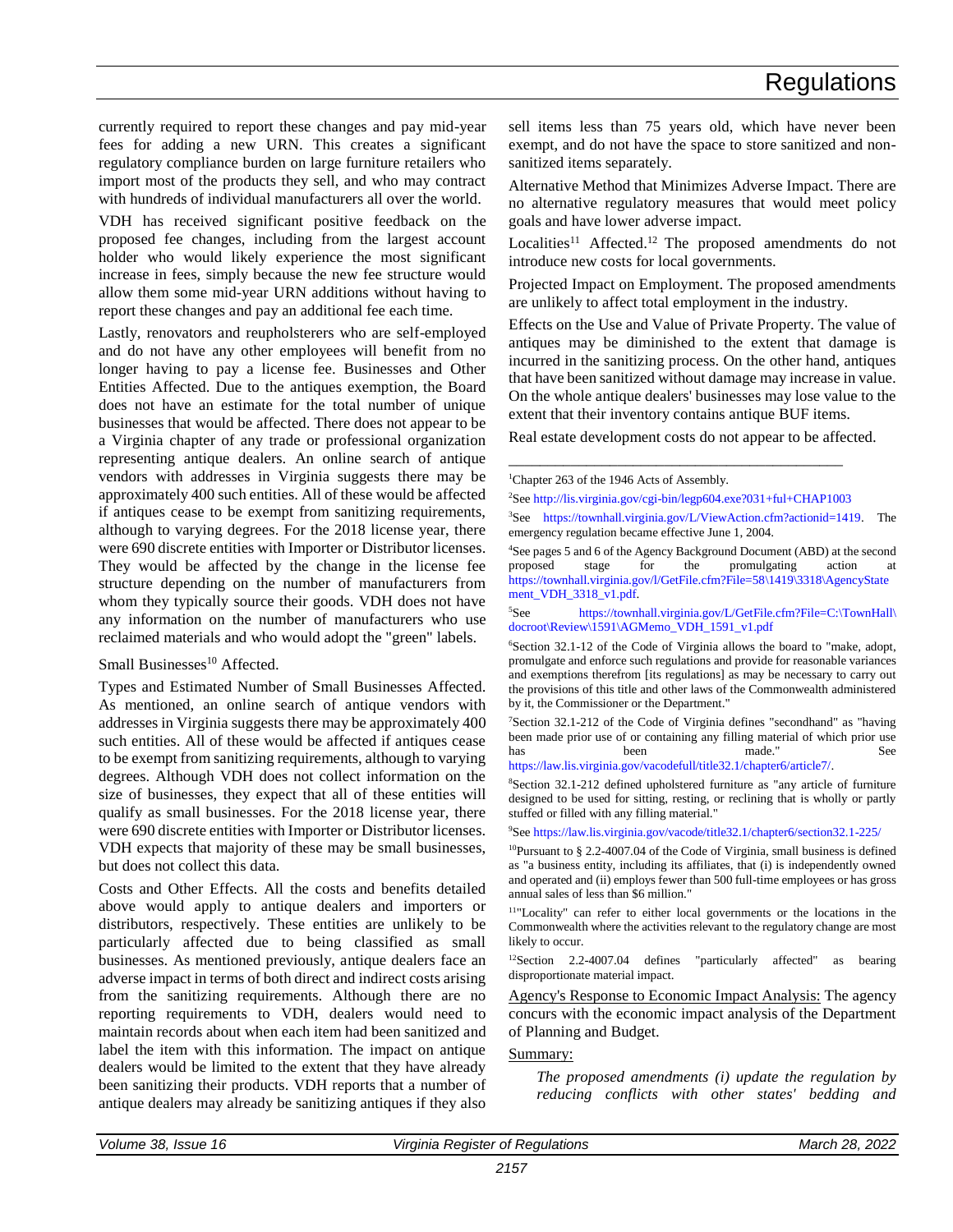*upholstered furniture regulations; (ii) transparently outline existing requirements for use of animal hair, feathers, or down; (iii) establish consumer notifications on law labels for the use of reclaimed and reprocessed materials; (iv) clarify licensing and permitting requirements and operating standards; and (v) address concerns expressed by the General Assembly and Office of the Attorney General regarding certain items in the regulation.* 

#### **12VAC5-125-10. Definitions.**

The following words and terms when used in this chapter shall have the following meanings unless the context clearly indicates otherwise:

#### "Antique" means any product that is at least 75 years old.

"As is" means a sales term to describe bedding and upholstered furniture products as any condition other than in new or undamaged condition.

"Bedding" means any mattress, mattress pad, box spring, upholstered bed, davenport, futon, upholstered sofa bed, quilted pad, packing pads, hammock pad, comforter, quilt, bolster, cushion, pillow, featherbed, sleeping bag, studio couch, or any other bag, case, pillow, cushion, or cover made of leather, textile, or other material that is stuffed or filled in whole or in part with concealed substance that filling material and can be used by any a human being for sleeping or reclining purposes.

"Bedding Program" means the Bedding and Upholstered Furniture Inspection Program, a unit of the Virginia Department of Health authorized by the health commissioner to carry out the duties and responsibilities of this chapter.

#### "Board" means the State Board of Health.

"Commissioner" means the State Health Commissioner, his duly designated officer or agent.

"Department" means the State Department of Health.

"Designee" or "designated officer or agent" means any person or group of persons designated by the commissioner to act on his behalf.

"Distributor/wholesaler" "Distributor" means any person who receives bedding, upholstered furniture, or filling materials from another company inside the United States for the purpose of resale.

"Filling material" means cotton, wool, feathers, kapok, down, hair, liquid, plant or vegetable fibers, or any other material or substance or combination thereof, loose or in batting, or pads, or in any prefabricated form, concealed or not concealed, that is used or that may be potentially used in articles of bedding or upholstered furniture.

"Health commissioner" means the chief executive officer of the State Board of Health or authorized agent.

"Importer" means any person who for the purpose of manufacture or resale receives from another company bedding, upholstered furniture, or filling material from any country other than the United States for the purpose of resale.

"Inspector" means department employees designated by the commissioner to inspect, examine, investigate, evaluate and conduct tests, review documentation, interview witnesses, take samples and provide testimony in the enforcement of Title 32.1 of the Code of Virginia and § 59.1-200 of the Virginia Consumer Protection Act.

"Law label" means the tag bearing legal notice and information concerning the contents and manufacturing location as required by § 32.1-219 of the Code of Virginia. A white tag certifies all new materials. A yellow label indicates used materials 12VAC5-125-90.

"License" means permission authorization granted in accordance with § 32.1-217 of the Code of Virginia for every by the health commissioner that allows a person manufacturing, importing, distributing/wholesaling, processing or selling to manufacture, distribute, or import bedding and upholstered furniture or any filling materials to be used in new bedding and upholstered furniture, and reupholstering or renovating bedding or upholstered furniture being returned to its original owner.

"Licensing state" means any of the United States that require a manufacturer, importer, distributor/wholesaler distributor, supply dealer, sanitizer, reupholsterer, or renovator to apply for a license or permit in order to sell bedding and upholstered furniture products in that state.

"Manufacturer" means a person who, using new materials, makes or has employees or employs agents who make any article of bedding or upholstered furniture in whole or in part, or who covers or upholsters any unit thereof.

"New" means not previously used for any purpose. Uncovered floor models and customer returns shall not be are not considered new. Manufacturing process, including manufacturing of reclaimed and reprocessed materials, shall not be considered prior use.

"Permit" means consent granted in accordance with § 32.1-216 of the Code of Virginia to approve a process authorization by the health commissioner that allows a person to sanitize or sterilize filling material, or to sanitize, reupholster, or renovate secondhand bedding or upholstered furniture by a person treating used products for resale.

"Person" means an individual, corporation, partnership, association any individual or group of individuals, named party, partnership, firm, private or public association or corporation, state, county, city, town, or anyone that by covenant, restriction, or agreement has care, control, custody, ownership, or management of property or parts thereof, or any combination, or any other legal entity.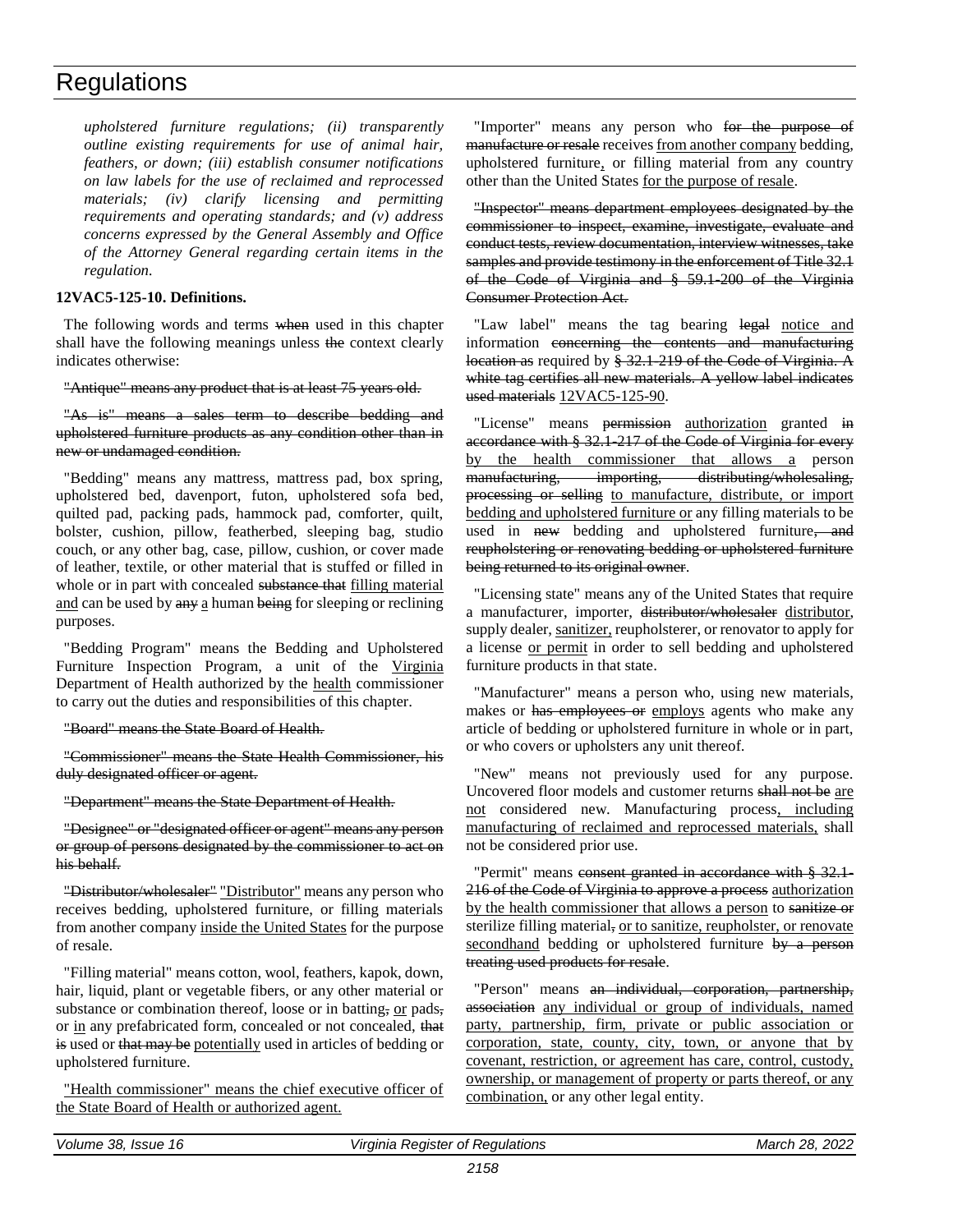"Reclaimed and reprocessed" means filling materials recovered from sources that would have otherwise been disposed of as waste or used for energy recovery, have been recovered as material input in lieu of virgin material, and reprocessed using a manufacturing process identical to the processing of like virgin material to quality and cleanliness standards comparable to non-reclaimed material. Reclaimed and reprocessed filling materials are considered new.

"Renovator" means a person who that, either solely or through agents, rebuilds, repairs, makes over, re-covers, recovers, restores, renovates, or renews used bedding secondhand mattresses and box springs.

"Retailer" means any person engaged in commerce who that sells any article of bedding, upholstered furniture, or filling materials to a consumer of the article as purchased.

"Reupholsterer" means a person who (i) that, either  $b$ himself solely or through employees or agents, rebuilds, repairs, reupholsters, recovers, restores, or renews bedding (except mattresses and box springs) and upholstered furniture; or who (ii) that makes to order and specification of the user any article of bedding (except mattresses and box springs) and upholstered furniture, using either new or secondhand materials or the owner's materials.

"Sanitize" means to reduce the level of microbiological agents to a level not injurious to health.

"Sanitizer" means a person who that, either solely or through agents, sanitizes articles of bedding or upholstered furniture.

"Secondhand" means having been previously owned, made prior use of  $er_2$  containing any previously used filling material of which prior use has been made, or that has having been in a customer's possession outside of the place of purchase. Reclaimed materials or customer-purchased items in the uninterrupted possession of a retailer are not secondhand.

"Sell" or any of its variants tenses, includes means and includes any  $\theta f$ , or any combination of, the following: to possess with an intent to sell, sell, offer or expose for sale, barter, trade, deliver, give away, rent, consign, lease, possess with an intent to sell or dispose of in any other commercial manner.

"Shoddy" means any material that has been spun into yarn, knit, or woven into fabric and subsequently, cut up, torn up, broken, or ground up.

"Shoddy pad" (also called "insulator pad") means a nonwoven material made from byproducts of textile or manufacturing processes and is free from dirt, insects, and other contamination.

"Soiled or torn" means articles of new or used bedding or upholstered furniture that contain stains, dirt, ripped edges or covers, or damaged frames.

"Sterilize" means to render free of viable microbiological agents.

"Supply dealer" means a person who manufactures, processes, or sells any felt, batting, pads, woven or plastic fabrics, or loose material in bags or containers, concealed or not concealed, to be used or that could be used in articles of upholstered furniture or bedding.

"Uniform registry number" (also called "registration number," URN, and "REG. NO.") means a unique number assigned to a licensee by a licensing state to identify the name and each location of a manufacturer, reupholsterer, sanitizer, sterilizer, or renovator, or importer of bedding and upholstered products furniture. The Uniform Registry Number uniform registry number begins with the initials of the licensing state, followed by the assigned number, then and ends with the initials of the state or country where the manufacturer, reupholsterer, sanitizer, sterilizer, or renovator, or importer is physically located. Each location of a manufacturer, reupholsterer, sanitizer, sterilizer, or renovator, or importer uses only one Uniform Registry Number uniform registry number.

"Upholstered furniture" means any article of furniture designed to be item used for sitting, resting, or reclining that is by a human, including limbs, wholly or partly stuffed or filled with any concealed filling material. Upholstered furniture may include, but is not limited to, children's furniture, furniture used exclusively for the purpose of physical fitness and exercise, fitness and exercise equipment, and medical equipment, or furniture or seats in RVs, boats or automobiles recreational vehicles. Upholstered furniture may be movable or stationary, made or and may be sold with loose or attached cushions or pillows, loose or attached, or is itself stuffed or filled in whole or in part with any substance or material, hidden or concealed by fabric or any other covering, including cushions or pillows belonging to or forming a part thereof, together with the structural units, the filling material and its container and its covering that can be used as a support for the body of a human being, or his limbs and feet.

"Used" means bedding or upholstered furniture that has been previously owned or used by another person.

"Wholesaler" means a person who, on his own account, sells any article of upholstered furniture or bedding or filling materials to another for the purpose of resale.

Filling material definitions will be in accordance with definitions published in the 2004 Edition of the International Sleep Products Association Handbook.

#### **12VAC5-125-20. Administration. (Repealed.)**

A. The board has the responsibility to promulgate, amend and repeal regulations necessary to protect the public health and the environment.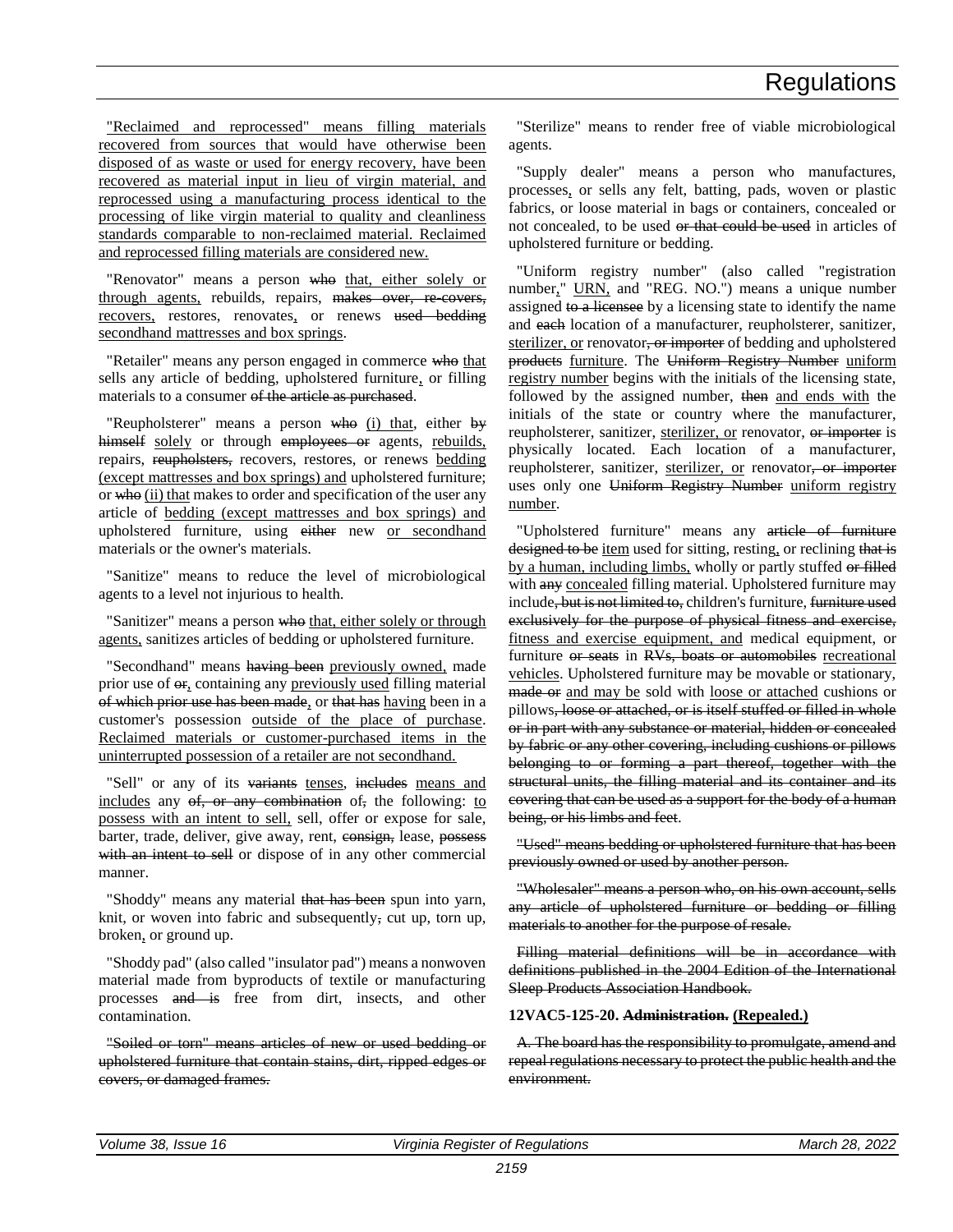B. The State Health Commissioner is the chief executive officer of the State Department of Health. In accordance with §§ 32.1-20 and 32.1-22 of the Code of Virginia, the commissioner has the authority to act for the board when it is not in session, subject to such rules and regulations as may be prescribed by the board, and may employ such personnel as are necessary for the proper performance of his duties as executive officer of the board.

C. In addition to other authority granted by law, the commissioner has the authority to do the following:

1. Approve the process of sanitizing or sterilizing filling materials, bedding, or upholstered furniture.

2. Issue licenses/permits and assign a uniform registry number to importers, manufacturers, renovators, reupholsterers, or sanitizers.

3. Order the return of any item of bedding or upholstered furniture or any filling material made, remade, renovated, reupholstered, prepared, processed, labeled or not labeled in violation of the provisions of this chapter to the manufacturer or importer thereof.

4. Inspect the premises of a holder of a license or permit issued by the commissioner, subject to the requirements set forth at 12VAC5-125-80.

5. Refuse to issue, suspend or revoke the license or permit of any person (i) who violates any provision of this chapter, any regulation of the board pursuant to this chapter or any order of the board or commissioner or (ii) who is not a resident of the Commonwealth and fails or refuses to enter an appearance in any circuit court in the Commonwealth to answer a charge or charges of violation of any provision of this chapter, regulation of the board or order of the board or commissioner.

#### **12VAC5-125-30. Powers and procedures of chapter not exclusive Compliance with the Virginia Administrative Process Act.**

The board reserves the right to authorize a procedure for enforcement of this chapter that is not inconsistent with the provisions set forth herein and the provisions of Chapter 1 (§ 32.1-1 et seq.) of Title 32.1 of the Code of Virginia. The provisions of the Virginia Administrative Process Act (§ 2.2- 4000 et seq. of the Code of Virginia) shall govern the promulgation and administration of this chapter, including the procedures for rendering and appealing any case decision.

#### **12VAC5-125-40. Exemptions.**

The provisions of this chapter shall not apply to:

1. Any item of bedding or upholstered furniture sold under the order of any court or, in enforcement of lien pursuant to § 55-419 of the Code of Virginia, or any sale settlement of a decedent's estate or any sale by any individual of his household effects.

2. Upholstered furniture and bedding products that are antiques as defined in 12VAC5 125 10. Any sale by any individual of their household effects, either directly to another individual or through consignment.

3. Any interstate public carrier.

4. Any state institution, agency, or department, unless such institution, agency, or department manufactures, reupholsters, or renovates bedding or upholstered furniture and offers items for sale to the public items of bedding or upholstered furniture manufactured, reupholstered or renovated by it.

5. Any retailer who sells, gives away, or rents used upholstered furniture that has been purchased by the retailer as new furniture and has been used in the course of business when such used furniture has been is (i) conspicuously identified as used furniture and (ii) reduced in price, sold at auction, donated to charity, or made available for a rental fee, and so tagged.

6. Any person who sells at retail, exclusively on a consignment basis, articles of bedding that are handmade by individuals and whose gross annual receipts from the sale of such articles are not in excess of do not exceed \$2,000 shall be deemed to be the manufacturer of such articles and shall not be required to obtain a license to make such articles. Each such article However, each handmade article of bedding shall have a securely attached label affixed stating the kind of filling materials used in such the article but shall be exempt from any other requirement as to tags set forth in this chapter.

Persons engaged in commerce, not otherwise exempt from this chapter as provided by this section, who donate secondhand articles of bedding and upholstered furniture are not required to sanitize those articles if the donation is to a holder of a valid sanitizing permit, and the articles are not represented as sanitized.

#### **12VAC5-125-50. Licenses, permits, and registration uniform registry numbers.**

A. Licenses for manufacturers, importers, distributors, wholesalers, renovators, reupholsterers, supply dealers. General provisions.

1. Every importer and every person manufacturing, renovating or reupholstering any bedding or upholstered furniture or processing or selling any filling material to be used in articles of bedding or upholstered furniture, such as a distributor/wholesaler or supply dealer, shall first obtain a license from the commissioner for each place of business, subsidiary, branch or branch factory operated or contracted by him for such purpose. Only persons complying with the requirements of this chapter and §§ 32.1-212 through 32.1- 226 of the Code of Virginia shall receive or retain a license or permit.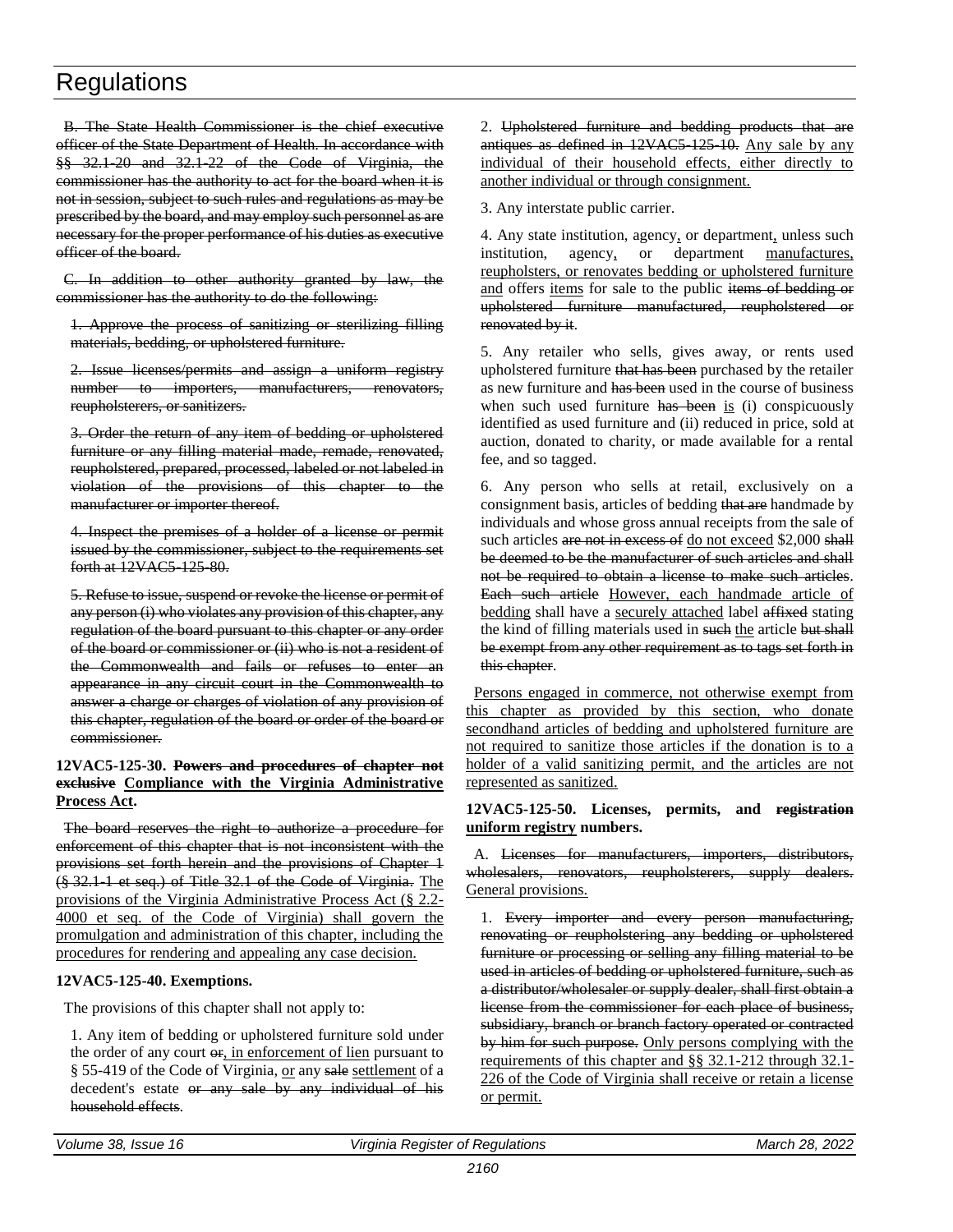2. Such license shall be numbered; shall, unless sooner revoked, All licenses and permits shall expire one year from the date of issue; shall be renewable annually through receipt of a fee; and shall not be transferable. The commissioner shall assign a uniform registry number to each licensee.

3. Each branch, branch factory and subsidiary shall be responsible for the contents and for the tagging, as provided in this chapter, of items of bedding and upholstered furniture made, remade, renovated, reupholstered, or imported by it and offered for sale or use in the Commonwealth. Licenses and permits are nontransferable and void upon change of ownership or Federal Taxpayer Identification Number.

4. Every person who, on his own account or for others, sells or distributes either directly or indirectly to any person either at wholesale or retail any bedding, filling material, shoddy pad, or upholstered furniture by means of a permanent location, car, truck, catalog, office, Internet sales or in any other manner, shall obtain from the commissioner a license for each such method of sale or distribution. A new license or permit is not required for a change of company name or address; however, licenses and permits are void if a license or permit holder fails to notify the Bedding Program of any address change within 30 days. Reapplication for the purposes of having a new permit issued shall be the responsibility of the former license or permit holder, and such reapplication shall be handled as an initial application.

5. Any person subject to this section doing business at the same address under more than one firm name shall obtain a license or permit for each firm name.

B. Permits for sterilizers and sanitizers. Procedure for obtaining a license or permit.

1. A person applying to obtain a license or permit shall submit an application on a form provided by the Bedding Program. The required fee, as provided in 12VAC5-125- 180, shall be submitted together with the application.

2. Before license or permit issuance, the Bedding Program must conduct one or more preoperational inspections of all manufacturers, supply dealers, sterilizers, sanitizers, reupholsterers, and renovators located in the Commonwealth of Virginia not licensed or permitted in the previous year. This preoperational inspection must demonstrate the manufacturer, supply dealer, sterilizer, sanitizer, reupholsterer, or renovator complies with the requirements of this chapter.

C. Licenses. Every manufacturer, importer, distributor, and supply dealer shall obtain a license for each business, subsidiary, or branch where bedding and upholstered furniture products are manufactured, imported, or distributed before offering those products for sale in or delivery to the Commonwealth of Virginia. Each location of a manufacturer must obtain a separate license for each place of manufacture.

1. Importers and distributors shall be licensed to import or distribute only from manufacturers listed on the license application. To add a manufacturer to this list during the license year, the importer or distributor shall notify the Bedding Program in writing on an approved form and ensure the license fees paid during that license year are current with the new total number of manufacturers (as provided by the fee schedule at 12VAC5-125-180).

2. A manufacturer must be licensed as required under this chapter prior to an importer or distributor obtaining a license to import or distribute from that manufacturer.

D. Permits. Every person who, on his own account or for others, is a sterilizer or a sanitizer sterilizer, sanitizer, reupholsterer, and renovator shall obtain from the commissioner a permit for each location at which sterilizing or sanitizing operations occur. Any person applying for approval of a process by which filling materials, bedding, or upholstered furniture are sanitized or sterilized shall submit to the commissioner a description of the process, test results and any apparatus and method to be used in such process. Upon approval of such process by the commissioner and payment of the current annual permit fee by the applicant, a numbered permit for use of such process shall be issued. Such permit shall expire one year from the date of issue. Nothing herein shall prevent any person from having any sanitizing or sterilization required by this chapter performed by any person who has a valid permit for such purposes, provided the number of such permit appears on the tag attached to each article as required by § 32.1-219 of the Code of Virginia place of business where bedding and upholstered furniture are sterilized, sanitized, reupholstered, or renovated before offering those products for sale in or delivery to the Commonwealth of Virginia.

1. Any person applying for a sanitizer or sterilizer permit must submit a description of the process by which filling materials, bedding, or upholstered furniture will be sanitized or sterilized.

2. All processes used to sanitize bedding and upholstered furniture shall comply with the requirements of 12VAC5- 125-100.

3. All processes used to sterilize animal feathers, hair, or down shall comply with the requirements of 12VAC5-125- 110.

#### C. General provisions.

1. Any person subject to this section must obtain a new license or permit when there is change of ownership or a change of Federal Taxpayer Identification Number (TIN). A new license or permit is not required for a change of company name or address if the ownership remains the same, but the person must notify the commissioner of such change within 30 days after such change. Licenses and permits are nontransferable.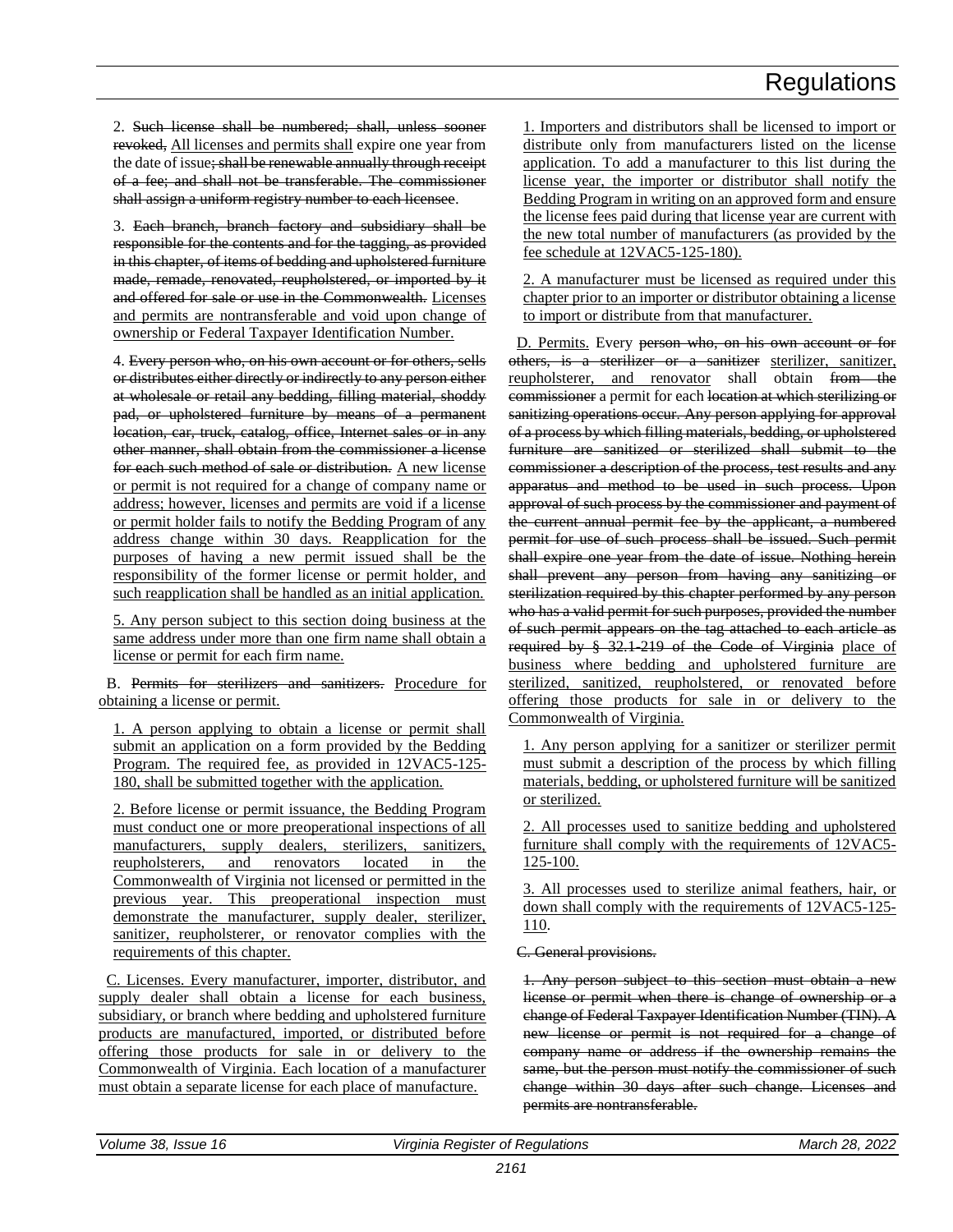2. Every person subject to this section doing business at the same address under more than one firm name shall obtain a license for each firm name.

D. Procedure for obtaining a license or permit.

1. Submit a written application for license or permit to the Bedding Program on a form provided by the Bedding Program prior to selling in the Commonwealth.

2. With the application, submit the required application fee, in accordance with the fee schedule, in the form of a check in U.S. dollars.

E. Issuance of license or permit. The Bedding Program shall issue the appropriate license or permit to the applicant after:

1. A properly completed application is submitted;

2. The appropriate fee, if required, is submitted;

3. A preoperational inspection shows that the manufacturer, importer, distributor, wholesaler, renovator, reupholsterer, or supply dealer is in compliance with the requirements of this chapter.

E. Uniform registry numbers. Licensed or permitted manufacturers, supply dealers, sterilizers, sanitizers, reupholsterers, and renovators will be assigned a uniform registry number (URN). The Bedding Program will recognize a URN issued by another state and assign the URN if the applicant has a currently valid license for that URN from the issuing state at the time of application, and the URN and copy of the valid license are supplied together with the license or permit application.

1. Manufacturers, supply dealers, sterilizers, sanitizers, reupholsterers, and renovators shall use their assigned URN on all law labels as provided in 12VAC5-125-90.

2. Importers and distributors shall use the URNs assigned to the licensed manufacturers of the imported or distributed product on all law labels as provided in 12VAC5-125-90.

#### **12VAC5-125-60. Revocation of a license or permit Enforcement, notices, and informal conferences.**

A. The health commissioner may, after providing an opportunity for a hearing, revoke a license or permit for flagrant or continuing violation of any of the requirements of this chapter. Prior to revocation, the commissioner shall notify in writing the holder of the license or permit of the specific reason for which the license or permit is to be revoked. The license or permit shall be revoked at the end of the 15 days following service of such notice unless a written request for a hearing is filed before then with the commissioner. If no request for a hearing is filed within the 15-day period, the revocation of the license or permit shall be final, a notice of intent to revoke a license or permit and after providing an opportunity for an informal conference in accordance with § 2.2-4019 of the Code of Virginia, revoke a license or permit

for flagrant or continuing violation of this chapter. Any person to whom a notice of revocation is directed shall immediately comply with the notice. Upon revocation, the former license or permit holder shall be given an opportunity for appeal of the revocation in accordance with the Administrative Process Act (§ 2.2-4000 et seq. of the Code of Virginia). Any person whose license or permit has been revoked may apply for a new license or permit by following the procedures outlined in 12VAC5- 125-50.

B. The health commissioner may summarily suspend a sanitizer, reupholsterer, or renovator permit if continued operation constitutes a substantial and imminent threat to public health. Upon receipt of such notice that a permit is suspended, the permit holder shall cease permitted operations immediately. Whenever a permit is suspended, the holder of the permit shall be notified in writing by certified mail or by hand delivery. Upon service of notice that the permit is immediately suspended, the former permit holder shall be given an opportunity for an informal conference in accordance with § 2.2-4019 of the Code of Virginia. The request for an informal conference shall be in writing and shall be filed with the Bedding Program by the former holder of the permit. If written request for an informal conference is not filed within 10 working days after the service of notice, the suspension is sustained. Each holder of a suspended permit shall be afforded an opportunity for an informal conference within three working days of receipt of a request for the informal conference. The health commissioner may end the suspension at any time if the reasons for the suspension no longer exist. Working days means days on which the central office of the Virginia Department of Health is open for business and does not include holidays and closures.

C. Any person affected by a determination issued in connection with the enforcement of this chapter may challenge such determination in accordance with the provisions of the Administrative Process Act (§ 2.2-4000 et seq. of the Code of Virginia).

D. The health commissioner may enforce this chapter through any means lawfully available pursuant to § 32.1-27 of the Code of Virginia, and nothing in this chapter shall be construed as preventing the health commissioner from making efforts to obtain compliance through warning, conference, or any other appropriate enforcement means.

#### **12VAC5-125-70. Application after revocation. (Repealed.)**

Any person whose license or permit has been revoked, may apply for a new license or permit by following the procedures outlined in 12VAC5 125 50.

#### **12VAC5-125-80. Bedding and upholstered furniture inspections Inspections.**

A. Inspections of license and permit holders. Inspection of the premises of a holder of a license or license or permit issued holders under this chapter will may be initiated upon in the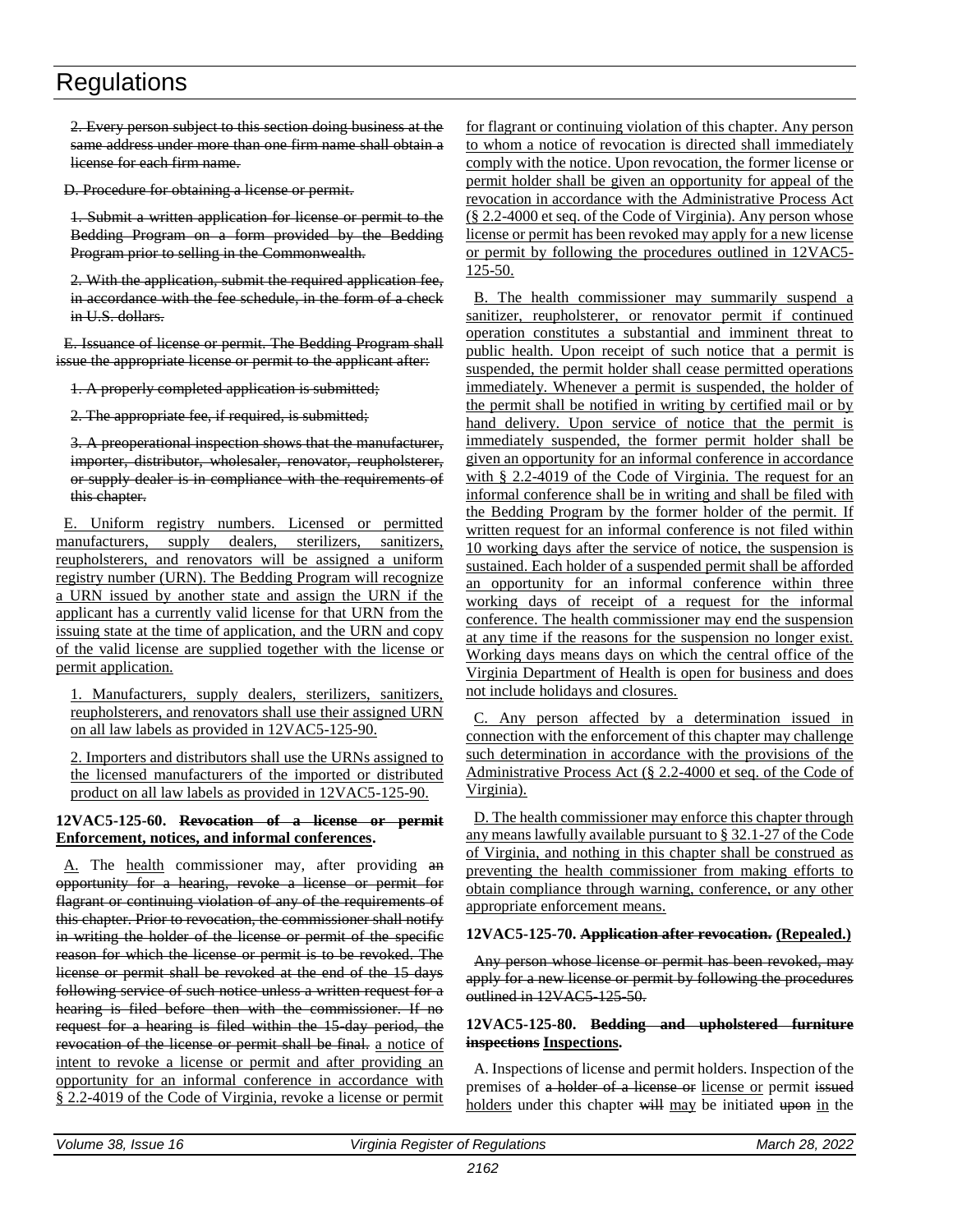following complaints when they relate to a violation of this chapter circumstances:

1. Upon complaints received by the commissioner. Upon receipt of a complaint relating to a violation of law, including a complaint of insect infestation required by 12VAC5-125-100 G; and

2. Upon complaints received by the Bedding Program Pursuant to alleged violations of this chapter observed during a previous inspection and any subsequent steps taken by the permit holder to comply with this chapter, or as necessary to verify compliance.

3. Upon complaints received by the Department of Agriculture and Consumer Services and reported to the commissioner or Bedding Program.

4. Upon complaints made to an inspector in the course of a routine inspection and reported to the Bedding Program.

5. Upon complaints against a licensee made by an inspector when noted in the course of a routine inspection of an ancillary operation (such as a sanitizer, distributor/wholesaler or retailer) and reported to the Bedding Program.

6. Upon complaints (or findings of violations) against a licensee by the authorities of a government jurisdiction outside the Commonwealth that the licensee has sold bedding in violation of laws, regulations or standards of that jurisdiction dealing with tagging, sanitization, or consumer protection requirements.

7. Upon late or nonrenewal of permit or license by a licensee or permit holder or upon late notification of a change of location. Renewal application and payment not received by the due date contained in the renewal notice and a failure to timely notify the commissioner of a change of address shall result in the licensee being moved to an unlicensed status and may result in an inspection by the Bedding Program to determine if the licensee continues in business. If the licensee continues to operate, a license or permit shall not be issued until a program inspection occurs and the requirements of the law are satisfied.

Inspections will be carried out and completed as required under the law.

B. Request for information, documents; verifications.

1. Upon complaint, the commissioner may request that a licensee provide information and documentation to substantiate its compliance with the requirements of this chapter. The commissioner may also require that the accuracy and completeness of such information and documentation be verified.

2. Upon a finding that a licensee has failed to timely and fully comply with a request for information and documents issued by the commissioner, or failed to substantiate the

accuracy and completeness of such information and documentation, a review may be conducted by the Bedding Program.

3. Any holder of a license or permit is required to report to the Bedding Program any occurrences of insect infestation at the licensee's or permit holder's place of business or in any article of new or used bedding or upholstered furniture offered for sale, rent, or use.

C. B. Inspections of unlicensed entities. Inspections of unlicensed entities and of retailers of bedding and upholstered furniture may be conducted in accordance with § 32.1-25 of the Code of Virginia. Inspections shall be conducted upon receipt of application for a permit or license by an unlicensed entity. the following circumstances:

1. Upon receipt of an application for a license or permit;

2. Upon nonrenewal of a sanitizer, reupholsterer, or renovator permit or upon failure by a permit holder to notify the health commissioner of a change of address within timelines established by 12VAC5-125-50 A resulting in a former permit holder being moved to an unlicensed status;

3. To verify retailer compliance with this chapter; and

4. Pursuant to alleged violations of this chapter observed during inspections resulting from circumstances in subdivision 1, 2, or 3 of this subsection, any subsequent steps taken by the permit holder to comply with this chapter, or as necessary to verify compliance.

C. All inspections shall be conducted in accordance with § 32.1-25 of the Code of Virginia. Whenever an inspection is conducted, a completed inspection report shall be provided to the license or permit holder or inspected retailer. The inspection report shall contain descriptions of observations made and citations to the alleged violations of this chapter. The report shall provide an opportunity for due process in accordance with the Administrative Process Act (§ 2.2-4000 et seq. of the Code of Virginia).

#### **12VAC5-125-90. Law labels conforming to the Virginia law label requirements.**

A. Every importer of and every person manufacturing a new item of bedding or upholstered furniture shall attach securely thereto a substantial General provisions. No law label required by this chapter shall contain false or misleading statements, terms, or designations. Filling materials shall be listed by generic textile names in order of descending predominance. The removal, defacement, or alteration of any law label prior to retail sale is prohibited. Law labels shall contain no advertising matter or anything that detracts from the required statements. No person shall place a mark, tag, sticker, or any other device on a law label that covers the required statements indicated in Figures 1, 2, and 3 unless the Bedding Program provides written approval. No person shall use any law label unless licensed or permitted under this chapter.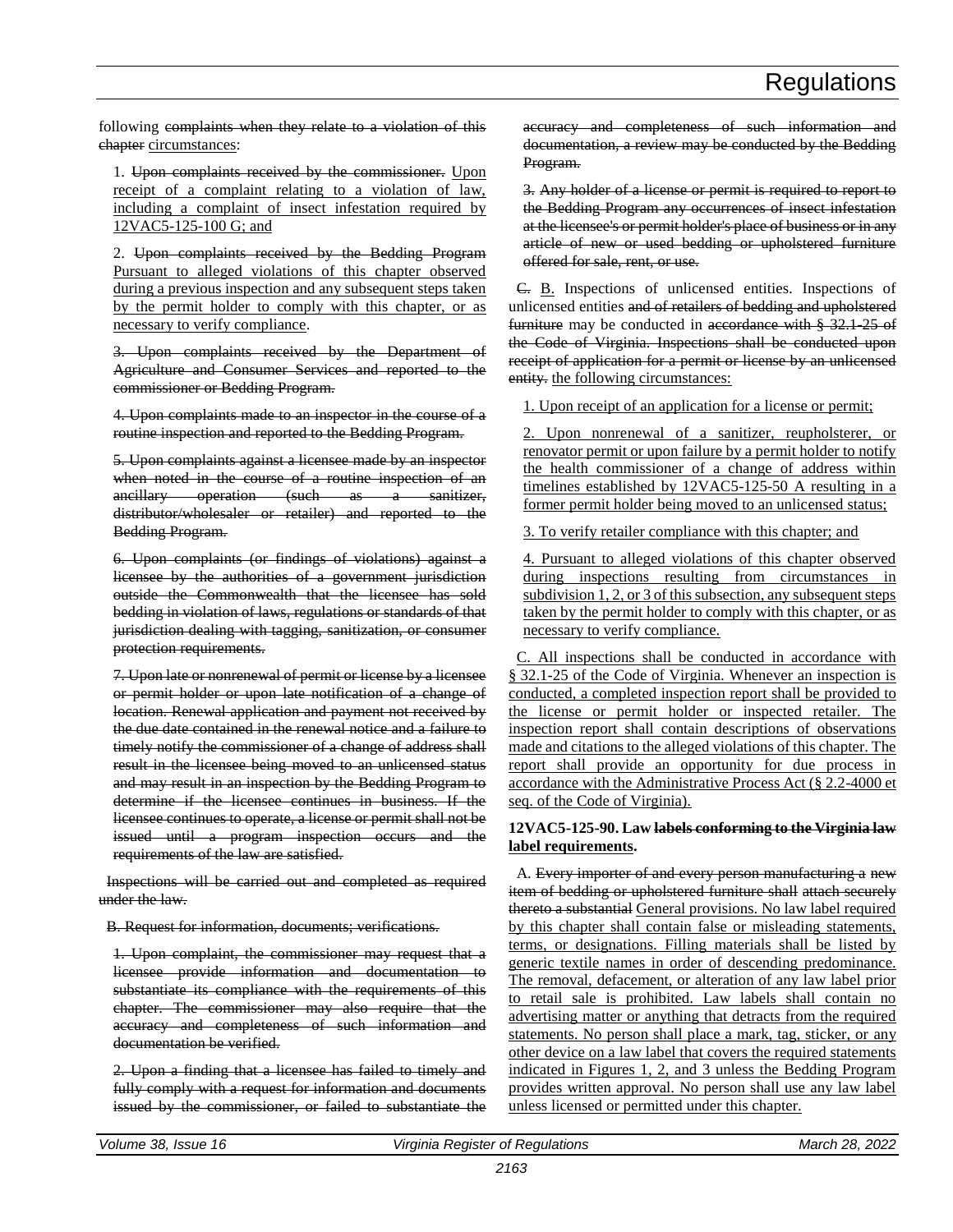All stamp or print on law labels required by this section shall be legible and at least one-eighth of an inch in height and capitalized, unless otherwise indicated in Figures 1, 2, and 3.

B. New bedding and upholstered furniture, filling material. A white eloth tag (law label) or equivalent, visible law label shall be securely attached in a position where it can be conveniently examined on the outside covering of such every item and not less than of new bedding or upholstered furniture, or any filling material, however contained. Law labels shall be made of durable, tear-resistant white cloth or equivalent and shall be at least six square inches in size, upon which. All label printing shall be resistant to fading, bleeding, and abrasion, and all text shall be plainly stamped or printed, in English, the name and address of the manufacturer, importer, or distributor, the registration number of the manufacturer or importer, the kind of filling material used therein, a statement that the filling materials are new, and the number of the permit issued to the

person sterilizing any new feathers, hair, or down in such item. and clearly legible. New bedding, upholstered furniture, and filling material shall use the appropriate law label from either Figure 1, Figure 2, or both; use of a Figure 2 law label in addition to the corresponding Figure 1 law label is not a violation of this chapter. Law label contents shall conform to the layout and requirements indicated by Figures 1 and 2, as appropriate. If the filling materials are reclaimed and reprocessed as defined in 12VAC5-125-10, law labels from Figure 1 may contain this statement in the Other Information section: "New filling material is composed of (entirely, partially, or %) reclaimed and reprocessed materials." Law labels for new bedding and upholstered furniture shall be securely attached to the article at the point of manufacture; law labels for filling material shall be securely attached to shipment packaging or printed directly on retail packaging, prior to delivery or shipment.

| Figure 1. White tags with black ink for new materials, with or without a percent of reclaimed and reprocessed materials.                                                     |                                                                                                                                                                                                                                                             |                                                                            |  |
|------------------------------------------------------------------------------------------------------------------------------------------------------------------------------|-------------------------------------------------------------------------------------------------------------------------------------------------------------------------------------------------------------------------------------------------------------|----------------------------------------------------------------------------|--|
| FURNITURE, MULTIPLE-<br><b>COMPONENT ARTICLES</b><br>WHERE EACH COMPONENT<br>IS AN INTEGRAL PIECE OF<br>THE ITEM                                                             | <b>ITEMS CONTAINING</b><br><b>MATERIALS REOUIRING</b><br><b>STERILIZATION</b>                                                                                                                                                                               |                                                                            |  |
| <b>UNDER PENALTY OF LAW</b><br>THIS TAG NOT TO BE<br><b>REMOVED EXCEPT BY THE</b><br><b>CONSUMER</b><br>ALL NEW MATERIAL<br>consisting of<br>(BODY)<br>(CUSHIONS)<br>REG NO. | <b>UNDER PENALTY OF LAW</b><br>THIS TAG NOT TO BE<br><b>REMOVED EXCEPT BY THE</b><br><b>CONSUMER</b><br>ALL NEW MATERIAL<br>consisting of<br>(FEATHERS)<br>(DOWN)<br>(SPECIFIC TYPE ANIMAL<br>HAIR)<br><b>CONTENTS STERILIZED</b><br><b>REG NO. PER NO.</b> | Uppercase text in these rows<br>shall be at least 1/8th inch.              |  |
| Certification is made by the<br>manufacturer that the materials in<br>this article are described in<br>accordance with law.<br><b>MADE BY (or MADE FOR)</b>                  | Certification is made by the<br>manufacturer that the materials in<br>this article are described in<br>accordance with law.<br><b>MADE BY (or MADE FOR)</b>                                                                                                 | The 1/8th inch font size<br>requirement does not apply<br>to this section. |  |
| Name and address of<br>manufacturer, importer, or<br>distributor as appropriate<br>(Other Information section)                                                               | Name and address of<br>manufacturer, importer, or<br>distributor as appropriate<br>(Other Information section)                                                                                                                                              | Uppercase text in these rows<br>shall be at least 1/8th inch.              |  |
|                                                                                                                                                                              |                                                                                                                                                                                                                                                             |                                                                            |  |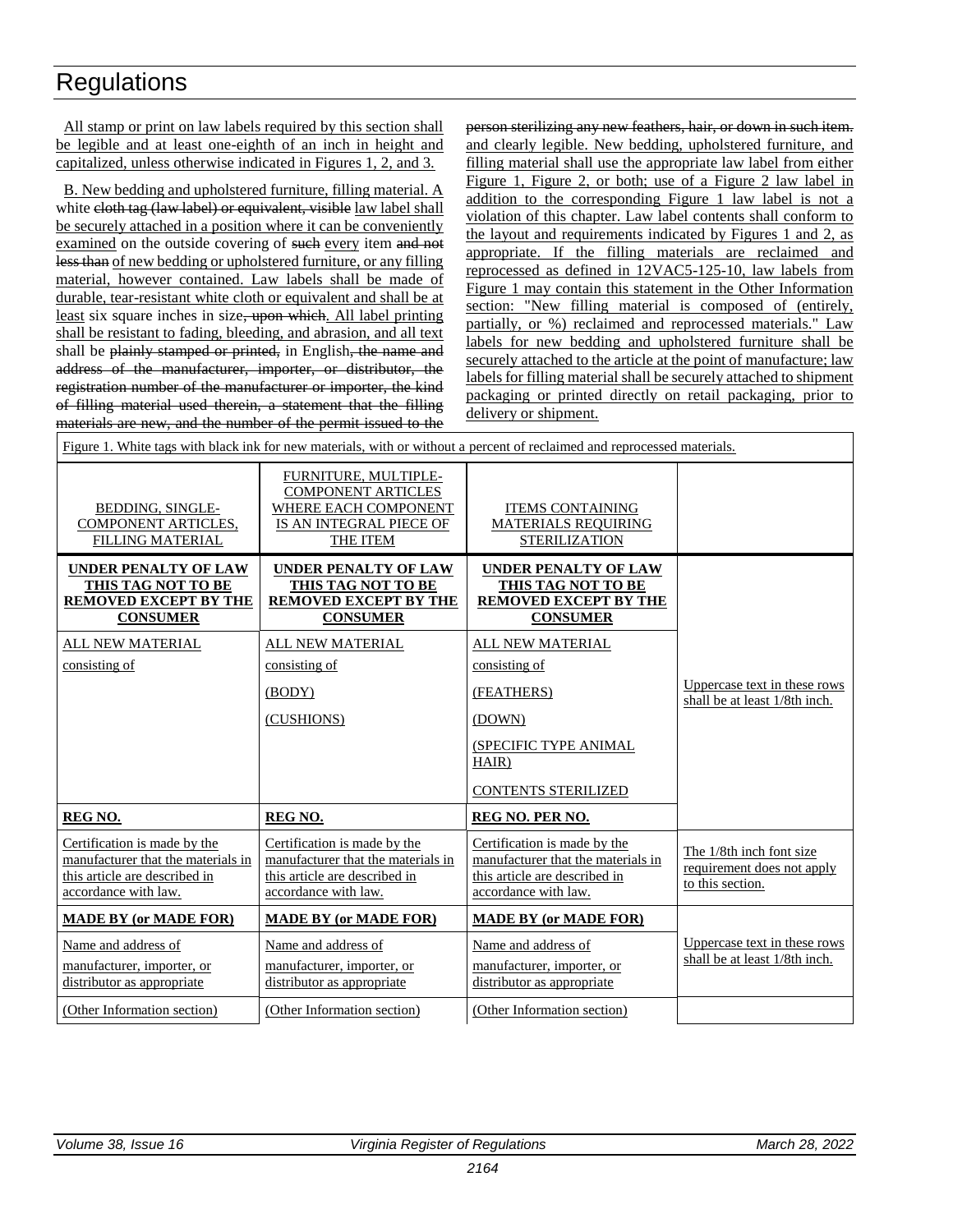|                          |                          |                          | This section may contain<br>dimensions, FTC, RN#, or<br>other information. No<br>advertising material is<br>allowed. The 1/8th inch font<br>size requirement does not<br>apply to this section.<br>If filling materials are<br>reclaimed and reprocessed<br>as defined in 12VAC5-125-<br>10, this section may contain<br>the statement "New filling"<br>material is composed of<br>(entirely, partially, or %)<br>reclaimed and reprocessed<br>materials". |
|--------------------------|--------------------------|--------------------------|------------------------------------------------------------------------------------------------------------------------------------------------------------------------------------------------------------------------------------------------------------------------------------------------------------------------------------------------------------------------------------------------------------------------------------------------------------|
| <b>MADE IN (COUNTRY)</b> | <b>MADE IN (COUNTRY)</b> | <b>MADE IN (COUNTRY)</b> |                                                                                                                                                                                                                                                                                                                                                                                                                                                            |

Figure 1. White tags with black ink for new materials, with or without a % of reclaimed and reprocessed materials.

BEDDING, SINGLE-COMPONENT ARTICLES, FILLING MATERIAL

FURNITURE, MULTIPLE-**COMPONENT ARTICLES WHERE EACH COMPONENT IS AN** INTEGRAL PIECE OF THE ITEM

**ITEMS CONTAINING MATERIALS** REQUIRING STERILIZATION

| UNDER PENALTY OF LAW THIS<br>TAG NOT BE BE REMOVED<br><b>EXCEPT BY THE CONSUMER</b>                                         | UNDER PENALTY OF LAW THIS<br>TAG NOT BE BE REMOVED<br><b>EXCEPT BY THE CONSUMER</b>                                         | UNDER PENALTY OF LAW THIS<br>TAG NOT BE BE REMOVED<br><b>EXCEPT BY THE CONSUMER</b>                                                                |                                                                                                                                                                                                                                                                                                                   |
|-----------------------------------------------------------------------------------------------------------------------------|-----------------------------------------------------------------------------------------------------------------------------|----------------------------------------------------------------------------------------------------------------------------------------------------|-------------------------------------------------------------------------------------------------------------------------------------------------------------------------------------------------------------------------------------------------------------------------------------------------------------------|
| <b>ALL NEW MATERIAL</b><br>consisting of<br><b>REGNO</b>                                                                    | ALL NEW MATERIAL<br>consisting of<br>(BODY)<br>(CUSHIONS)<br>REGNO.                                                         | ALL NEW MATERIAL<br>consisting of<br>(FEATHERS)<br>(DOWN)<br>(SPECIFIC TYPE ANIMAL HAIR)<br>CONTENTS STERILIZED<br><b>REG NO.</b><br><b>PERNO.</b> | Uppercase text in these rows shall be at least 1/8th inch.                                                                                                                                                                                                                                                        |
|                                                                                                                             |                                                                                                                             |                                                                                                                                                    |                                                                                                                                                                                                                                                                                                                   |
| Certification is made by the<br>manufacturer that the materials in this<br>article are described in accordance<br>with law. | Certification is made by the<br>manufacturer that the materials in this<br>article are described in accordance<br>with law. | Certification is made by the<br>manufacturer that the materials in this<br>article are described in accordance<br>with law.                        | The 1/8th inch font size requirement does not apply to this section.                                                                                                                                                                                                                                              |
| <b>MADE BY (or MADE FOR)</b><br>Name and address of<br>manufacturer, importer, or distributor<br>as appropriate             | <b>MADE BY (or MADE FOR)</b><br>Name and address of<br>manufacturer, importer, or distributor<br>as appropriate             | <b>MADE BY (or MADE FOR)</b><br>Name and address of<br>manufacturer, importer, or distributor<br>as appropriate                                    | Uppercase text in these rows shall be at least 1/8th inch.                                                                                                                                                                                                                                                        |
| (Other Information section)                                                                                                 | (Other Information section)                                                                                                 | (Other Information section).                                                                                                                       | This section may contain dimensions, FTC, RN#, or other<br>information. No advertising material is allowed. The 1/8th inch font.<br>size requirement does not apply to this section.                                                                                                                              |
| <b>MADE IN (COUNTRY)</b>                                                                                                    | <b>MADE IN (COUNTRY)</b>                                                                                                    | <b>MADE IN (COUNTRY)</b>                                                                                                                           | If filing materials are reclaimed and reprocessed as defined in<br>12VAC5-125-10, this section may contain the statement 'New<br>filling material is composed of (entirely, partially, or %) reclaimed.<br>and reprocessed materials". The word 'recycled' may be<br>substituted for "reclaimed and reprocessed". |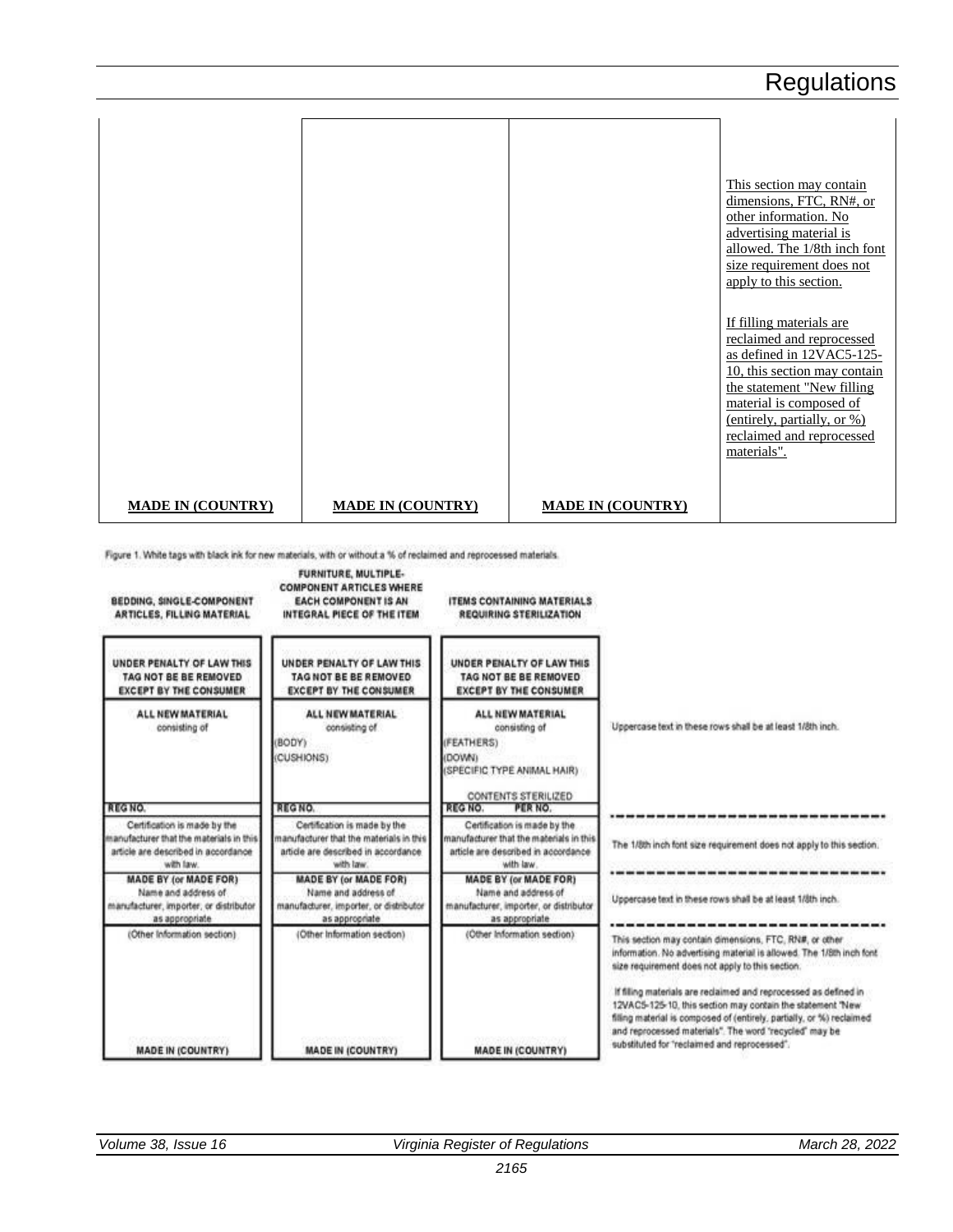| Figure 2. White tags with green ink, for use only if new materials contain a percent of reclaimed and reprocessed materials as defined in<br>12VAC5-125-10. |                                                                                                                                       |                                                                                                                                                                        |                                                                                                                                                                                                |
|-------------------------------------------------------------------------------------------------------------------------------------------------------------|---------------------------------------------------------------------------------------------------------------------------------------|------------------------------------------------------------------------------------------------------------------------------------------------------------------------|------------------------------------------------------------------------------------------------------------------------------------------------------------------------------------------------|
| <b>BEDDING, SINGLE-</b><br><b>COMPONENT ARTICLES,</b><br><b>FILLING MATERIAL</b>                                                                            | <b>FURNITURE, MULTIPLE-</b><br><b>COMPONENT ARTICLES</b><br><b>WHERE EACH COMPONENT</b><br>IS AN INTEGRAL PIECE OF<br><b>THE ITEM</b> | <b>ITEMS CONTAINING</b><br><b>MATERIALS REQUIRING</b><br><b>STERILIZATION</b>                                                                                          |                                                                                                                                                                                                |
| UNDER PENALTY OF LAW<br>THIS TAG NOT TO BE<br><b>REMOVED EXCEPT BY THE</b><br><b>CONSUMER</b>                                                               | <b>UNDER PENALTY OF LAW</b><br><b>THIS TAG NOT TO BE</b><br><b>REMOVED EXCEPT BY THE</b><br><b>CONSUMER</b>                           | <b>UNDER PENALTY OF LAW</b><br><b>THIS TAG NOT TO BE</b><br><b>REMOVED EXCEPT BY THE</b><br><b>CONSUMER</b>                                                            |                                                                                                                                                                                                |
| ALL NEW MATERIAL<br>(% RECLAIMED AND<br>REPROCESSED MATERIAL)<br>consisting of                                                                              | ALL NEW MATERIAL<br>(% RECLAIMED AND<br>REPROCESSED MATERIAL)<br>consisting of<br>(BODY)<br>(CUSHIONS)                                | ALL NEW MATERIAL<br>(% RECLAIMED AND<br>REPROCESSED MATERIAL)<br>consisting of<br>(FEATHERS)<br>(DOWN)<br>(SPECIFIC TYPE ANIMAL<br>HAIR)<br><b>CONTENTS STERILIZED</b> | Uppercase text in these<br>rows shall be at least 1/8th<br>inch.                                                                                                                               |
| REG NO.                                                                                                                                                     |                                                                                                                                       | <b>REG NO. PER NO.</b>                                                                                                                                                 |                                                                                                                                                                                                |
|                                                                                                                                                             | <b>REG NO.</b>                                                                                                                        |                                                                                                                                                                        |                                                                                                                                                                                                |
| Certification is made by the<br>manufacturer that the materials in<br>this article are described in<br>accordance with law.                                 | Certification is made by the<br>manufacturer that the materials in<br>this article are described in<br>accordance with law.           | Certification is made by the<br>manufacturer that the materials in<br>this article are described in<br>accordance with law.                                            | The 1/8th inch font size<br>requirement does not apply<br>to this section.                                                                                                                     |
| <b>MADE BY (or MADE FOR)</b>                                                                                                                                | <b>MADE BY (or MADE FOR)</b>                                                                                                          | <b>MADE BY (or MADE FOR)</b>                                                                                                                                           |                                                                                                                                                                                                |
| Name and address of<br>manufacturer, importer, or<br>distributor as appropriate                                                                             | Name and address of<br>manufacturer, importer, or<br>distributor as appropriate                                                       | Name and address of<br>manufacturer, importer, or<br>distributor as appropriate                                                                                        | Uppercase text in these<br>rows shall be at least 1/8th<br>inch.                                                                                                                               |
| (Other Information section)                                                                                                                                 | (Other Information section)                                                                                                           | (Other Information section)                                                                                                                                            |                                                                                                                                                                                                |
|                                                                                                                                                             |                                                                                                                                       |                                                                                                                                                                        | This section may contain<br>dimensions, FTC, RN#, or<br>other information. No<br>advertising material is<br>allowed. The 1/8th inch<br>font size requirement does<br>not apply to this section |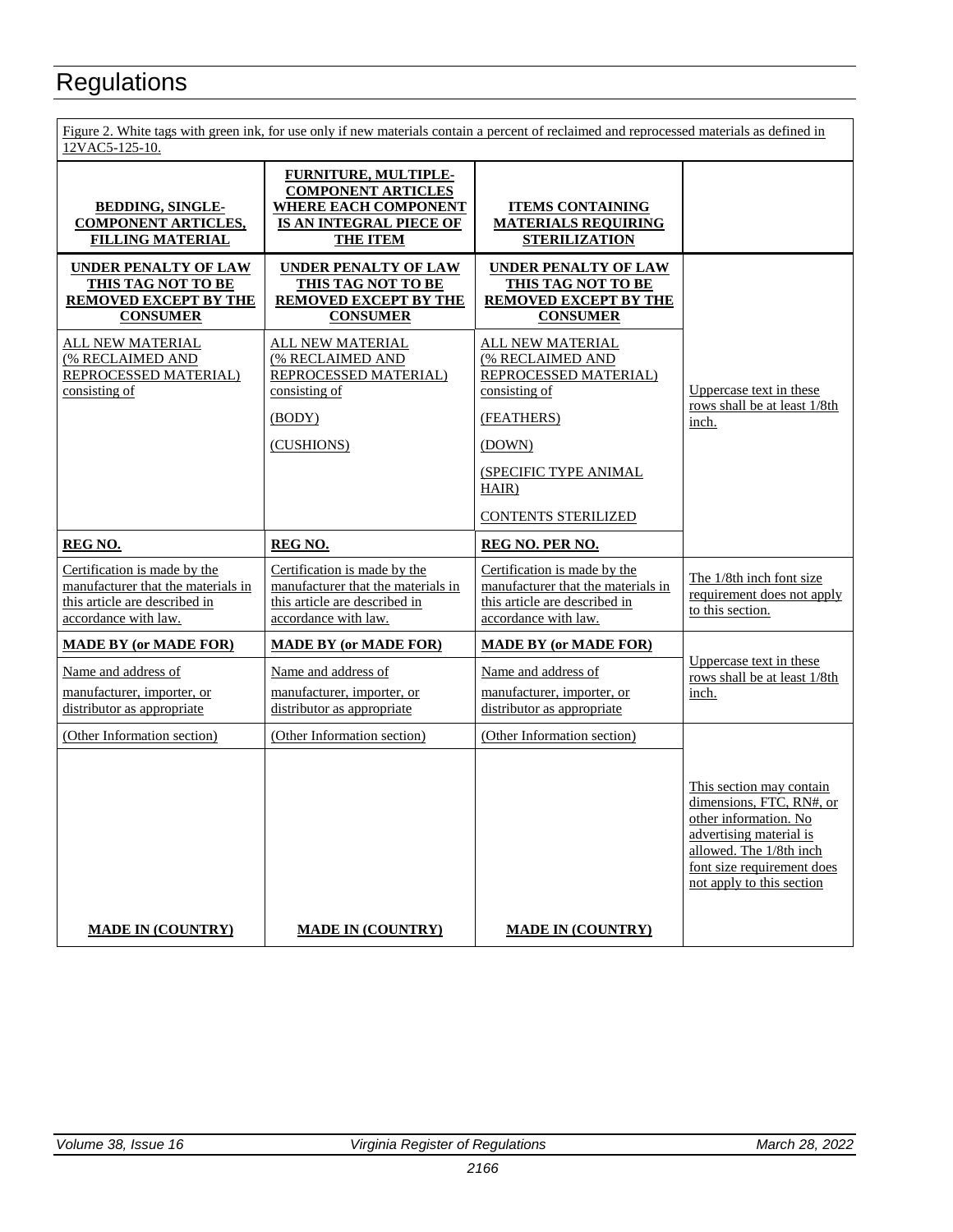FURNITURE, MULTIPLE-**COMPONENT ARTICLES WHERE BEDDING, SINGLE-COMPONENT ITEMS CONTAINING MATERIALS** EACH COMPONENT IS AN **ARTICLES, FILLING MATERIAL** INTEGRAL PIECE OF THE ITEM **REQUIRING STERILIZATION** UNDER PENALTY OF LAW THIS UNDER PENALTY OF LAW THIS UNDER PENALTY OF LAW THIS TAG NOT TO BE REMOVED. TAG NOT TO BE REMOVED TAG NOT TO BE REMOVED. **EXCEPT BY THE CONSUMER EXCEPT BY THE CONSUMER EXCEPT BY THE CONSUMER** ALL NEW MATERIAL ALL NEW MATERIAL ALL NEW MATERIAL (% RECLAIMED AND<br>REPROCESSED MATERIAL) (% RECLAIMED AND<br>REPROCESSED MATERIAL) (% RECLAIMED AND REPROCESSED MATERIAL) Uppercase text in these rows shall be at least 1/8th inch. ting of ting of to prite BODY) EATHERSY **GAVOO** CUSHIONS) PECIFIC TYPE ANIMAL HAIR) CONTENTS STERILIZED REG NO. PER NO.<br>Certification is made by the **HECTIC BECERED** Certification is made by the Certification is made by the -------------------------anufacturer that the materials in thi nufacturer that the materials in th nufacturer that the materials in thi The 1/8th inch font size requirement does not apply to this section. article are described in accordance article are described in accordance article are described in accordance with law. **ION TODAY** with law. **MADE BY (or MADE FOR) MADE BY (or MADE FOR) MADE BY (or MADE FOR)** Name and address of Name and address of Name and address of Uppercase text in these rows shall be at least 1/8th inch. anufacturer, importer, or distributo hufacturer, importer, or distribute ufacturer, importer, or distribute as appropriate as appropriate as appropriate (Other Information section) (Other Information section) (Other Information section) This section may contain dimensions, FTC, RN#, or other information. No advertising material is allowed. The 1/8th inch font size requirement does not apply to this section. **MADE IN (COUNTRY) MADE IN (COUNTRY) MADE IN (COUNTRY)** 

Figure 2. White tags with green ink, for use only if new materials contain a % of reclaimed and reprocessed materials as defined in 12VAC5-125-10.

B. Law labels for new bedding and upholstered furniture shall be securely attached to the article or filling material at the point of manufacture, in a position where they can be conveniently examined. Law labels shall contain no advertising matter, nor anything that detracts or is likely to detract from the required statements. No mark, tag, sticker, or any other device shall be placed upon law labels by any dealer or any other person in such a way as to cover the required statements. No one may possess such law labels outside that facility unless by prior approval of the commissioner for correction purposes.

C. Any person sanitizing, remaking, renovating, or reupholstering any Secondhand, reupholstered, or renovated articles. A yellow law label shall be securely attached in a position where it can be conveniently examined to every secondhand item of bedding or upholstered furniture, or manufacturing any item of bedding or upholstered furniture containing any shoddy or secondhand filling material, shall attach securely to it a substantial yellow cloth tag or equivalent (law label), visible on the outside of such item and not less than. The law label shall be made of durable yellow cardstock paper, cloth, or equivalent and shall be at least six square inches in size, upon which shall be. All writing on the law label shall be resistant to fading, bleeding, and abrasion, and all text shall be plainly stamped or printed, in English, the kind of filling materials used therein, a statement that the item or filling materials are secondhand, and the number of the permit issued to the person who sanitized such item or filling material. The label contents shall be composed according to the layout and requirements indicated by Figure 3, as appropriate. This requirement shall not apply to mattresses that contain a shoddy pad unless it otherwise contains secondhand filling materials.

| Figure 3. Yellow tags with black ink for second hand materials.                                                      |                                                                                                                                                 |                                                                                                                   |                                      |
|----------------------------------------------------------------------------------------------------------------------|-------------------------------------------------------------------------------------------------------------------------------------------------|-------------------------------------------------------------------------------------------------------------------|--------------------------------------|
| <b>SECONDHAND</b><br><b>BEDDING OR</b><br>UPHOLSTERED<br><b>FURNITURE</b><br><b>REQUIRING</b><br><b>SANITIZATION</b> | <b>REUPHOLSTERED OR</b><br><b>RENOVATED ARTICLES TO BE</b><br><b>RETURNED TO ORIGINAL</b><br><b>OWNER, NOT REQUIRING</b><br><b>SANITIZATION</b> | <b>ITEMS CONTAINING</b><br><b>MATERIALS REQUIRING</b><br><b>STERILIZATION</b>                                     |                                      |
| <b>UNDER PENALTY OF</b><br><b>LAW THIS TAG NOT TO</b><br><b>BE REMOVED EXCEPT</b><br><b>BY THE CONSUMER</b>          | <b>UNDER PENALTY OF LAW THIS</b><br>TAG NOT TO BE REMOVED<br><b>EXCEPT BY THE CONSUMER</b>                                                      | UNDER PENALTY OF LAW<br>THIS TAG NOT TO BE<br><b>REMOVED EXCEPT BY</b><br><b>THE CONSUMER</b>                     | Uppercase text in these              |
| THIS ARTICLE<br><b>CONTAINS ALL</b><br><b>SECOND-HAND</b><br>MATERIAL                                                | THIS ARTICLE CONTAINS THE<br>SAME MATERIAL RECEIVED BY<br>THE OWNER, TO WHICH HAS<br>BEEN ADDED THE FOLLOWING<br><b>NEW MATERIAL:</b>           | THIS ARTICLE CONTAINS<br>SECONDHAND MATERIAL,<br>TO WHICH HAS BEEN<br>ADDED THE FOLLOWING<br><u>NEW MATERIAL:</u> | rows shall be at<br>least1/8th inch. |
| Volume 38, Issue 16                                                                                                  | Virginia Register of Regulations                                                                                                                |                                                                                                                   | March 28, 2022                       |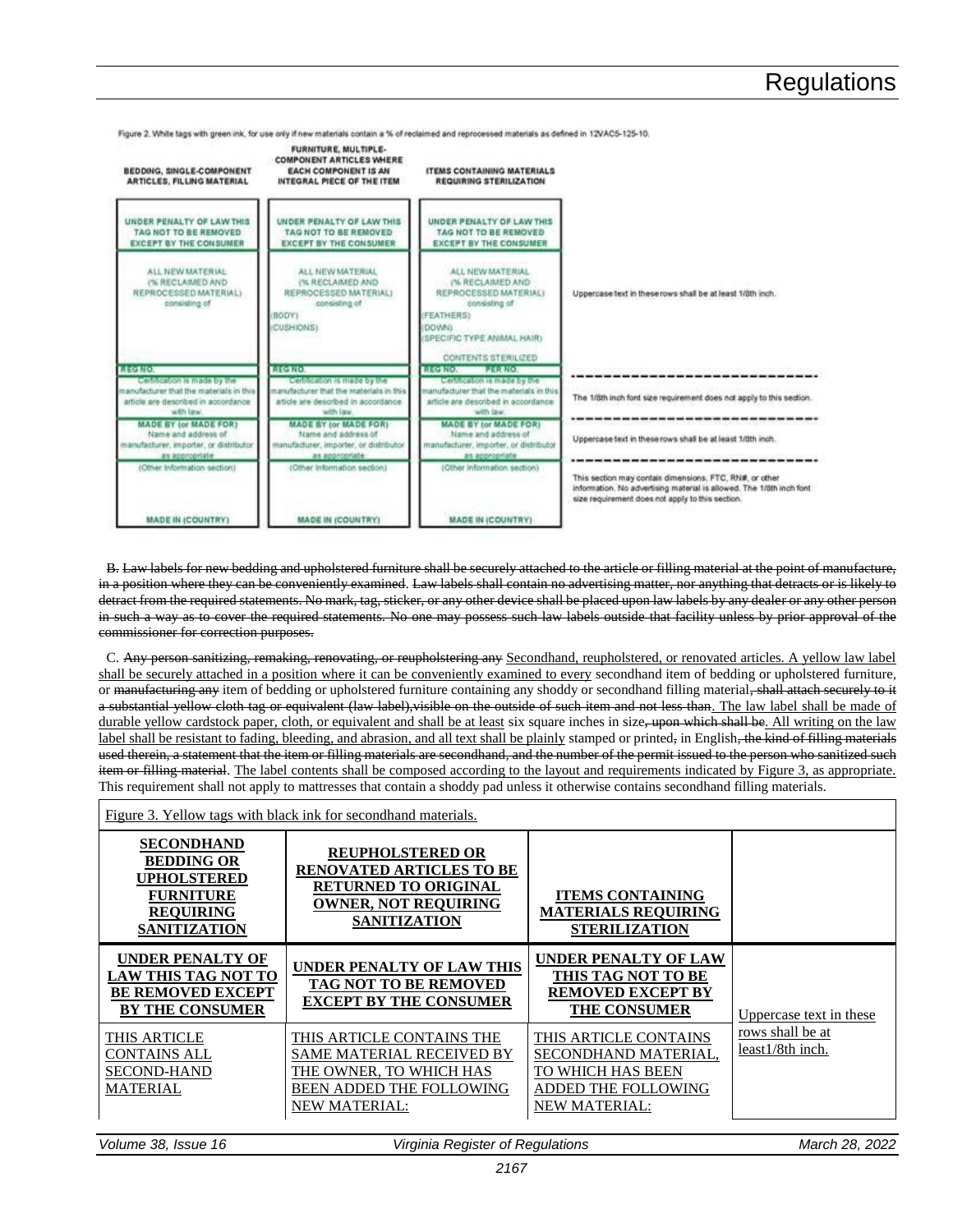| <b>CONTENTS SANITIZED</b><br><u>Date Sanitized:</u><br>PERMIT NO.                                                              | (LIST)<br>PERMIT NO.                                                                                                        | (LIST)<br><b>CONTENTS SANITIZED</b><br>Date Sanitized:<br>SAN. PERMIT NO.<br>RE. PERMIT NO.                                                  |                                                                                 |
|--------------------------------------------------------------------------------------------------------------------------------|-----------------------------------------------------------------------------------------------------------------------------|----------------------------------------------------------------------------------------------------------------------------------------------|---------------------------------------------------------------------------------|
| Certification is made by the<br>manufacturer that the<br>materials in this article are<br>sanitized in accordance with<br>law. | Certification is made by the<br>manufacturer that the materials in this<br>article are described in accordance<br>with law. | Certification is made by the<br>manufacturer that the materials<br>in this article are described and<br>sanitized in accordance with<br>law. |                                                                                 |
|                                                                                                                                | The following work has been done:                                                                                           |                                                                                                                                              | The 1/8th inch font size<br>requirement does not                                |
|                                                                                                                                | YES NO                                                                                                                      |                                                                                                                                              | apply to this section.                                                          |
|                                                                                                                                | Old covering removed                                                                                                        |                                                                                                                                              |                                                                                 |
|                                                                                                                                | Frame repaired                                                                                                              |                                                                                                                                              |                                                                                 |
|                                                                                                                                | Spring retied and/or repaired                                                                                               |                                                                                                                                              |                                                                                 |
|                                                                                                                                | Other:                                                                                                                      |                                                                                                                                              |                                                                                 |
|                                                                                                                                | This article must not be sold, it is<br>the property of & must be returned<br>to: Name and address of owner                 | <b>SANITIZED BY:</b><br>Name and address of Sanitizer                                                                                        |                                                                                 |
|                                                                                                                                |                                                                                                                             |                                                                                                                                              | Uppercase text in these<br>rows shall be at least<br>$1/8$ th inch.             |
|                                                                                                                                |                                                                                                                             |                                                                                                                                              | These rows may be<br>combined in Tag 3 if<br>Sanitizer and<br>(Reupholsterer or |
| <u>SANITIZED BY:</u>                                                                                                           | <b>REUPHOLSTERED (or</b><br><b>RENOVATED) BY:</b>                                                                           | <b>REUPHOLSTERED (or</b><br><b>RENOVATED) BY:</b>                                                                                            | Renovator) Permits are<br>held by the same person.                              |
| Name and address of<br>Sanitizer                                                                                               | Name and address of Reupholsterer or<br>Renovator                                                                           | Name and address of<br>Reupholsterer or Renovator                                                                                            |                                                                                 |
| (Other Information section)                                                                                                    | (Other Information section)                                                                                                 | (Other Information section)                                                                                                                  | The 1/8th inch font size                                                        |
|                                                                                                                                |                                                                                                                             |                                                                                                                                              | requirement does not<br>apply to this section.                                  |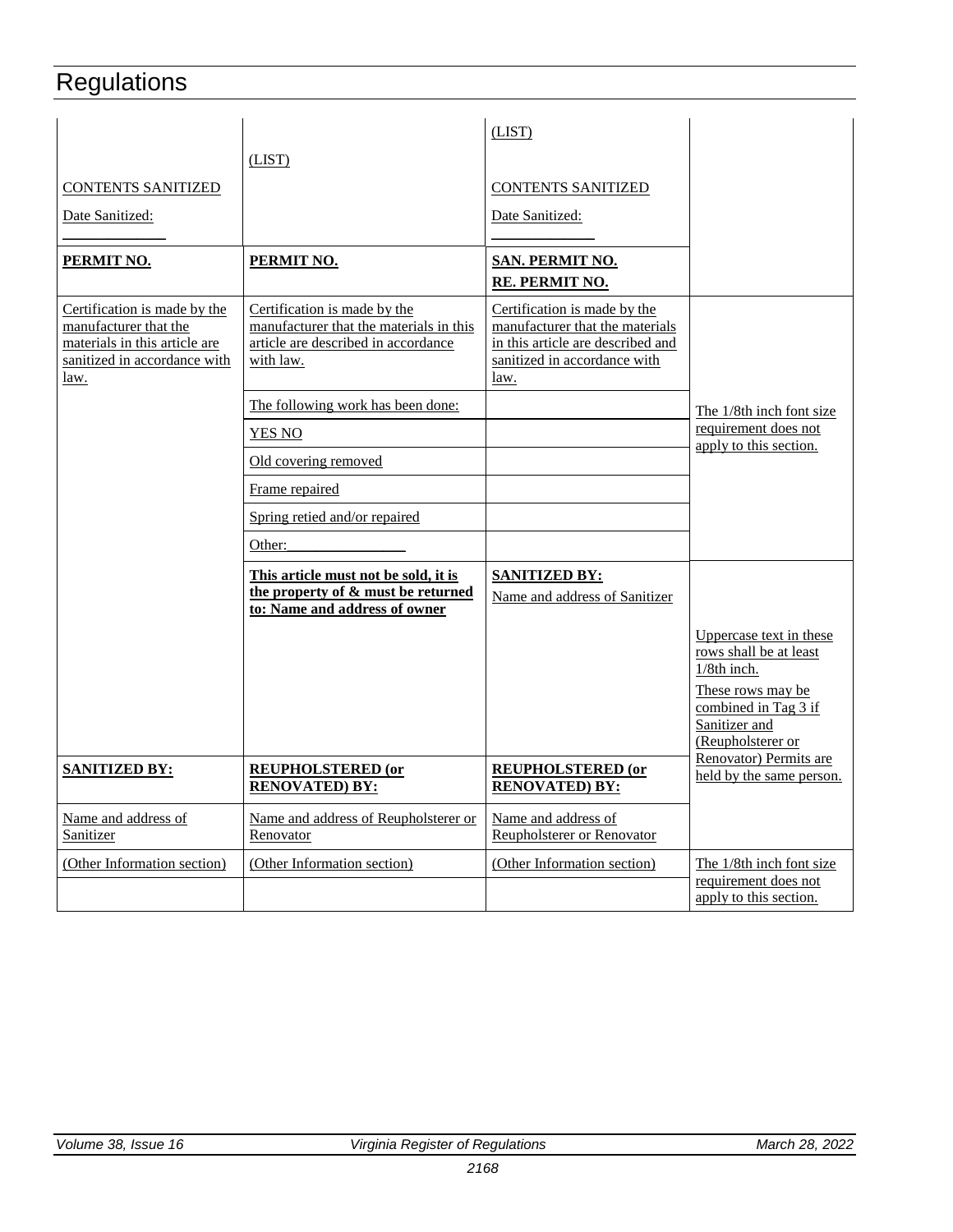| SECONDHAND BEDDING OR<br><b>UPHOL STERED FURNITURE</b><br>REQUIRING SANITIZATION                                            | REUPHOLSTERED OR<br>RENOVATED ARTICLES TO BE<br>RETURNED TO ORIGINAL OWNER.<br>NOT REQUIRING SANITIZATION.                                                                                                                                                    | ITEMS CONTAINING MATERIALS<br><b>REQUIRING STERILIZATION</b>                                                                                                                      |                                                                                                                     |
|-----------------------------------------------------------------------------------------------------------------------------|---------------------------------------------------------------------------------------------------------------------------------------------------------------------------------------------------------------------------------------------------------------|-----------------------------------------------------------------------------------------------------------------------------------------------------------------------------------|---------------------------------------------------------------------------------------------------------------------|
| UNDER PENALTY OF LAW THIS<br>TAG NOT BE BE REMOVED<br><b>EXCEPT BY THE CONSUMER</b>                                         | UNDER PENALTY OF LAW THIS<br>TAG NOT BE BE REMOVED.<br><b>EXCEPT BY THE CONSUMER</b>                                                                                                                                                                          | UNDER PENALTY OF LAW THIS<br>TAG NOT BE BE REMOVED<br><b>EXCEPT BY THE CONSUMER</b>                                                                                               |                                                                                                                     |
| THIS ARTICLE CONTAINS ALL<br>SECOND HAND MATERIAL<br><b>CONTENTS UNKNOWN</b><br>CONTENTS SANITUED.<br>Date Santowd          | THIS ARTICLE CONTAINS THE<br>SAME MATERIAL RECEIVED BY<br>THE OWNER, TO WHICH HAS<br>BEEN ADDED THE FOLLOWING<br><b>NEW MATERIAL!</b><br>(LIST)<br>발화 전작 정치 2011                                                                                              | THIS ARTICLE CONTAINS<br>SECONDHAND MATERIAL: TO<br>WHICH HAS BEEN ADDED THE<br>FOLLOWING NEW MATERIAL:<br><b>AISTI</b><br>CONTENTS SANITIZED.<br>Date Sanitowit<br>SAN PERMIT NO | [사진 주의] ( AMT & L& WARD LAWSON TARDE)<br>Uppercase text in these rows shall be at least 1/8th inch.                 |
| PERMIT NO.                                                                                                                  | PERMIT NO.                                                                                                                                                                                                                                                    | RE. PERMIT NO.                                                                                                                                                                    |                                                                                                                     |
| Certification is made by the<br>manufacturer that the materials in this<br>article are sanitized in accordance<br>with law. | Certification is made by the<br>manufacturer that the materials in this<br>article are described in accordance<br>with law:<br>The following work has been done:<br>YEE NO<br>Old covering removed<br>Frank repared<br>Spring retied and/or repaired<br>Other | Certification is made by the<br>manufacturer that the materials in this<br>article are described and sanitized in<br>accordance with law.                                         | The 1/8th inch font size requirement does not apply to this section.                                                |
|                                                                                                                             | This article must not be sold, it is<br>the property of & must be returned.<br>to: Name and address of owner                                                                                                                                                  | SANITIZED BY:<br>Name and address of Santowr                                                                                                                                      | Uppenciese text in these rows shall be at least 1/001 inch.<br>These rows may be combined in Tag 3 if Sanitizer and |
| SANTIZED BY:<br>Name and address of Sanfiger                                                                                | REUPHOLSTERED (or<br>RENOVATED BY:<br>Name and address of Reupholsterer<br>or Renovator                                                                                                                                                                       | REUPHOLSTERED (or<br><b>RENOVATEDI BY</b><br>Name and address of Reupholsterer<br>or Renovator                                                                                    | (Reupholstener or Renovator) Permits are held by the same<br>person.                                                |
| (Other Information section)                                                                                                 | (Other Information section)                                                                                                                                                                                                                                   | (Other Information lascbon)                                                                                                                                                       | The 1/8th inch ford size requirement does not apply to this<br>section.                                             |

D. Any person shipping or delivering filling material, however contained, shall have conspicuously attached thereto a law label upon which shall be stamped or printed, as provided in § 32.1-219 of the Code of Virginia or as provided in this chapter, the kind of material, whether the material is new or secondhand, the name, address, and registration number of the manufacturer or importer, and the permit number of the person who sterilized or sanitized such material.

E. The stamp or print on law labels required by this section shall be in type not less than three millimeters in height.

F. It shall be unlawful to use any false or misleading statement, term or designation on any tag required by this chapter or to remove, deface or alter, or to attempt to remove, deface or alter any such tag or the statement of filling materials made thereon, prior to retail sale.

G. No person shall use or have in his possession with intent to use any tag provided for in this chapter unless such person holds a license or permit issued to him pursuant to this chapter. No person shall sell, give or in any way provide such law labels to anyone who does not have a license, or permit issued to him pursuant to this chapter, or is not allowed to use such a tag pursuant to this provision.

(Specific law label requirements contained in Attachments 1 through 7)

ATTACHMENT 1

Figure 3. Yellow tags with black ink for secondhand materials

THE FOLLOWING LABELS COMPLY WITH THE VIRGINIA LAW

 $NO.1$ 

WHITE LABEL FOR ALL NEW MATERIAL

For Filling Material NOT Requiring Sterilization

SPACE TO ATTACH →

In bold, black ink, minimum type size 3mm in height

 $\rightarrow$ 

Space for description of filling material.

|  | <u>HNDED DENALTV OF LAW THIS TAC NOT TO RE</u> |  |
|--|------------------------------------------------|--|
|  | <b>REMOVED EXCEPT BY CONSUMER</b>              |  |
|  |                                                |  |

*Volume 38, Issue 16 Virginia Register of Regulations March 28, 2022*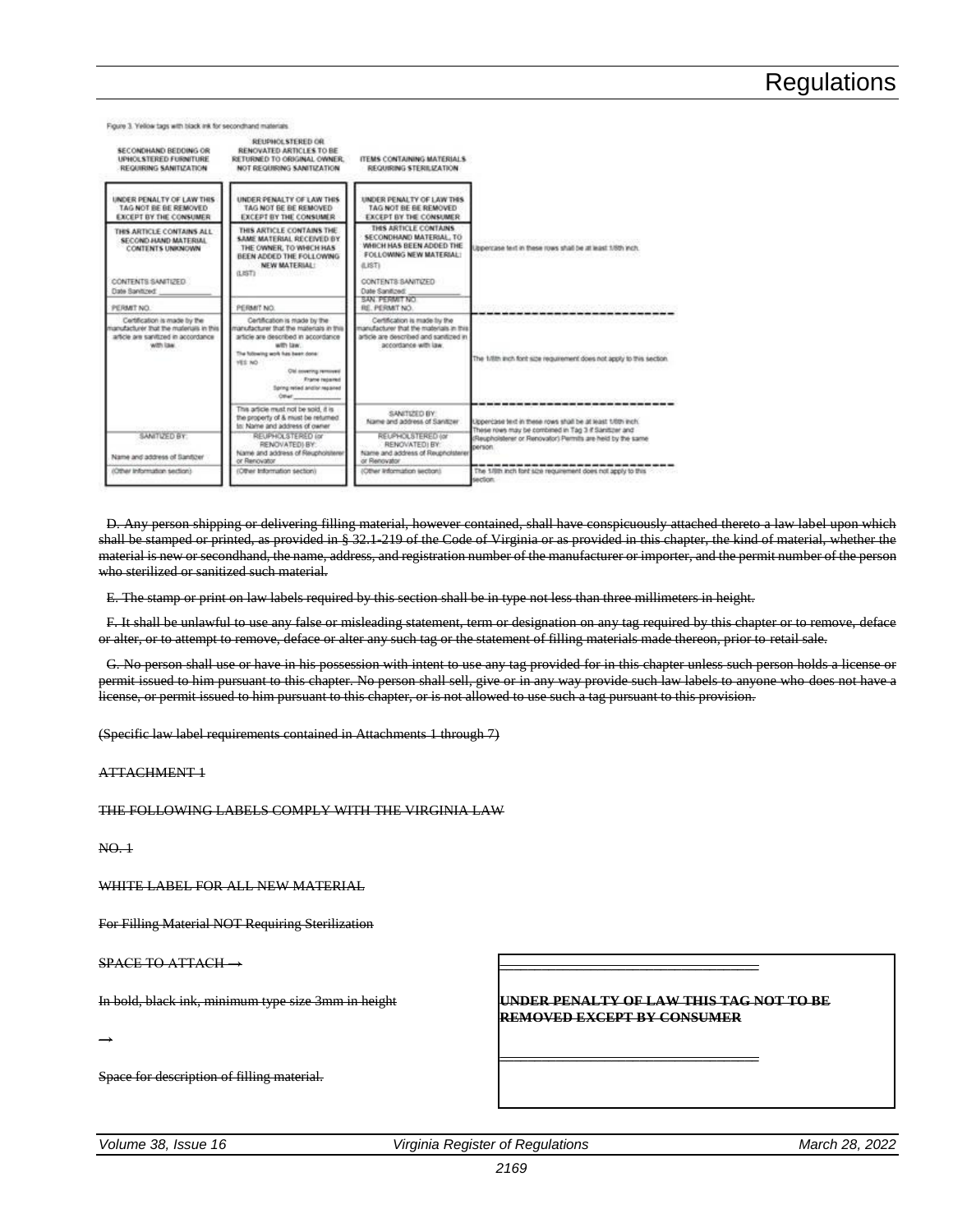| Printing to be in English using capital letters                                                                            | <b>ALL NEW MATERIAL</b>                |
|----------------------------------------------------------------------------------------------------------------------------|----------------------------------------|
| not less than 3mm in height                                                                                                | <b>CONSISTING OF</b>                   |
|                                                                                                                            |                                        |
| See NOTE $(3)$ at bottom of page. $\rightarrow$                                                                            | REG. NO.                               |
| Required in Virginia $\rightarrow$                                                                                         |                                        |
| "Date of Delivery" line of Manufacturer's stock information, etc., here. <b>(Certification is made by the manufacturer</b> |                                        |
|                                                                                                                            | that the materials in this article are |
|                                                                                                                            | described in accordance with law.      |
|                                                                                                                            |                                        |
|                                                                                                                            | <b>MADE BY</b>                         |
|                                                                                                                            | (NAME OF MANUFACTURER OR VENDOR)       |
|                                                                                                                            | (ADDRESS OF MANUFACTURER OR VENDOR)    |
|                                                                                                                            | Date of Delivery ___                   |
|                                                                                                                            | (Additional Information)               |

#### Note:

(1) All above printing in black ink on white vellum cloth or a material of comparable quality, which shall not flake out when abraded.

(2) Size of label: Exclusive of the portion required to affix the tag to the article, the minimum size of the tag shall be not less than (six) square inches, but may be greater as the need demands.

(3) Virginia approves and recognizes the uniform registry number and will accept the registration number issued by another state, if registrant so desires, providing such registration follows the policy of uniform registration. This policy is intended to benefit the registrant by requiring but one registration to be imprinted on the law label used, regardless of where merchandise may be shipped. The registration number shall be preceded by name of state (may be abbreviated) issuing REG. NO. and if factory is located in another state than that issuing REG. NO., then name of state in which factory is located shall follow the registration number in parenthesis.

#### ATTACHMENT 2

NO. 2

WHITE LABEL FOR ALL NEW MATERIAL

ARTICLES WITH EXTRA CUSHIONS AS AN

INTEGRAL PART OF UNIT

For Filling Material NOT Requiring Sterilization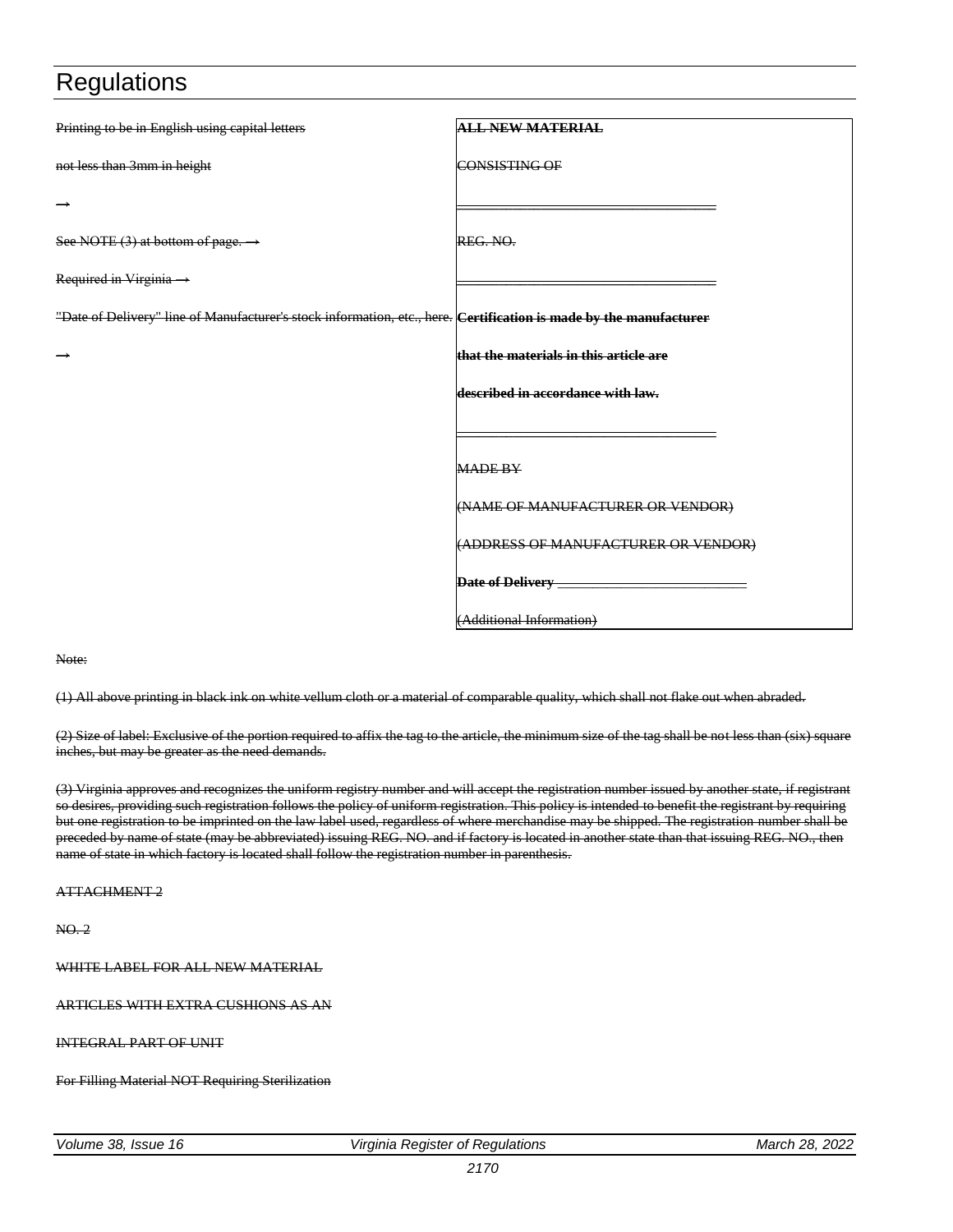| $SPACE$ TO ATTACH $\rightarrow$                                          |                                                                              |
|--------------------------------------------------------------------------|------------------------------------------------------------------------------|
| In bold, black ink, minimum type size 3mm in height                      | UNDER PENALTY OF LAW THIS TAG NOT TO BE<br><b>REMOVED EXCEPT BY CONSUMER</b> |
|                                                                          |                                                                              |
| Space for description of filling material.                               | <b>ALL NEW MATERIAL</b>                                                      |
| Printing to be in English using capital letters                          | CONSISTING OF                                                                |
| not less than 3mm in height                                              | <b>BODY</b>                                                                  |
| →                                                                        | <b>CUSHIONS</b>                                                              |
| See NOTE (3) at bottom of page. $\rightarrow$                            |                                                                              |
| Required in Virginia ->                                                  | REG. NO.                                                                     |
| "Date of Delivery" line of Manufacturer's stock information, etc., here. |                                                                              |
|                                                                          | Certification is made by the manufacturer                                    |
|                                                                          | that the materials in this article are                                       |
|                                                                          | described in accordance with law.                                            |
|                                                                          |                                                                              |
|                                                                          | <b>MADE BY</b>                                                               |
|                                                                          | (NAME OF MANUFACTURER OR VENDOR)                                             |
|                                                                          | (ADDRESS OF MANUFACTURER OR VENDOR)                                          |
|                                                                          | Date of Delivery ___                                                         |
|                                                                          | (Additional Information)                                                     |

Note:

(1) All above printing in black ink on white vellum cloth or a material of comparable quality, which shall not flake out when abraded.

(2) Size of label: Exclusive of the portion required to affix the tag to the article, the minimum size of the tag shall be not less than (six) square inches, but may be greater as the need demands.

(3) Virginia approves and recognizes the uniform registry number and will accept the registration number issued by another state, if registrant so desires, providing such registration follows the policy of uniform registration. This policy is intended to benefit the registrant by requiring but one registration to be imprinted on the law label used, regardless of where merchandise may be shipped. The registration number shall be preceded by name of state (may be abbreviated) issuing REG. NO. and if factory is located in another state than that issuing REG. NO., then name of state in which factory is located shall follow the registration number in parenthesis.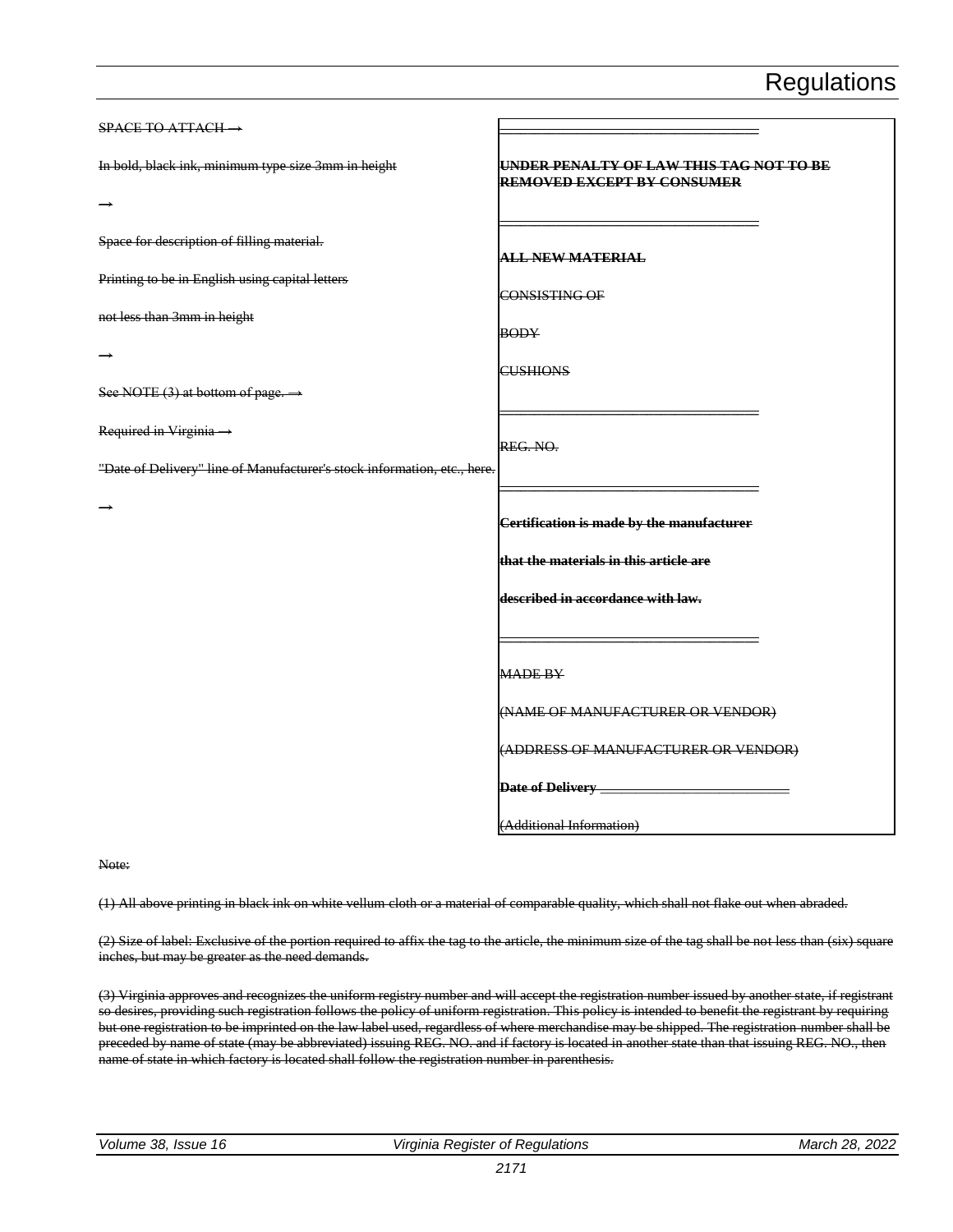#### ATTACHMENT 3

NO. 3

WHITE LABEL FOR ALL NEW MATERIAL

For Animal and Fowl and Any Other Filling Material Requiring Sterilization

| $SPACE TO ATTACH \rightarrow$                                            |                                                                              |
|--------------------------------------------------------------------------|------------------------------------------------------------------------------|
| In bold, black ink, minimum type size 3mm in height                      | UNDER PENALTY OF LAW THIS TAG NOT TO BE<br><b>REMOVED EXCEPT BY CONSUMER</b> |
| $\rightarrow$                                                            |                                                                              |
| Space for description of filling material.                               | <b>ALL NEW MATERIAL</b>                                                      |
| Printing to be in English using capital letters                          | CONSISTING OF                                                                |
| not less than 3mm in height                                              |                                                                              |
|                                                                          | REG. NO. PERMIT NO.                                                          |
| See NOTE (3) at bottom of page. $\rightarrow$                            |                                                                              |
| Required in Virginia ->                                                  | Certification is made by the manufacturer                                    |
| "Date of Delivery" line of Manufacturer's stock information, etc., here. | that the materials in this article are                                       |
|                                                                          | described in accordance with law.                                            |
|                                                                          |                                                                              |
|                                                                          | <b>CONTENTS</b>                                                              |
|                                                                          | <b>STERILIZED</b>                                                            |
|                                                                          |                                                                              |
|                                                                          | <b>MADE BY</b>                                                               |
|                                                                          | (NAME OF MANUFACTURER OR VENDOR)                                             |
|                                                                          | (ADDRESS OF MANUFACTURER OR VENDOR)                                          |
|                                                                          |                                                                              |
|                                                                          | (Additional Information)                                                     |

Note:

(1) All above printing in black ink on white vellum cloth or a material of comparable quality, which shall not flake out when abraded.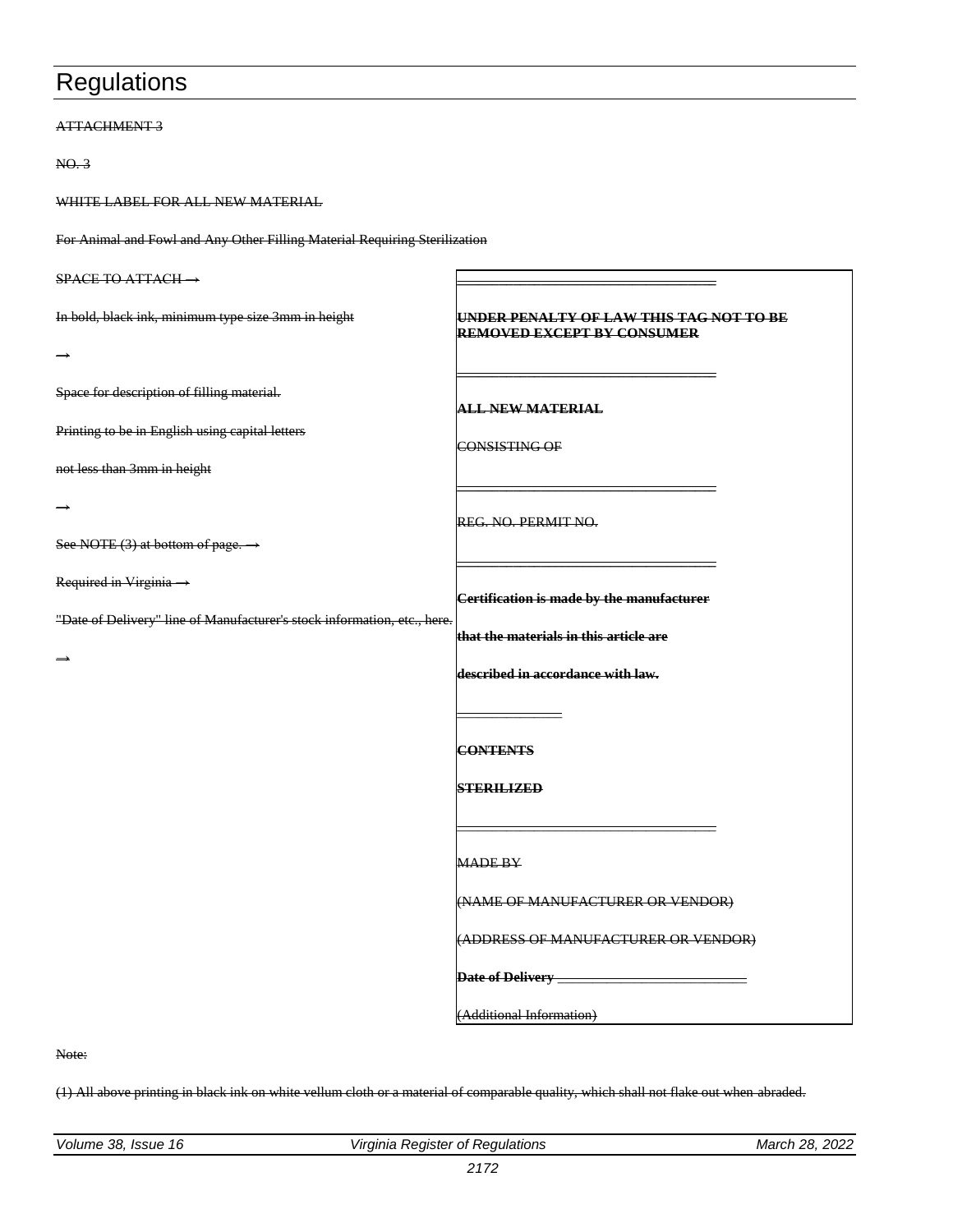(2) Size of label: Exclusive of the portion required to affix the tag to the article, the minimum size of the tag shall be not less than (six) square inches, but may be greater as the need demands.

(3) Virginia approves and recognizes the uniform registry number and will accept the registration number issued by another state, if registrant so desires, providing such registration follows the policy of uniform registration. This policy is intended to benefit the registrant by requiring but one registration to be imprinted on the law label used, regardless of where merchandise may be shipped. The registration number shall be preceded by name of state (may be abbreviated) issuing REG. NO. and if factory is located in another state than that issuing REG. NO., then name of state in which factory is located shall follow the registration number in parenthesis.

(4) Virginia will accept the PERMIT NO. issued by another state if applicant so desires providing approval is granted and a Virginia Sterilization Permit is issued to applicant bearing such number.

ATTACHMENT 4

NO. 4

YELLOW LABEL FOR ARTICLES THAT HAVE BEEN REMADE AND

RENOVATED FOR CONSUMER AND THAT CONTAIN

SECONDHAND MATERIAL IN WHOLE OR IN PART

If new filling material has been added, state type in space provided

SPACE TO ATTACH →

In bold, black ink, minimum type size 3mm in height

→

→

 $\rightarrow$ 

Space for description of filling material.

Printing to be in English using capital letters

not less than 3mm in height

Registration number or name of person or firm that renovated article

**UNDER PENALTY OF LAW THIS TAG NOT TO BE REMOVED EXCEPT BY CONSUMER \_\_\_\_\_\_\_\_\_\_\_\_\_\_\_\_\_\_\_\_\_\_\_\_\_\_\_\_\_\_\_\_\_\_\_\_\_ This article contains the same material received from the owner, to which has been added the following New material. \_\_\_\_\_\_\_\_\_\_\_\_\_\_\_\_\_\_\_\_\_\_\_\_\_\_\_\_\_\_\_\_\_\_\_\_\_ The following work has been done:**

**YES NO**

**□ □ Old covering completely removed**

**\_\_\_\_\_\_\_\_\_\_\_\_\_\_\_\_\_\_\_\_\_\_\_\_\_\_\_\_\_\_\_\_\_\_\_\_\_**

**□ □ Frame repaired**

**□ □ Spring retied and/or repaired**

**OTHER:\_\_\_\_\_\_\_\_\_\_\_\_\_\_\_\_\_\_\_\_\_\_\_\_\_\_\_\_\_\_**

**\_\_\_\_\_\_\_\_\_\_\_\_\_\_\_\_\_\_\_\_\_\_\_\_\_\_\_\_\_\_\_\_\_\_\_\_\_**

REG. NO. VA.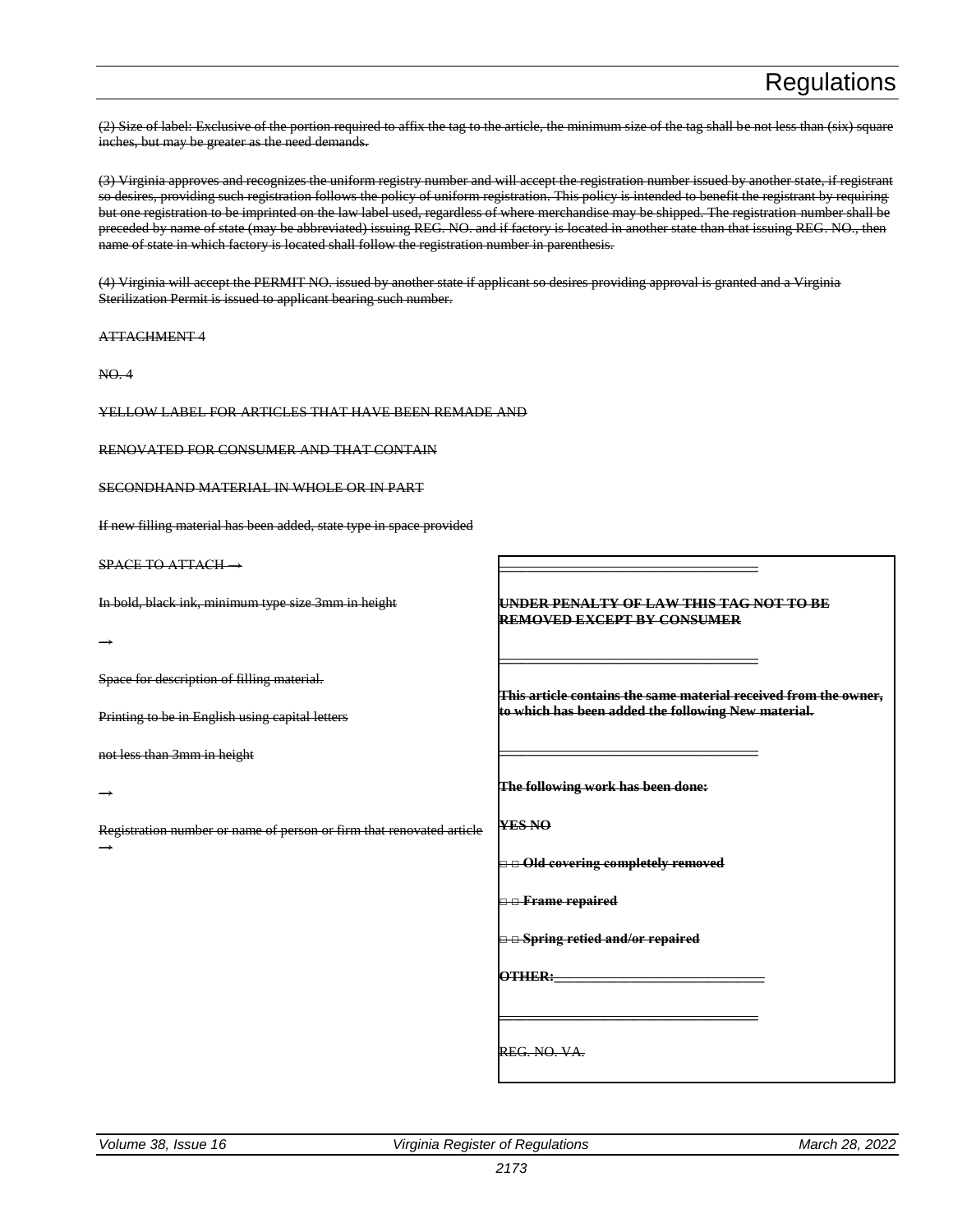| returned to:                   | This article must not be sold, it is the property of and must be |
|--------------------------------|------------------------------------------------------------------|
| Name                           |                                                                  |
| .ddress                        |                                                                  |
| <b>REMADE AND RENOVATED BY</b> |                                                                  |
| Date                           |                                                                  |
| Additional Information)        |                                                                  |

#### Note:

(1) All above printing in black ink on yellow vellum cloth or a material of comparable quality, which shall not flake out when abraded.

(2) Size of label: Exclusive of the portion required to affix the tag to the article, the minimum size of the tag shall be not less than (six) square inches, but may be greater as the need demands.

(3) If secondhand filling material is added instead of new, article is required to be sanitized and Law Label No. 6 shall be used stating Permit No. of person or firm doing the sanitizing.

ATTACHMENT 5

NO. 5

YELLOW LABEL FOR ARTICLES CONTAINING

ALL SECONDHAND MATERIAL OFFERED

FOR SALE OR RENT "AS IS"

REQUIRED TO BE SANITIZED

SPACE TO ATTACH →

In bold, black ink, minimum type size 3mm in height

→

Space for description of filling material.

Printing to be in English using capital letters

not less than 3mm in height

→

**UNDER PENALTY OF LAW THIS TAG NOT TO BE REMOVED EXCEPT BY CONSUMER**

**\_\_\_\_\_\_\_\_\_\_\_\_\_\_\_\_\_\_\_\_\_\_\_\_\_\_\_\_\_\_\_\_\_\_\_\_\_**

**\_\_\_\_\_\_\_\_\_\_\_\_\_\_\_\_\_\_\_\_\_\_\_\_\_\_\_\_\_\_\_\_\_\_\_\_\_**

**THIS ARTICLE CONTAINS**

ALL SECOND-HAND MATERIAL

CONTENTS UNKNOWN

*Volume 38, Issue 16 Virginia Register of Regulations March 28, 2022*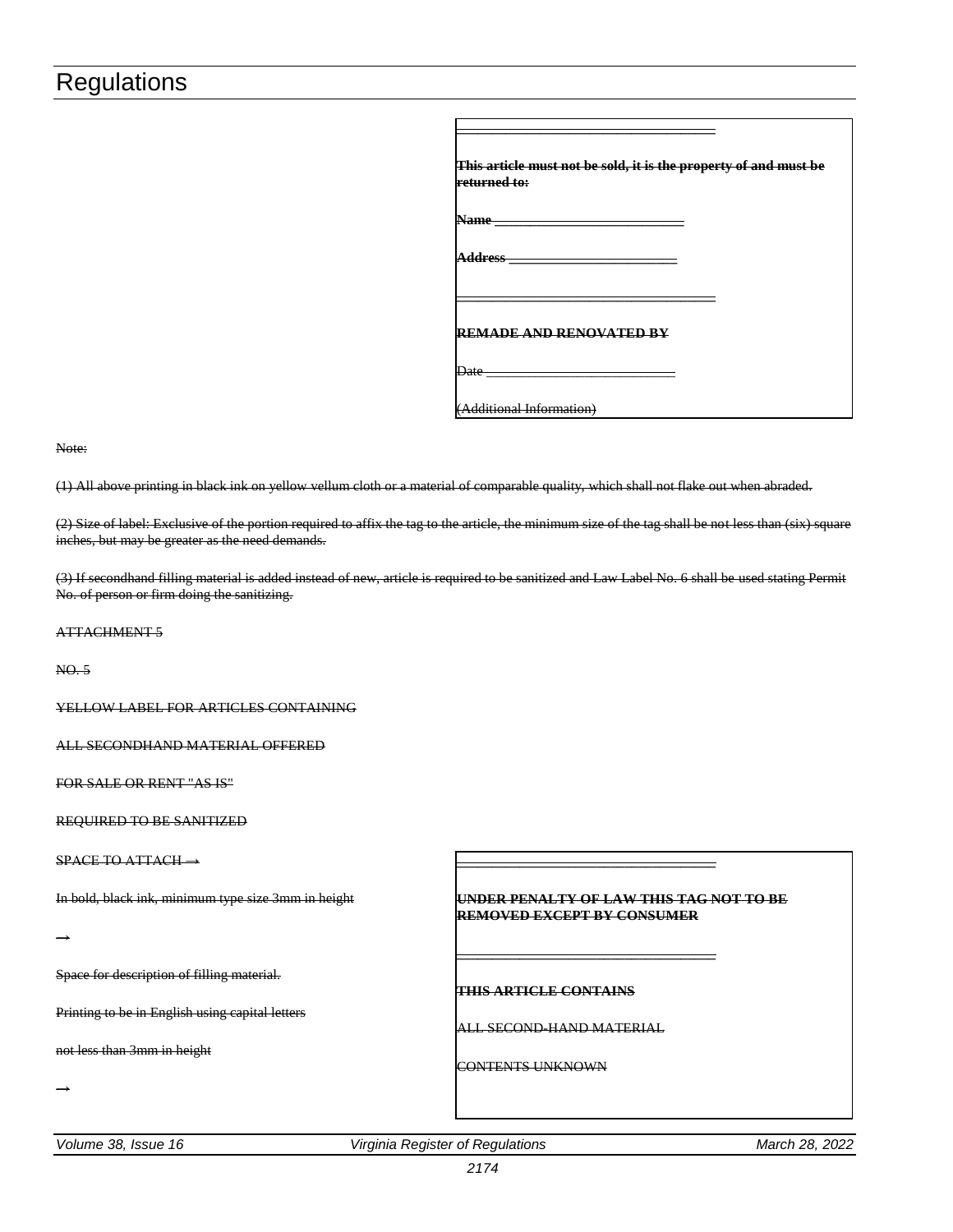| Permit number of person or firm who sanitized |                                           |
|-----------------------------------------------|-------------------------------------------|
| $article$                                     | PERMIT NO.                                |
| Required in Virginia ->                       |                                           |
|                                               | Certification is made by the manufacturer |
|                                               | that the materials in this article are    |
|                                               | described in accordance with law.         |
|                                               | <b>SANITIZED</b>                          |
|                                               | <b>SANITIZED BY</b>                       |
|                                               | <b>Date Sanitized</b>                     |
|                                               | (Additional Information)                  |

Note:

(1) All above printing in black ink on yellow vellum cloth or a material of comparable quality, which shall not flake out when abraded.

(2) Size of label: Exclusive of the portion required to affix the tag to the article, the minimum size of the tag shall be not less than (six) square inches, but may be greater as the need demands.

ATTACHMENT 6

NO. 6

YELLOW LABEL FOR ARTICLES THAT HAVE BEEN RENOVATED

FOR RESALE AND THAT CONTAIN

SECONDHAND MATERIAL IN WHOLE OR IN PART

REQUIRED TO BE SANITIZED

SPACE TO ATTACH →

In bold, black ink, minimum type size 3mm in height

→

**UNDER PENALTY OF LAW THIS TAG NOT TO BE REMOVED EXCEPT BY CONSUMER**

**\_\_\_\_\_\_\_\_\_\_\_\_\_\_\_\_\_\_\_\_\_\_\_\_\_\_\_\_\_\_\_\_\_\_\_\_\_**

**\_\_\_\_\_\_\_\_\_\_\_\_\_\_\_\_\_\_\_\_\_\_\_\_\_\_\_\_\_\_\_\_\_\_\_\_\_**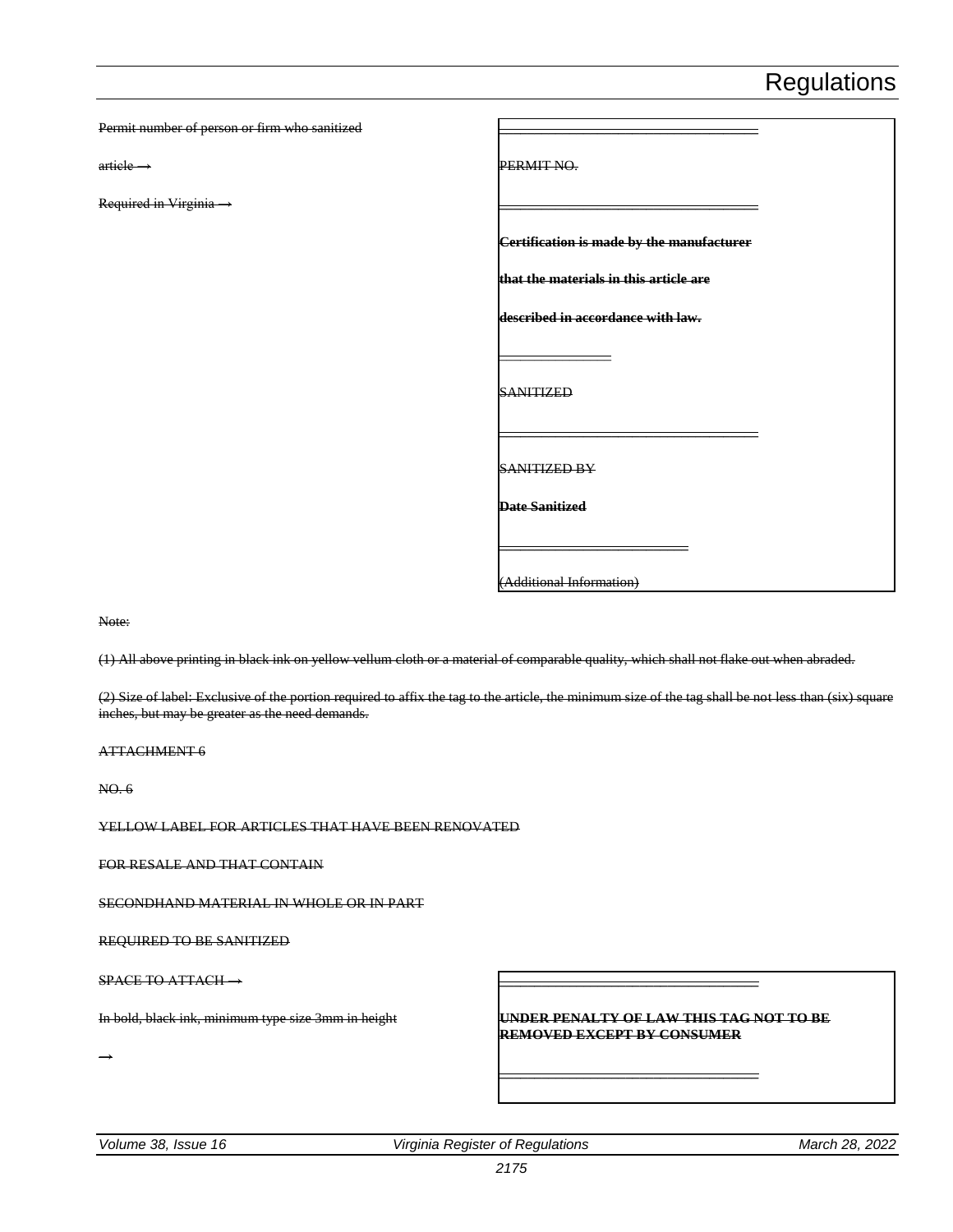| Space for description of filling material.                                  | <b>THIS ARTICLE CONTAINS</b>              |
|-----------------------------------------------------------------------------|-------------------------------------------|
| Printing to be in English using capital letters                             | <b>SECOND HAND MATERIAL</b>               |
| not less than 3mm in height                                                 | TO WHICH HAS BEEN ADDED                   |
|                                                                             |                                           |
| Registration number of person or firm who                                   | REG. NO. PERMIT NO.                       |
| renovated article. Permit number of person or firm who sanitized<br>article |                                           |
|                                                                             | Certification is made by the manufacturer |
|                                                                             | that the materials in this article are    |
| Required in Virginia $\rightarrow$                                          | described in accordance with the law.     |
|                                                                             |                                           |
|                                                                             | <b>CONTENTS</b>                           |
|                                                                             | <b>SANITIZED</b>                          |
|                                                                             |                                           |
|                                                                             | REMADE AND RENOVATED BY                   |
|                                                                             | <b>RENOVATOR NAME_</b>                    |
|                                                                             | <b>RENOVATOR ADDRESS</b>                  |
|                                                                             | <b>Date Sanitized</b>                     |
|                                                                             |                                           |
|                                                                             | (Additional Information)                  |

Note:

(1) All above printing in black ink on white vellum cloth or a material of comparable quality, which shall not flake out when abraded.

(2) Size of label: Exclusive of the portion required to affix the tag to the article, the minimum size of the tag shall be not less than (six) square inches, but may be greater as the need demands.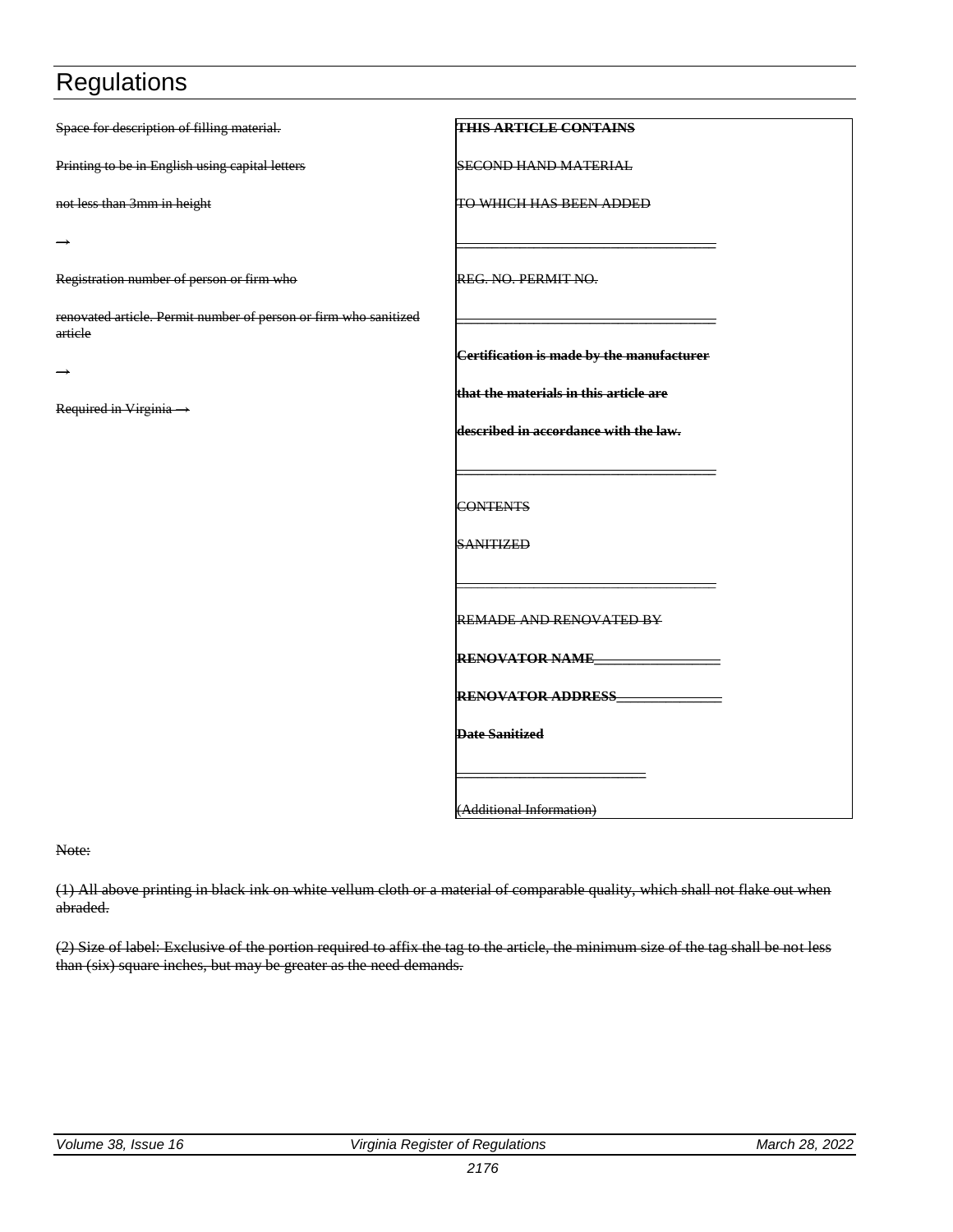| NO.7                                                                     |                                                                                     |
|--------------------------------------------------------------------------|-------------------------------------------------------------------------------------|
| WHITE LABEL FOR ALL NEW MATERIAL                                         |                                                                                     |
| ARTICLES IMPORTED INTO THE UNITED STATES                                 |                                                                                     |
| For Filling Material NOT Requiring Sterilization                         |                                                                                     |
| $SPACE TO ATTACH \rightarrow$                                            |                                                                                     |
| In bold, black ink, minimum type size 3mm in height                      | <u>UNDER PENALTY OF LAW THIS TAG NOT TO BE</u><br><b>REMOVED EXCEPT BY CONSUMER</b> |
|                                                                          |                                                                                     |
| Space for description of filling material.                               | <b>ALL NEW MATERIAL</b>                                                             |
| Printing to be in English using capital letters                          | CONSISTING OF                                                                       |
| not less than 3mm in height                                              |                                                                                     |
|                                                                          | REG. NO.                                                                            |
| See NOTE $(3)$ at bottom of page. $\rightarrow$                          |                                                                                     |
| Required in Virginia ->                                                  | Certification is made by the manufacturer                                           |
| "Date of Delivery" line of Manufacturer's stock information, etc., here. | that the materials in this article are                                              |
| $\rightarrow$                                                            | described in accordance with law.                                                   |
| Name of country where factory is located                                 |                                                                                     |
|                                                                          | <b>IMPORTED BY</b>                                                                  |
|                                                                          | <b>Date of Delivery</b>                                                             |
|                                                                          | <b>MADE IN</b>                                                                      |

Note:

ATTACHMENT 7

(1) All above printing in black ink on white vellum cloth or a material of comparable quality, which shall not flake out when abraded.

(2) Size of label: Exclusive of the portion required to affix the tag to the article, the minimum size of the tag shall be not less than (six) square inches, but may be greater as the need demands.

(3) Virginia approves and recognizes the uniform registry number and will accept the registration number issued by another state, if registrant so desires, providing such registration follows the policy of uniform registration. This policy is intended to benefit the registrant by requiring but one registration to be imprinted on the law label used, regardless of where merchandise may be shipped. The registration number shall be preceded by name of state (may be abbreviated) issuing REG. NO. and the two letter abbreviation of the country in which factory is located shall follow the registration number in parenthesis.

| Volume 38, Issue 16 |  |
|---------------------|--|
|---------------------|--|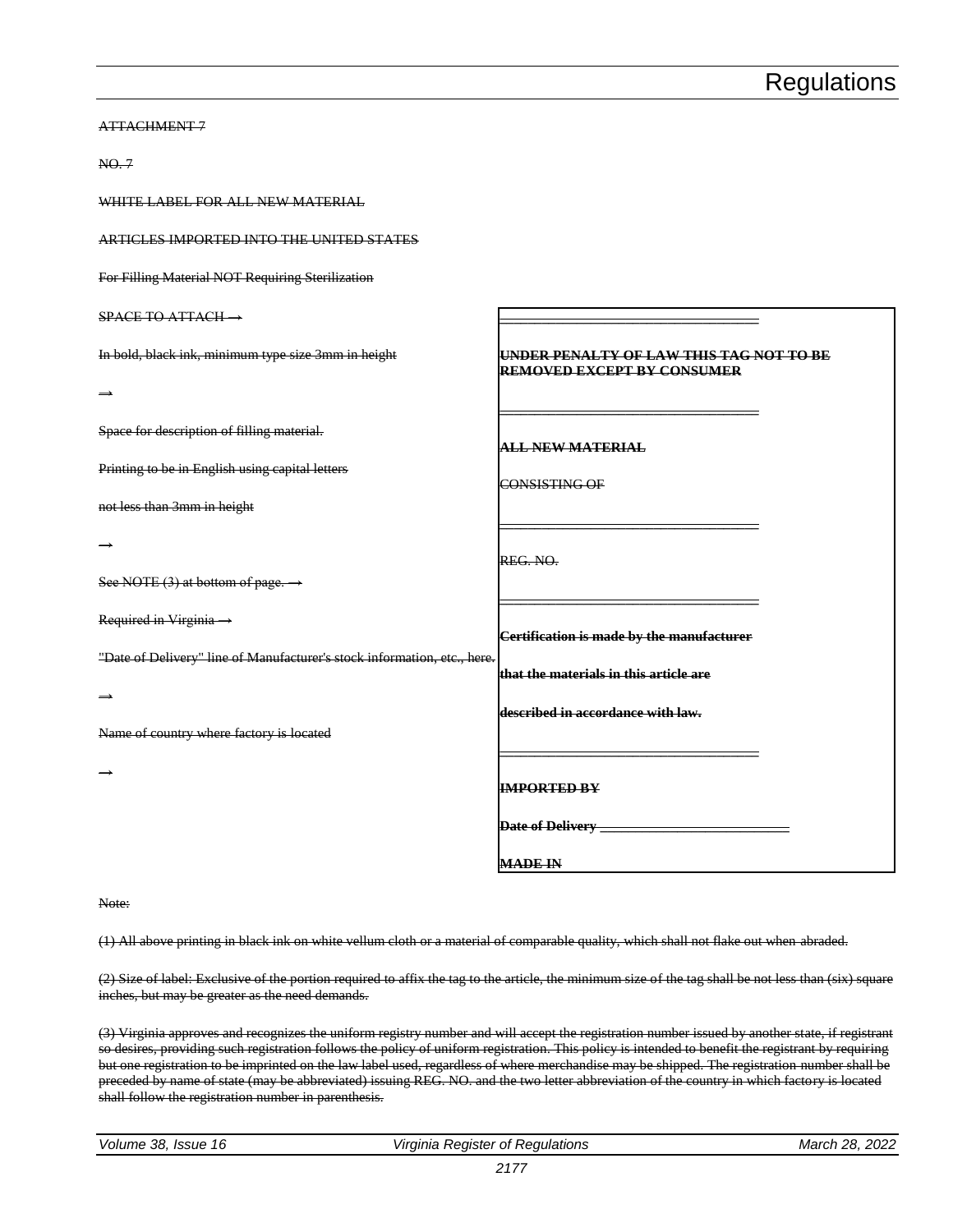#### **12VAC5-125-100. Sanitization of used Secondhand bedding and upholstered furniture.**

A. No person engaged in commerce article of secondhand bedding or upholstered furniture shall rent, offer or expose for sale, barter, give away, or dispose of in any other commercial manner any article of bedding or upholstered furniture made, remade, reupholstered or renovated in violation of § 32.1-213 or 32.1-214 of the Code of Virginia or any secondhand article of bedding or upholstered furniture be sold unless since last used use such secondhand article has been sanitized by a reasonable process approved by the commissioner permitted sanitizer in accordance with this chapter.

However, a retailer may sell, give away, or rent used upholstered furniture when the used upholstered furniture has been purchased by the retailer as new furniture and has been used in the course of business. Such used furniture shall be (i) conspicuously identified as used furniture, and (ii) reduced in price, sold at auction, donated to charity, or made available for a rental fee, and so tagged.

B. No person shall use in the making, remaking, reupholstering, or renovating of any bedding or upholstered furniture any shoddy or any fabric from which shoddy is made or any secondhand filling material or any secondhand, feathers, animal hair, or down, in the manufacture, reupholstery, or renovation of bedding and upholstered furniture unless such shoddy, secondhand filling material, feathers, animal hair, or down has been sanitized by a reasonable process approved by the commissioner permitted sanitizer in accordance with this chapter.

Any reupholstered or renovated bedding or upholstered furniture sold to a customer who was not the original owner of the item must be sanitized by a permitted sanitizer in accordance with this chapter.

C. Steri-Fab or Microban, or a comparable product approved by the commissioner meeting all the qualities and specifications of these chemicals, are the industry-recognized chemicals for sanitizing and disinfecting mattresses, bedding or upholstered furniture. This process is required for any business sanitizing used, secondhand or renovated mattresses, box springs, or similar articles of bedding or upholstered furniture offered for resale or rent in Virginia. The use of these chemicals in compliance with the specific instructions from the product manufacturers is deemed a reasonable sanitization process approved by the commissioner. All licensees are required to follow all product application, safety, storage, and disposal B. Persons applying for approval of a process by which filling materials, bedding, or upholstered furniture are sanitized shall submit to the Bedding Program a description of the process, test results, apparatus, and method to be used in such process. The following general processes are considered approved methods of sanitization; a list of specific approved products and methods shall be maintained by the Bedding Program:

1. The application of an approved isopropyl-alcohol solution via direct spray onto the filling materials, bedding, or upholstered furniture item. Application shall reach and treat all surfaces, seams, piping, and other design features of the item. Application, storage, and disposal of the isopropylalcohol solution shall be performed according to instructions provided by the product manufacturers. It is a violation of federal law to use Steri-Fab or Microban disinfectant in a manner inconsistent with its labeling. Diluting or mixing with other chemicals is prohibited.

2. Heat treatment, via containment in a heat chamber or direct application of steam. All submersion heat treatment methods shall exceed the temperature and time duration necessary to reach the thermal death point for bedbugs (113°F (45°C) for 90 minutes). All steam applications shall be designed to reach and treat all surfaces, seams, piping, and other design features of the article to be sanitized and shall be conducted at a pace of 12 inches of article per 30 seconds, unless otherwise approved as provided in subsection B of this section.

C. Unsanitized secondhand bedding and upholstered furniture shall be separated from new or sanitized secondhand bedding or upholstered furniture by a dividing wall or a distance of at least 20 feet.

D. Yellow law labels must shall in compliance with 12VAC5- 125-90 be attached and dated to all sanitized articles as soon as the approved sanitizing process is completed.

E. Persons donating (no monetary exchange) secondhand articles of bedding and upholstered furniture are not required to sanitize those articles if the donation is to a holder of a valid sanitizing permit. Any items sold (monetary exchange) must be sanitized first. A delivery vehicle used to transport secondhand unsanitized bedding and upholstered furniture must be sanitized by a process approved by subsection B of this section before it is used to transport new or secondhand sanitized products. Such sanitization shall include the entirety of the inside of the transport portion of the vehicle; however, any area not used for transport separated from the storage portion of the vehicle by a wall or partition shall not require sanitization.

F. Persons dealing in used selling secondhand bedding and upholstered furniture, unless otherwise exempt from this chapter as considered in 12VAC5-125-40, shall maintain a log of sanitized items bedding and upholstered furniture, indicating the identification of each sanitized item, and the date the item was sanitized<del>, and date rented or sold</del>. Identification shall be by visual description, of sufficient detail to allow identification of any sanitized item offered for sale or by a unique number also printed in the Other Information section of the yellow law label. A separate log shall be maintained in each vehicle sanitized as required by subsection E of this section; this log shall indicate the dates of all sanitization events for that vehicle within the previous 12 months.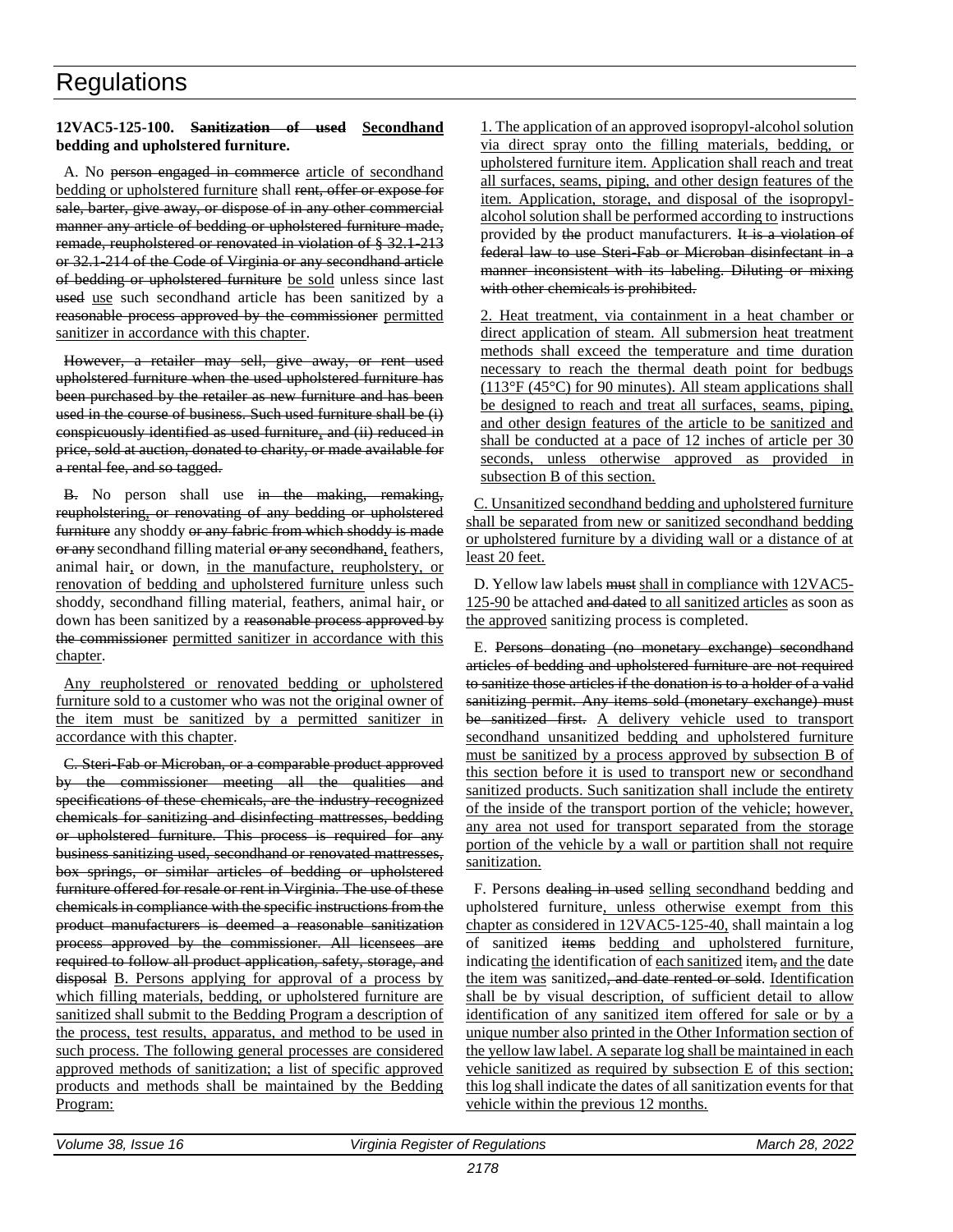G. To ensure effective sanitization is maintained, mattresses shall be stored at least six inches or the height of one standard pallet off the floor in a dry room and spaced to allow a fourinch separation around the four sides of the mattresses. All areas where secondhand bedding or upholstered furniture are stored, rebuilt, recovered, or presented for sale shall be kept clean and free of trash, hazardous waste, insects, rodents, pets, or other animals. Permit holders shall report to the Bedding Program any infestations of insects or rodents at the permit holder's place of business, or in any bedding or upholstered furniture offered for sale by the permit holder.

#### **12VAC5-125-110. Sterilization of new animal hair, feathers and down.**

A. No person shall use in the making, remaking, reupholstering or renovating of any bedding or upholstered furniture any new animal hair, new feathers, or new down article of new bedding or upholstered furniture using animal hair, feathers, or down for filling material shall be sold or offered for sale unless such new animal hair, new feathers, or new down shall have has been sterilized by a reasonable process approved by the commissioner permitted sterilizer in accordance with this chapter.

B. Persons applying for approval of a process by which animal hair, feathers, or down are sterilized shall submit to the Bedding Program a description of the process, test results, and any apparatus and method to be used in such process. The following general processes are considered approved methods of sterilization; a list of specific methods and products shall be maintained by the Bedding Program.

1. Treatment by steam under pressure, at 15 pounds maintained for 30 minutes or at 20 pounds maintained for 20 minutes. A gauge for registering steam pressure visible from the outside of the room shall be provided.

2. Treatment by two applications of streaming steam, maintained for a period of one hour each, and applied at intervals of not less than six nor more than 24 hours. Valved outlets shall be provided near the top and bottom of the room.

3. Containment in a closed container held at a temperature of 235°F (113°C) for two hours.

4. Washing at a temperature of at least  $140^{\circ}$ F (60 $^{\circ}$ C), followed by complete drying at a temperature of at least 158°F (70°C).

#### **12VAC5-125-120. Separation and storage of new and sanitized items. (Repealed.)**

A. New and sanitized upholstered furniture, bedding and filling materials shall be kept separate from any secondhand upholstered furniture, bedding and filling materials that have not been sanitized. To prevent contamination, a distance of at least 20 feet or a dividing wall must be kept between new and

sanitized articles, and unsanitized used articles of bedding and upholstered furniture.

B. Delivery vehicles shall be disinfected before delivering new or sanitized items if that vehicle has been used to previously transport unsanitized used merchandise, not limited to bedding and upholstered furniture.

C. Mattresses shall be stored at least six inches from the floor or the height of one standard pallet (whatever is greater) in a dry room preferably above ground, and so spaced to allow a four inch separation around the four sides of the mattresses. The storage as well as workroom areas for sanitized items shall be clean and free from trash, vermin, insects, filth and any hazardous waste. Pets and other animals shall be prohibited in storage and workroom areas.

#### **12VAC5-125-130. Violation of regulations.**

A. It is the responsibility of the retailer to make certain ensure that any article of bedding or upholstered furniture that he offers offered for sale in the Commonwealth of Virginia, regardless of where manufactured, is properly labeled and is in compliance with all provisions of the law this chapter.

B. Upon a complaint made to the commissioner as provided in § 32.1-224 of the Code of Virginia, the commissioner may order the return of any item of bedding or upholstered furniture or any filling material made, remade, renovated, reupholstered, prepared, processed, labeled, or not labeled in violation of the provisions of this chapter to the manufacturer or importer thereof. The manufacturer or importer shall be liable to the person returning such item for the costs of crating, shipping and the invoice price to the purchaser. Failure of a manufacturer or importer to pay such costs to the person returning such item shall be grounds for revocation or suspension of a license issued pursuant to this chapter.

C. B. The commissioner or his designee health commissioner may order "off sale" all any improperly sanitized or unsanitized articles of secondhand bedding or upholstered furniture "off sale". A significant number of violations in any one business location will may result in a sign being placed on the business door taking off sale all used bedding and upholstered items in the store. These items may not be bartered, given away, rented, or disposed of in any manner inconsistent with this chapter until properly sanitized.

D. The commissioner may refuse to issue, may suspend or may revoke the license or permit of any person who violates any provision of this chapter, or who is not a resident of the Commonwealth and fails or refuses to enter an appearance in any circuit court in the Commonwealth to answer a charge or charges of violation of any provision of this chapter, or order of the board or commissioner within 25 days after service upon him of a notice by certified mail.

E. Any violation of the provisions of this chapter shall constitute a prohibited practice in accordance with § 59.1-200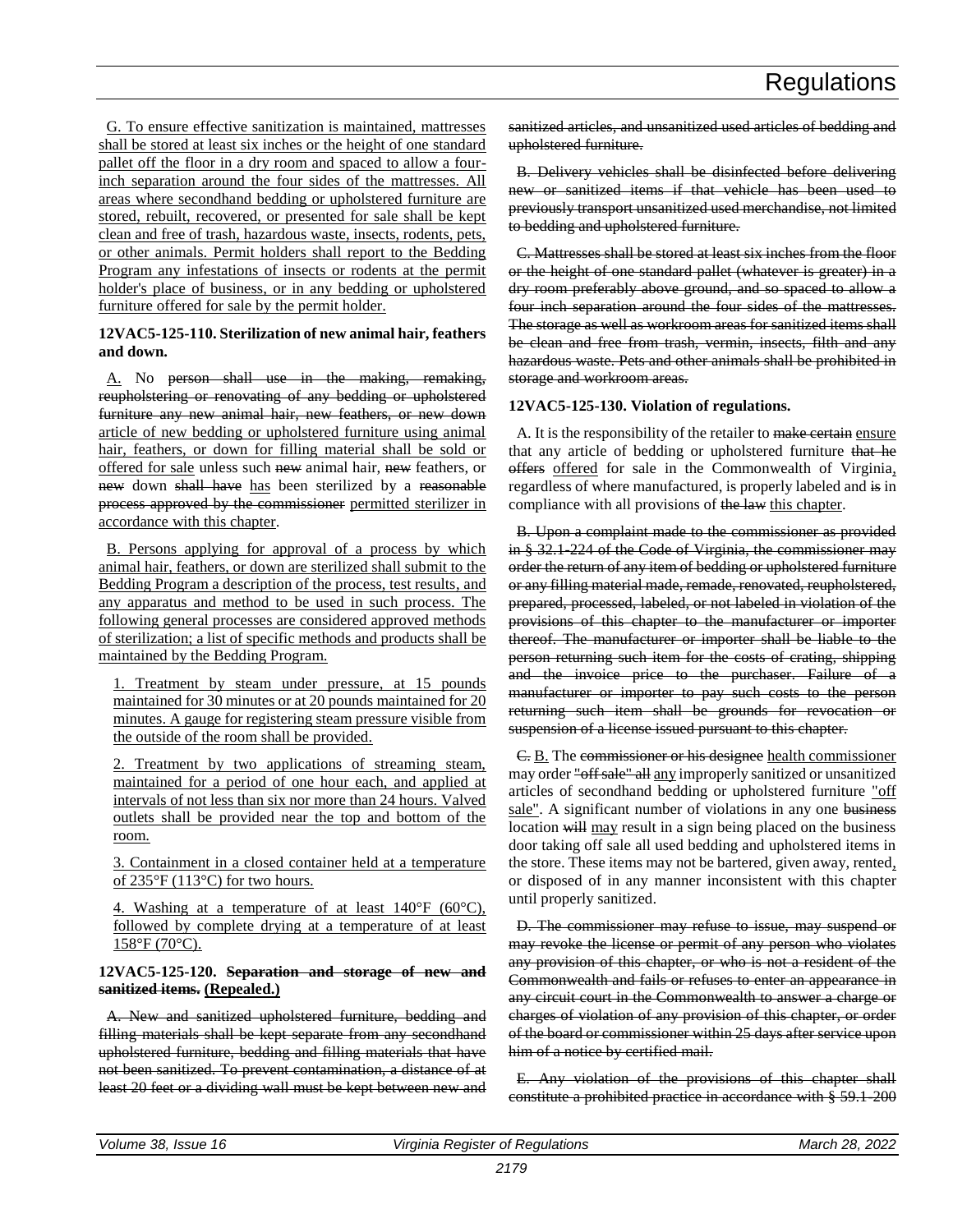of the Code of Virginia and shall be subject to any and all of the enforcement provisions of the Virginia Consumer Protection Act (§ 59.1-196 et seq. of the Code of Virginia) C. Any person who violates this chapter shall be subject to enforcement provisions of the Virginia Consumer Protection Act (§ 59.1-196 et seq. of the Code of Virginia) and penalties provided by § 32.1-27 of the Code of Virginia.

F. Any person violating any provision of this chapter shall be guilty of a Class 2 misdemeanor pursuant to § 32.1-226 of the Code of Virginia.

#### **12VAC5-125-140. Enforcement of regulation. (Repealed.)**

A. This chapter shall be enforced by the board and the commissioner, as executive officer of the board.

B. All persons shall operate in compliance with the requirements set forth in this chapter and shall not operate without a valid license or permit.

C. Pursuant to the authority granted in § 32.1-224 of the Code of Virginia, the commissioner may issue orders to require any license or permit holder or other person to comply with the provisions of this chapter. The order may require the following:

1. The immediate cessation and correction of the violation;

2. Appropriate remedial action to ensure that the violation does not continue or recur;

3. The submission of a plan to prevent future violations;

4. Any other corrective action deemed necessary for proper compliance with the regulations, and safety and health of the consumers of the Commonwealth.

D. Before the issuance of an order, the commissioner must comply with the requirements of § 32.1-26 of the Code of Virginia.

E. All orders issued pursuant to subsection C of this section shall become effective not less than 15 days after mailing a copy thereof by certified mail to the last known address of the license or permit holder or person violating this chapter.

F. The commissioner may act as the agent of the board to enforce all effective orders and these regulations. Should any license or permit holder fail to comply with any effective order or these regulations, the commissioner may:

1. Institute a proceeding to revoke the license or permit in accordance with 12VAC5 125 60;

2. Request the attorney for the Commonwealth to bring a criminal action;

3. Request the Attorney General to bring an action for civil penalty, injunction, or other appropriate remedy; or

4. Do any combination of the above.

G. Not exclusive means of enforcement. Nothing contained in this section shall be interpreted to require the commissioner to issue an order prior to seeking enforcement of any regulations or statute through an injunction, mandamus or criminal prosecution.

H. Hearings before the commissioner or his designee shall include any of the following forms depending on the nature of the controversy and the interests of the parties involved:

1. Informal hearings. An informal hearing is a meeting with the Bedding Program Supervisor presiding and held in conformance with § 2.2-4019 of the Code of Virginia.

2. Adjudicatory hearing. The adjudicatory hearing is a formal, public adjudicatory proceeding before the commissioner, or his designated hearing officer, and held in conformance with § 2.2-4020 of the Code of Virginia.

#### **12VAC5-125-145. Variances.**

A. One or more of the provisions in this chapter may be waived in whole or in part when, as determined by the health commissioner, the hardship imposed by the provision, which may be economic, outweighs the benefits that may be received by the public and that granting such a variance does not subject the public to unreasonable health risks. Variances shall be issued in writing by the health commissioner.

B. Any person who seeks a variance shall apply in writing to the Bedding Program. The application shall include:

1. A citation to the regulation from which a variance is requested;

2. The nature and duration of the variance requested;

3. Evidence that establishes that the public health and welfare would not be adversely affected if the variance were granted;

4. Suggested conditions that might be imposed on the granting of a variance that would limit the detrimental impact on the public health and welfare;

5. Other information believed pertinent by the applicant; and

6. Such other information as the Bedding Program or health commissioner may require.

C. If the health commissioner proposes to grant the variance request, the applicant shall be notified in writing of this decision within 90 days of receipt of the variance request. If the health commissioner proposes to deny the variance request, the health commissioner shall notify the applicant of the proposed denial within 90 days of receipt of the variance request and provide an opportunity for an informal fact-finding conference as provided in § 2.2-4019 of the Code of Virginia.

#### **12VAC5-125-150. Request for hearing. (Repealed.)**

A request for an informal hearing shall be made by sending the request in writing to the Bedding Program. Requests for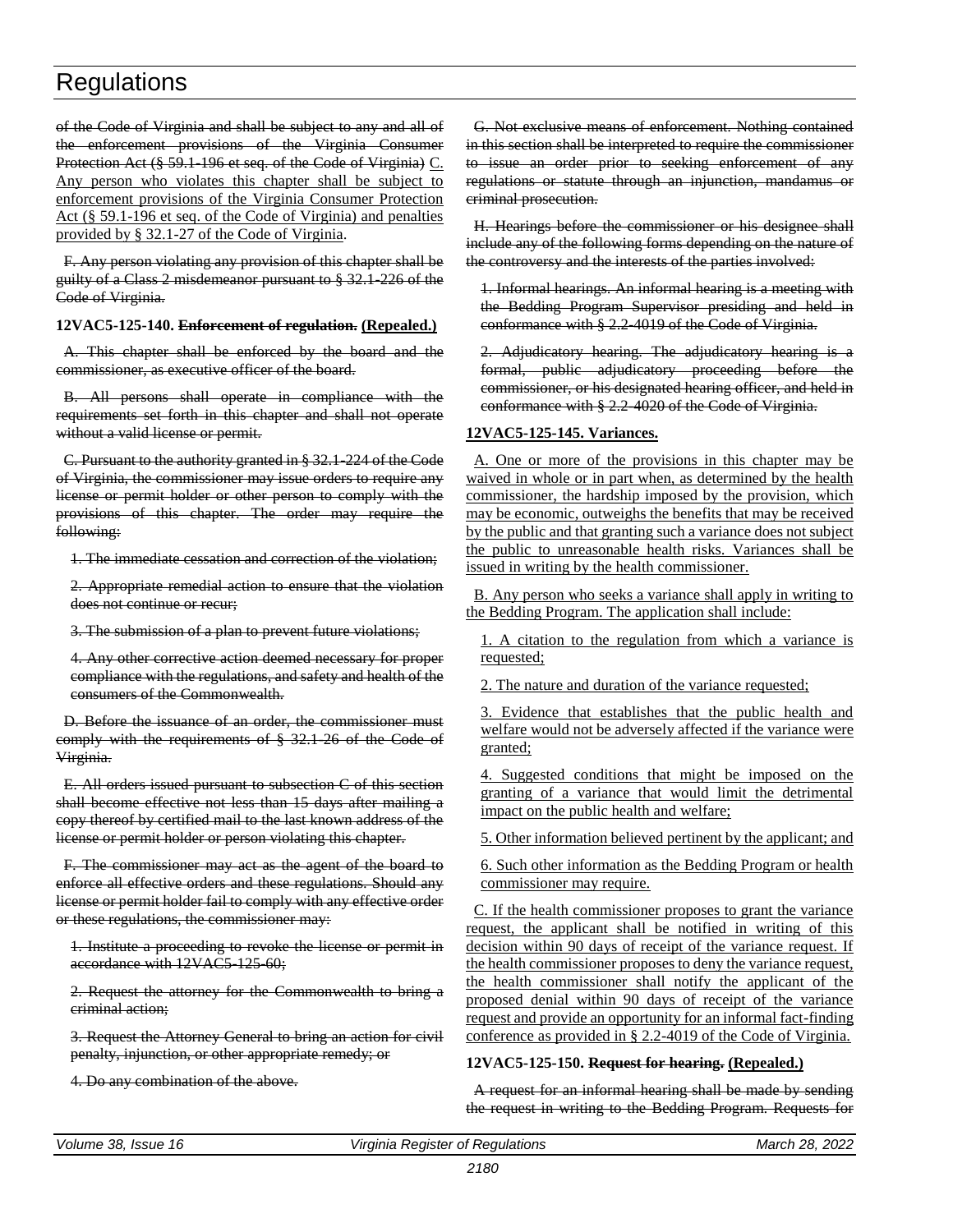hearings shall cite the reasons for the hearing request and shall cite the section(s) of these regulations involved and must be received within 15 days of the decision by the department that lead to the hearing request.

#### **12VAC5-125-160. Hearing as a matter of right. (Repealed.)**

Any person holding a license or permit or named party whose rights, duties, or privileges have been, or may be affected by any case decision of the board or its subordinates in the administration of these regulations, shall have a right to both informal and adjudicatory hearings. The commissioner may require participation in an informal hearing before granting the request for a full adjudicatory hearing. Exception: No person other than an owner shall have the right to an adjudicatory hearing to challenge the issuance of a license or permit unless the person can demonstrate at an informal hearing that the minimum standards contained in these regulations have not been applied and that he will be injured in some manner by the issuance of the license or permit.

#### **12VAC5-125-170. Penalties, injunctions, civil penalties and charges for violations. (Repealed.)**

A. Any person willfully violating, or refusing, failing, or neglecting to comply with any regulations or order of the board or commissioner, or any provision of this chapter, shall be guilty of a Class 2 misdemeanor unless a different penalty is specified. Each day of violation shall constitute a separate offense.

B. Any person violating, or failing, neglecting, or refusing to obey any order of the board or commissioner, or any provision of this chapter may be compelled, in a proceeding instituted in an appropriate court by the board or commissioner, to obey and comply with such regulations, order, or any applicable provision of Title 32.1 of the Code of Virginia. The proceeding may be by injunction, mandamus, or other appropriate remedy.

C. Without limiting the remedies that may be obtained pursuant to subsection B of this section, any person violating or failing, neglecting, or refusing to obey any injunction, mandamus, or other remedy obtained pursuant to subsection B of this section shall be subject, in the discretion of the court, to a civil penalty not to exceed \$25,000 for each violation. Each day of violation shall constitute a separate offense.

D. With the consent of any person who has violated or failed, neglected or refused to obey any regulation or order of the board or commissioner or any applicable provision of Title 32.1 of the Code of Virginia, the board may provide, in an order issued by the board against such person, for the payment of civil charges for past violations in specific sums not to exceed the limit set forth in subsection C of this section. Such civil charges shall be in place of any appropriate civil penalty that could be imposed under subsection C of this section.

#### **12VAC5-125-180. Fees.**

The board State Board of Health shall set the annual fees imposed for licenses and permits issued pursuant to this chapter.

All fees collected shall be deposited and held by the department in a separate fund, from which shall be paid all expenditures necessary in carrying out the provisions of this chapter.

The board shall review the fees being charged for the services delivered by the department pursuant to Article 7 (§ 32.1-212 et seq.) of Chapter 6 of Title 32.1 as such services and fees were in effect prior to July 1, 2003, and shall revise such fees, as appropriate, consistent with the level of services required by this chapter.

The fee Table 1. Fee schedule established by the board is as

| follows:                                                                                      |                               |
|-----------------------------------------------------------------------------------------------|-------------------------------|
| Vendor Description: License or<br>Permit Type                                                 | Annual Fee: (U.S.<br>Dollars) |
| Manufacturer of bedding                                                                       | \$100                         |
| Manufacturer of upholstered<br>furniture                                                      | \$100                         |
| Renovator (bedding)*                                                                          | \$25                          |
| Reupholsterer*                                                                                | \$25                          |
| Supply dealer                                                                                 | \$25                          |
| Importer                                                                                      | <u>\$100 see Table 2</u>      |
| Sanitizer                                                                                     | \$60                          |
| Sterilizer                                                                                    | \$60                          |
| Distributor/wholesaler<br>Distributor                                                         | <u>\$100 see Table 2</u>      |
| *Self-employed renovators and reupholsterers with no<br>employees are excluded from this fee. |                               |

| Table 2. Importer and distributor license fees |                                              |
|------------------------------------------------|----------------------------------------------|
| <b># of Associated URNs</b>                    | <b>Importer Annual Fee (U.S.</b><br>Dollars) |
| $\overline{1}$                                 | \$100                                        |
| $\overline{2}$                                 | <u>\$100</u>                                 |
| $\overline{3}$                                 | \$300                                        |
| $\overline{4}$                                 | \$400                                        |
| $5-9$                                          | <u>\$805</u>                                 |
| $10-14$                                        | <u>\$1,380.00</u>                            |
| $15-19$                                        | \$1,995.00                                   |
| $20 - 24$                                      | \$2,530.00                                   |
| $25 - 29$                                      | <u>\$3,105.00</u>                            |
| $30 - 34$                                      | \$3,680.00                                   |
| <u>35-39</u>                                   | \$4,255.00                                   |
| $40 - 44$                                      | <u>\$4,830.00</u>                            |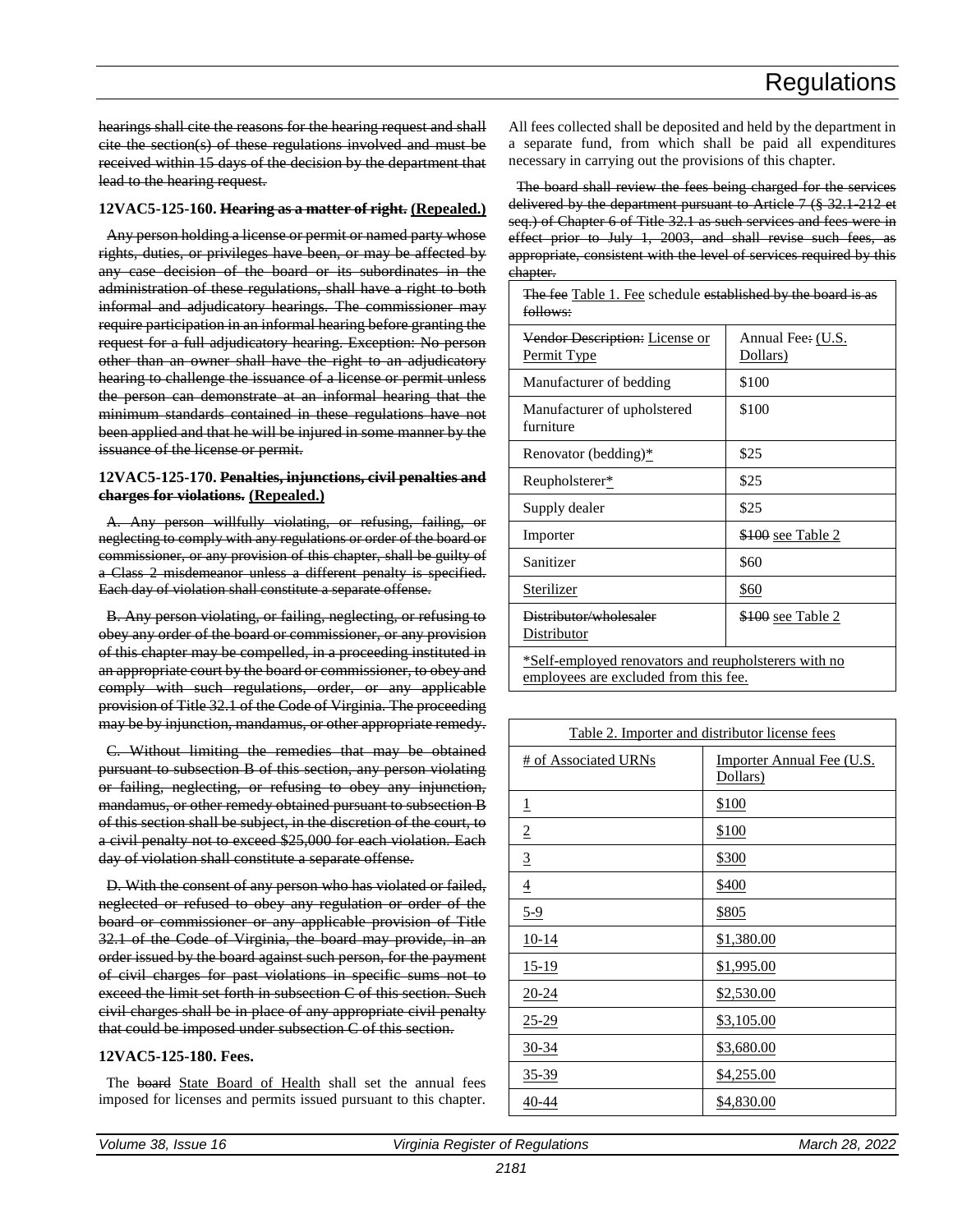<span id="page-36-0"></span>

| <u>45-49</u>                                                                                  | <u>\$5,405.00</u> |
|-----------------------------------------------------------------------------------------------|-------------------|
| <u>50-54</u>                                                                                  | \$5,980.00        |
| 55-59                                                                                         | \$6,555.00        |
| 60-64                                                                                         | \$7,130.00        |
| <u>65-69</u>                                                                                  | \$7,705.00        |
| 70-74                                                                                         | \$8,280.00        |
| 75-79                                                                                         | <u>\$8,855.00</u> |
| 80-84                                                                                         | \$9,430.00        |
| 85-89                                                                                         | \$10,005.00       |
| 90-94                                                                                         | \$10,580.00       |
| 95-99                                                                                         | \$11,155.00       |
| For 100 or more licenses, the additional fee for each<br>increment of five licenses is \$575. |                   |

DOCUMENTS INCORPORATED BY REFERENCE (12VAC5-125)

2004 Manual of Labeling Laws, Registration Requirements, International Sleep Products Association.

VA.R. Doc. No. R19-5798; Filed March 4, 2022, 2:18 p.m.

**––––––––––––––––––**

#### **TITLE 14. INSURANCE**

#### **STATE CORPORATION COMMISSION**

#### **Proposed Regulation**

REGISTRAR'S NOTICE: The State Corporation Commission is claiming an exemption from the Administrative Process Act in accordance with § 2.2-4002 A 2 of the Code of Virginia, which exempts courts, any agency of the Supreme Court, and any agency that by the Constitution is expressly granted any of the powers of a court of record.

Title of Regulation: **14VAC5-41. Rules Governing Advertisement of Life Insurance and Annuities (amending 14VAC5-41-80).**

Statutory Authority: §§ 12.1-13 and 38.2-223 of the Code of Virginia.

Public Hearing Information: A public hearing will be held upon request.

Public Comment Deadline: April 29, 2022.

Agency Contact: Jackie Myers, Chief Insurance Market Examiner, Bureau of Insurance, State Corporation Commission, P.O. Box 1157, Richmond, VA 23218, telephone (804) 3719630, or email [jackie.myers@scc.virginia.gov.](mailto:jackie.myers@scc.virginia.gov)

#### Summary:

*The proposed amendments align the regulation with guidance prepared by the National Association of Insurance Commissioners in its Advertisements of Life Insurance and Annuities Model Regulation regarding the use of the terms "inexpensive" and "low cost" and other similar terms used to describe policies that may mislead consumers.* 

#### AT RICHMOND, MARCH 7, 2022

COMMONWEALTH OF VIRGINIA, ex rel.

#### STATE CORPORATION COMMISSION

#### CASE NO. INS-2022-00023

Ex Parte: In the matter of Amending Rules Governing Advertisement of Life Insurance and Annuities

#### ORDER TO TAKE NOTICE

Section 12.1-13 of the Code of Virginia ("Code") provides that the State Corporation Commission ("Commission") shall have the power to promulgate rules and regulations in the enforcement and administration of all laws within its jurisdiction, and § 38.2-223 of the Code provides that the Commission may issue any rules and regulations necessary or appropriate for the administration and enforcement of Title 38.2 of the Code.

The rules and regulations issued by the Commission pursuant to § 38.2-223 of the Code are set forth in Title 14 of the Virginia Administrative Code. A copy also may be found here: [https://law.lis.virginia.gov/admincode/title14/agency5/.](https://law.lis.virginia.gov/admincode/title14/agency5/)

The Bureau of Insurance ("Bureau") has undertaken a review of Chapter 41 of Title 14 of the Virginia Administrative Code, entitled "Rules Governing Advertisement of Life Insurance and Annuities", 14 VAC 5-41-10 et seq. ("Rules"). As stated in 14 VAC 5-41-10 A, the Rules provide "minimum standards and guidelines to assure a full and truthful disclosure to the public of all material and relevant information in the advertising of life insurance policies and annuity contracts." As part of its review, the Bureau has considered marketing practices in life insurance and annuity advertisements that employ the phrases "inexpensive," "low cost," and similar terms, and concerns that such terms may mislead consumers.

As a result of its review, the Bureau has submitted to the Commission a proposal to amend 14 VAC 5-41-80 of the Virginia Administrative Code. These amendments are necessary to address the concern with the use of the abovereferenced phrases on an industry-wide basis in Virginia and to more closely align the Rules with guidance prepared by the National Association of Insurance Commissioners in its Advertisements of Life Insurance and Annuities Model Regulation, which addresses the use of "inexpensive," "low cost," and similar terms.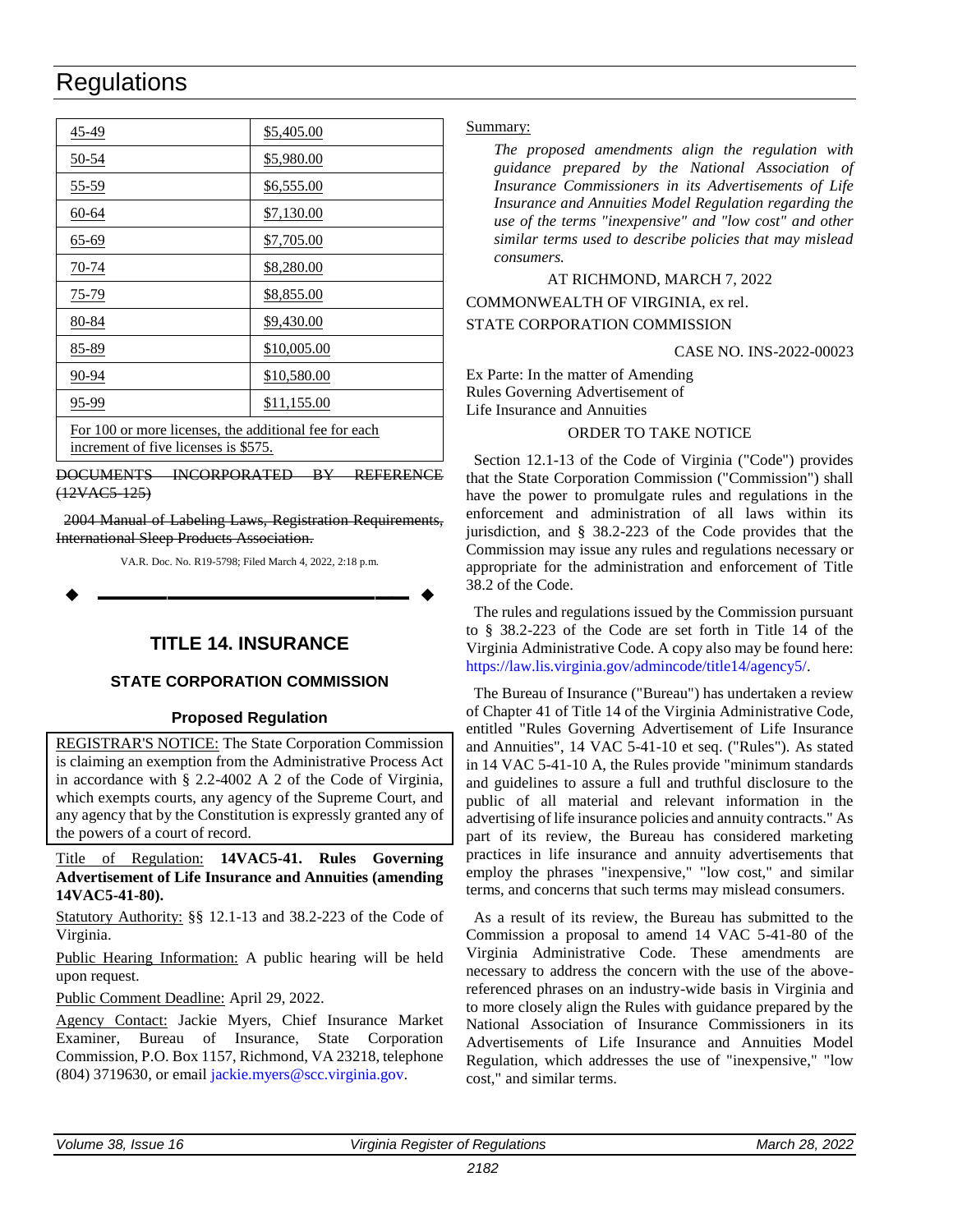NOW THE COMMISSION is of the opinion that the proposal to amend the Rules set forth in Chapter 41 of Title 14 in the Virginia Administrative Code as submitted by the Bureau should be considered for adoption with a proposed effective date of September 1, 2022.

Accordingly, IT IS ORDERED THAT:

(1) The proposed amendments to the Rules Governing Advertisement of Life Insurance and Annuities, as set out at 14 VAC 5-41-80 of the Virginia Administrative Code, are attached hereto and made a part hereof.

(2) All interested persons who desire to comment in support of or in opposition to, or request a hearing to oppose, the adoption of the proposed amended rules shall file such comments or hearing request on or before April 29, 2022, with the Clerk of the Commission, State Corporation Commission, c/o Document Control Center, P.O. Box 2118, Richmond, Virginia 23218 and shall refer to Case No. INS-2022-00023. Interested persons desiring to submit comments electronically may do so by following the instructions at the Commission's website: scc.virginia.gov/pages/Case-Information. All comments shall refer to Case No. INS-2022-00023.

(3) If no written request for a hearing on the adoption of the proposed amended rules as outlined in this Order is received on or before April 29, 2022, the Commission, upon consideration of any comments submitted in support of or in opposition to the proposal, may adopt the rules as submitted by the Bureau.

(4) The Bureau shall provide notice of the proposal to all carriers licensed in Virginia to write life insurance, annuities or variable annuities and to all interested persons.

(5) The Commission's Office of General Counsel shall cause a copy of this Order, together with the proposal to amend the rules, to be forwarded to the Virginia Registrar of Regulations for appropriate publication in the Virginia Register of Regulations.

(6) The Commission's Division of Information Resources shall make available this Order and the attached proposal on the Commission's website: scc.virginia.gov/pages/Case-Information.

(7) The Bureau shall file with the Clerk of the Commission a certificate of compliance with the notice requirements of Ordering Paragraph (4) above.

(8) This matter is continued.

A COPY hereof shall be sent by the Clerk of the Commission to: C. Meade Browder, Senior Assistant Attorney General, at MBrowder@oag.state.va.us, Office of the Attorney General, Division of Consumer Counsel, 202 N. 9th Street, 8th Floor, Richmond, Virginia 23219-3424; and a copy hereof shall be delivered to the Commission's Office of General Counsel and

the Bureau of Insurance in care of Deputy Commissioner Julie S. Blauvelt.

#### **14VAC5-41-80. Policy costs and cost comparisons.**

A. The words "free," "no cost," "without cost," "no additional cost," "at no extra cost," or words of similar import shall not be used with respect to any benefit or service being made available with a policy unless true. If there is no charge to the insured, then the identity of the payor and the amount of the payment shall be prominently disclosed. An advertisement may specify the charge for a benefit or a service or may state that a charge is included in the premium or use other appropriate language.

B. An advertisement of for a particular policy marketed by direct response techniques or a life insurance policy containing graded or modified benefits shall not use the phrase "affordable," "inexpensive," "low cost," or any similar term unless that fact is capable of being demonstrated to the satisfaction of the commission phrase or word of similar import when the policy being advertised is guaranteed issue.

C. An advertisement shall not imply or state that all older policies are more or less costly than newer policies.

D. An advertisement of two or more policies sold as a "package" or other combination shall not direct attention improperly at the cost competitiveness of one part of the "package" when the cost competitiveness of that part is not indicative of the cost competitiveness of the "package" as a whole.

E. An advertisement of a single policy shall not direct attention improperly at the cost competitiveness of a part of the policy when the cost competitiveness of that part is not indicative of the cost competitiveness of the entire policy.

F. An advertisement of a policy at a particular issue age, sex, or amount shall not lead prospective policyholders to believe that the cost competitiveness of the policy is similar at other issue ages, sex, or amounts unless that is a fact.

G. An advertisement containing a cost comparison of two or more policies with nonguaranteed policy elements in which the method of investment income allocation differs between or among the policies shall state that fact and shall contain a brief explanation of the implications of the cost comparison.

VA.R. Doc. No. R22-7085; Filed March 8, 2022, 9:43 a.m.

**––––––––––––––––––**

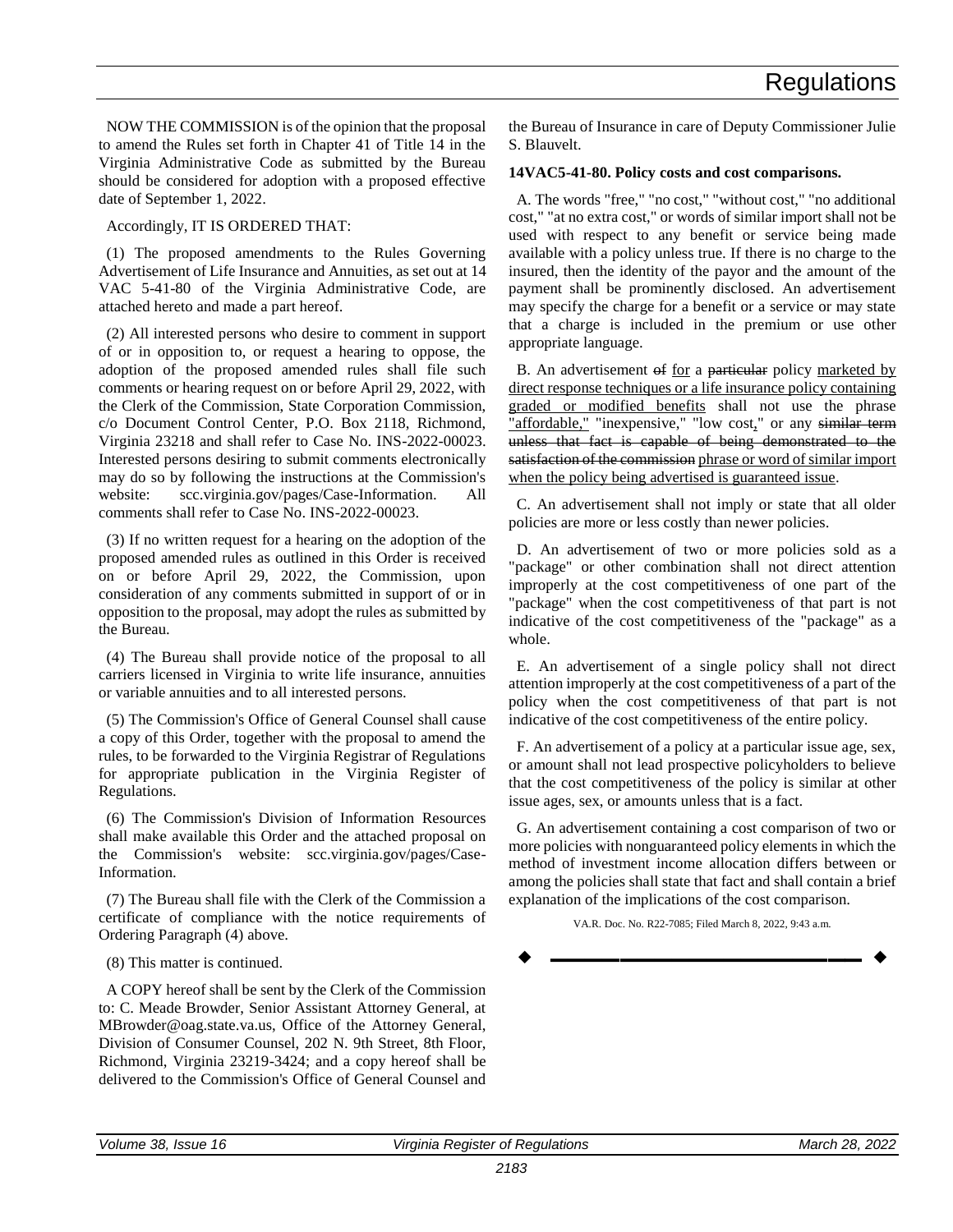#### <span id="page-38-0"></span>**TITLE 18. PROFESSIONAL AND OCCUPATIONAL LICENSING**

#### **CEMETERY BOARD**

#### **Final Regulation**

REGISTRAR'S NOTICE: The Cemetery Board is claiming an exemption from Article 2 of the Administrative Process Act in accordance with § 2.2-4006 A 6 of the Code of Virginia, which excludes regulations of the regulatory boards served by the Department of Professional and Occupational Regulation pursuant to Title 54.1 of the Code of Virginia that are limited to reducing fees charged to regulants and applicants. The board will receive, consider, and respond to petitions by any interested person at any time with respect to reconsideration or revision.

#### Title of Regulation: **18VAC47-20. Cemetery Board Rules and Regulations (amending 18VAC47-20-140).**

Statutory Authority: §§ 54.1-201 and 54.1-2313 of the Code of Virginia.

Effective Date: May 1, 2022.

Agency Contact: Christine Martine, Executive Director, Cemetery Board, 9960 Mayland Drive, Suite 400, Richmond, VA 23233, telephone (804) 367-8552, FAX (804) 527-4299, or email [cemetery@dpor.virginia.gov.](mailto:cemetery@dpor.virginia.gov)

#### Summary:

*The amendments provide a temporary reduction in renewal fees for cemetery company licenses and sales personnel registrations in compliance with § 54.1-113 of the Code of Virginia.*

#### **18VAC47-20-140. Renewal and reinstatement fees.**

A. All fees required by the board are nonrefundable. The date on which the fee is received by the department or its agent shall determine whether the licensee or registrant is eligible for renewal or reinstatement or must reapply as a new applicant.

| Renewal of cemetery company<br>license                                                                                            | \$580 per cemetery       |
|-----------------------------------------------------------------------------------------------------------------------------------|--------------------------|
| Renewal of sales personnel<br>registration                                                                                        | \$60 per cemetery        |
| Reinstatement of cemetery company<br>license                                                                                      | \$580 per cemetery       |
| Reinstatement of sales personnel<br>registration                                                                                  | \$60 per cemetery        |
| B. For licenses and registrations expiring on May 31, 2020 2022,<br>and before May 1, 2022 2024, the renewal fees are as follows: |                          |
| Renewal of cemetery company                                                                                                       | \$300 \$400 per cemetery |

license Renewal of sales personnel registration \$40 \$50 per cemetery

VA.R. Doc. No. R22-7099; Filed March 3, 2022, 7:44 a.m.

#### **BOARD OF DENTISTRY**

#### **Forms**

REGISTRAR'S NOTICE: Forms used in administering the regulation have been filed by the agency. The forms are not being published; however, online users of this issue of the Virginia Register of Regulations may click on the name of a form with a hyperlink to access it. The forms are also available from the agency contact or may be viewed at the Office of the Registrar of Regulations, 900 East Main Street, 11th Floor, Richmond, Virginia 23219.

Titles of Regulations: **18VAC60-21. Regulations Governing the Practice of Dentistry.**

**18VAC60-25. Regulations Governing the Practice of Dental Hygiene.**

#### **18VAC60-30. Regulations Governing the Practice of Dental Assistants.**

Agency Contact: Elaine Yeatts, Regulatory Coordinator, Department of Health Professions, 9960 Mayland Drive, Suite 300, Henrico, VA 23233, telephone (804) 367-4688, FAX  $(804)$  527-4434, or email [elaine.yeatts@dhp.virginia.gov.](mailto:elaine.yeatts@dhp.virginia.gov)

FORMS (18VAC60-21)

[Instructions for a Faculty License to Teach Dentistry \(rev.](https://ris.dls.virginia.gov/uploads/18VAC60/forms/2021_Instr_Faculty-20210918180553.pdf)  [7/2021\)](https://ris.dls.virginia.gov/uploads/18VAC60/forms/2021_Instr_Faculty-20210918180553.pdf)

[Instructions for Registration for Volunteer Dental Practice \(rev.](https://ris.dls.virginia.gov/uploads/18VAC60/forms/Volunteer_Dental-20201228153147.pdf)  [8/2020\)](https://ris.dls.virginia.gov/uploads/18VAC60/forms/Volunteer_Dental-20201228153147.pdf)

[Instructions for a Temporary Resident's License \(rev. 7/2021\)](https://ris.dls.virginia.gov/uploads/18VAC60/forms/2021_TemporaryResident-20210918180625.pdf)

[Instructions for a Temporary Dental Permit \(rev. 7/2021\)](https://ris.dls.virginia.gov/uploads/18VAC60/forms/2021_Instr_TempDentalPermit-20210918180651.pdf)

Application for a Permit to Administer Moderate Sedation (rev. 8/2020)

Instructions for a Permit to Administer Deep Sedation/General Anesthesia (rev. 8/2020)

Instructions for Reinstatement of a Permit to Administer Moderate Sedation or Deep Sedation/General Anesthesia (rev. 8/2020)

[Application for a Permit to Administer Moderate Sedation \(rev.](https://ris.dls.virginia.gov/uploads/18VAC60/forms/Moderate%20Sedation%20Application%20Revised%20February%202022-20220301144058.pdf)  [2/2022\)](https://ris.dls.virginia.gov/uploads/18VAC60/forms/Moderate%20Sedation%20Application%20Revised%20February%202022-20220301144058.pdf)

[Instructions for a Permit to Administer Deep Sedation/General](https://ris.dls.virginia.gov/uploads/18VAC60/forms/Deep%20Sedation-General%20Anesthesia%20Application%20Revised%20February%202022-20220301143950.pdf)  [Anesthesia \(rev. 2/2022\)](https://ris.dls.virginia.gov/uploads/18VAC60/forms/Deep%20Sedation-General%20Anesthesia%20Application%20Revised%20February%202022-20220301143950.pdf)

[Instructions for Reinstatement of a Permit to Administer](https://ris.dls.virginia.gov/uploads/18VAC60/forms/Moderate%20Sedation%20or%20Deep%20Sedation-General%20Anesthesia%20Reinstatement%20Application%20Revised%20February%202022-20220301144248.pdf)  [Moderate Sedation or Deep Sedation/General Anesthesia \(rev.](https://ris.dls.virginia.gov/uploads/18VAC60/forms/Moderate%20Sedation%20or%20Deep%20Sedation-General%20Anesthesia%20Reinstatement%20Application%20Revised%20February%202022-20220301144248.pdf)  [2/2022\)](https://ris.dls.virginia.gov/uploads/18VAC60/forms/Moderate%20Sedation%20or%20Deep%20Sedation-General%20Anesthesia%20Reinstatement%20Application%20Revised%20February%202022-20220301144248.pdf)

[Instructions for Certification to Perform Cosmetic Procedures](https://ris.dls.virginia.gov/uploads/18VAC60/forms/Cosmetic_Certification-20201228153606.pdf)  [\(rev. 8/2020\)](https://ris.dls.virginia.gov/uploads/18VAC60/forms/Cosmetic_Certification-20201228153606.pdf)

[Instructions for Reinstatement of Certification to Perform](https://ris.dls.virginia.gov/uploads/18VAC60/forms/Reinstatement%20of%20Certification%20to%20Perform%20Cosmetic%20Procedures-20201228165212.pdf)  [Cosmetic Procedures \(rev. 8/2020\)](https://ris.dls.virginia.gov/uploads/18VAC60/forms/Reinstatement%20of%20Certification%20to%20Perform%20Cosmetic%20Procedures-20201228165212.pdf)

[Instructions for Restricted Volunteer Dental License \(rev.](https://ris.dls.virginia.gov/uploads/18VAC60/forms/2021_RestrictedVolunteer-20210918180742.pdf)  [7/2021\)](https://ris.dls.virginia.gov/uploads/18VAC60/forms/2021_RestrictedVolunteer-20210918180742.pdf)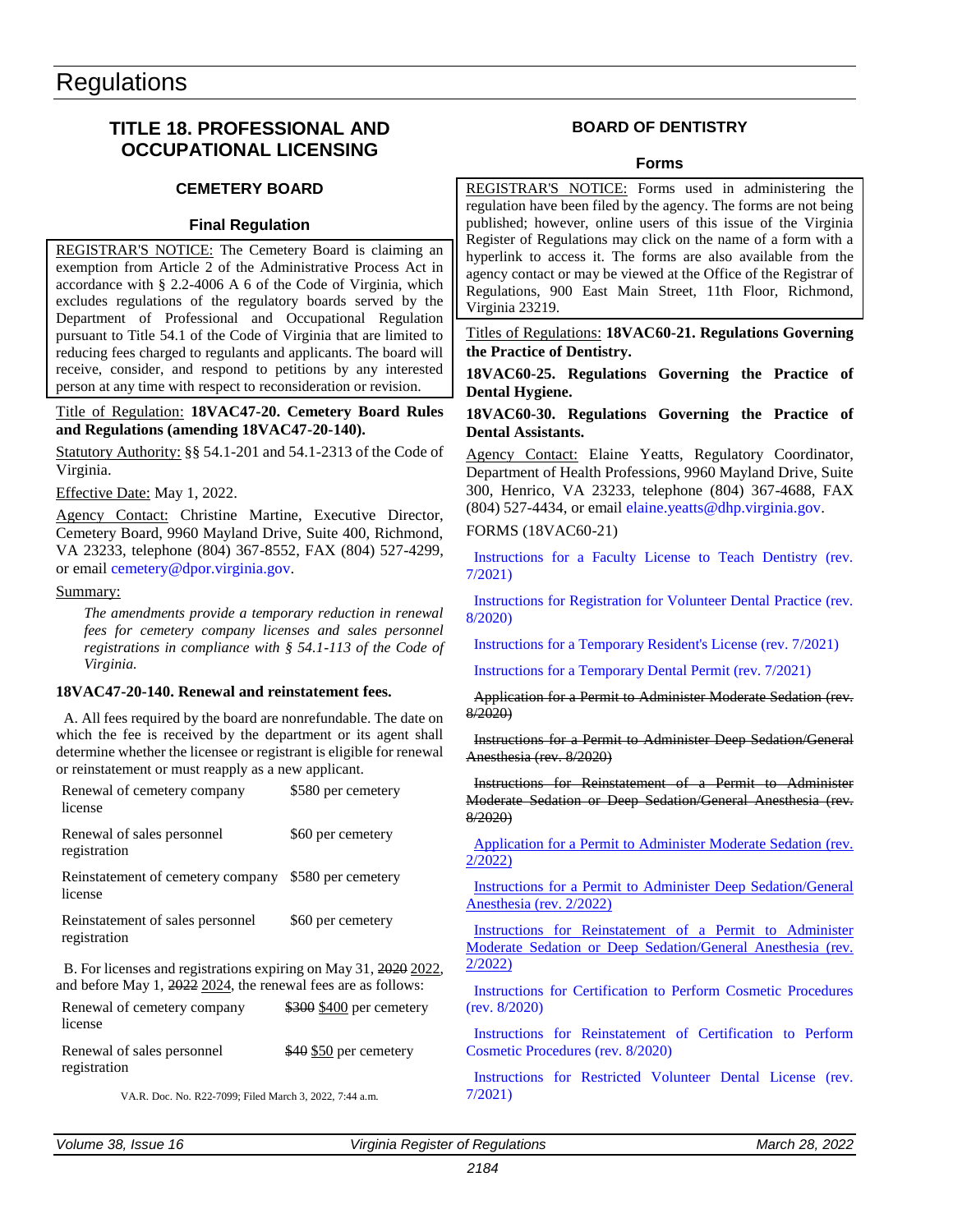Instructions for Oral and Maxillofacial Surgeon Registration of Practice (rev. 8/2020)

Instructions for Reinstatement of Oral and Maxillofacial Surgeon Registration of Practice (rev. 8/2020)

[Instructions for Oral and Maxillofacial Surgeon Registration](https://ris.dls.virginia.gov/uploads/18VAC60/forms/OMS%20Registration%20Application%20Revised%20February%202022-20220301143556.pdf)  [of Practice \(rev. 2/2022\)](https://ris.dls.virginia.gov/uploads/18VAC60/forms/OMS%20Registration%20Application%20Revised%20February%202022-20220301143556.pdf)

[Instructions for Reinstatement of Oral and Maxillofacial](https://ris.dls.virginia.gov/uploads/18VAC60/forms/OMS%20Registration%20Reinstatement%20Application%20Revised%20February%202022-20220301143715.pdf)  [Surgeon Registration of Practice \(rev. 2/2022\)](https://ris.dls.virginia.gov/uploads/18VAC60/forms/OMS%20Registration%20Reinstatement%20Application%20Revised%20February%202022-20220301143715.pdf)

[Instructions for Registration of a Mobile Dental Facility or](https://ris.dls.virginia.gov/uploads/18VAC60/forms/Mobile_Facility_App-20201228153807.pdf)  [Portable Dental Operation \(rev. 8/2020\)](https://ris.dls.virginia.gov/uploads/18VAC60/forms/Mobile_Facility_App-20201228153807.pdf)

[Instructions for Reactivation of Dental License \(rev. 7/2021\)](https://ris.dls.virginia.gov/uploads/18VAC60/forms/2021_Instr_Reactivation-20210918180817.pdf)

[Instructions for Reinstatement of Dental License \(rev.](https://ris.dls.virginia.gov/uploads/18VAC60/forms/2021_Instr_Reinstatement-20210918180848.pdf)  [7/2021\)](https://ris.dls.virginia.gov/uploads/18VAC60/forms/2021_Instr_Reinstatement-20210918180848.pdf)

#### Application Instructions for a Dental License (rev. 8/2021)

[Application Instructions for a Dental License \(rev. 2/2022\)](https://ris.dls.virginia.gov/uploads/18VAC60/forms/Dentist%20Online%20Application%20Instructions%20Revised%20February%202022-20220301145250.pdf) FORMS (18VAC60-25)

#### Application Instructions for Dental Hygienists (rev. 8/2021)

[Application Instructions for Dental Hygienists \(rev. 2/2022\)](https://ris.dls.virginia.gov/uploads/18VAC60/forms/Dental%20Hygiene%20Online%20Application%20Instructions%20Revised%20February%202022-20220301150407.pdf)

[Instructions for Registration for Dental Hygiene Volunteer](https://ris.dls.virginia.gov/uploads/18VAC60/forms/2021_Instr_Reg_VolunteerPractice-20210918182409.pdf)  [Practice \(rev. 7/2021\)](https://ris.dls.virginia.gov/uploads/18VAC60/forms/2021_Instr_Reg_VolunteerPractice-20210918182409.pdf)

[Instructions for Reactivation of Dental Hygienist License](https://ris.dls.virginia.gov/uploads/18VAC60/forms/2021_Instr_Reactivation_Hyg-20210918182953.pdf)  [\(rev. 7/2021\)](https://ris.dls.virginia.gov/uploads/18VAC60/forms/2021_Instr_Reactivation_Hyg-20210918182953.pdf)

[Instructions for Reinstatement of Dental Hygiene License](https://ris.dls.virginia.gov/uploads/18VAC60/forms/2021_Instr_Reinstatement_Hyg-20210918182922.pdf)  [\(rev. 7/2021\)](https://ris.dls.virginia.gov/uploads/18VAC60/forms/2021_Instr_Reinstatement_Hyg-20210918182922.pdf)

[Instructions for Restricted Volunteer Dental Hygiene License](https://ris.dls.virginia.gov/uploads/18VAC60/forms/2021_Instr_RestrictedVolunteer-20210918182825.pdf)  [\(rev. 7/2021\)](https://ris.dls.virginia.gov/uploads/18VAC60/forms/2021_Instr_RestrictedVolunteer-20210918182825.pdf)

[Instructions for a Faculty License to Teach Dental Hygiene](https://ris.dls.virginia.gov/uploads/18VAC60/forms/2021_Instr_FacultyLicense-20210918182738.pdf)  [\(rev. 7/2021\)](https://ris.dls.virginia.gov/uploads/18VAC60/forms/2021_Instr_FacultyLicense-20210918182738.pdf)

[Instructions for a Temporary Dental Hygiene Permit \(rev.](https://ris.dls.virginia.gov/uploads/18VAC60/forms/2021_Instr_TempPermit-20210918182602.pdf) [7/2021\)](https://ris.dls.virginia.gov/uploads/18VAC60/forms/2021_Instr_TempPermit-20210918182602.pdf)

[Continuing Education \(CE\) Credit Form for Volunteer](https://ris.dls.virginia.gov/uploads/18VAC60/forms/VolunteerPractice_CEForm-20201228133640.pdf)  [Practice \(rev. 5/2019\)](https://ris.dls.virginia.gov/uploads/18VAC60/forms/VolunteerPractice_CEForm-20201228133640.pdf)

FORMS (18VAC60-30)

Instructions for Registration of Dental Assistant II (rev. 7/2021)

[Instructions for Registration of Dental Assistant II \(rev.](https://ris.dls.virginia.gov/uploads/18VAC60/forms/Dental%20Assistant%20II%20Application%20February%202022-20220301143122.pdf)  [2/2022\)](https://ris.dls.virginia.gov/uploads/18VAC60/forms/Dental%20Assistant%20II%20Application%20February%202022-20220301143122.pdf)

[Instructions for Reactivation of Dental Assistant II](https://ris.dls.virginia.gov/uploads/18VAC60/forms/2021_Reactivate-20210918183633.pdf)  [Registration \(rev. 7/2021\)](https://ris.dls.virginia.gov/uploads/18VAC60/forms/2021_Reactivate-20210918183633.pdf)

[Instructions for Reinstatement of Dental Assistant II](https://ris.dls.virginia.gov/uploads/18VAC60/forms/2021_Reinstate-20210918183651.pdf)  [Registration \(rev. 7/2021\)](https://ris.dls.virginia.gov/uploads/18VAC60/forms/2021_Reinstate-20210918183651.pdf)

VA.R. Doc. No. R22-7110; Filed March 1, 2022, 4:21 p.m.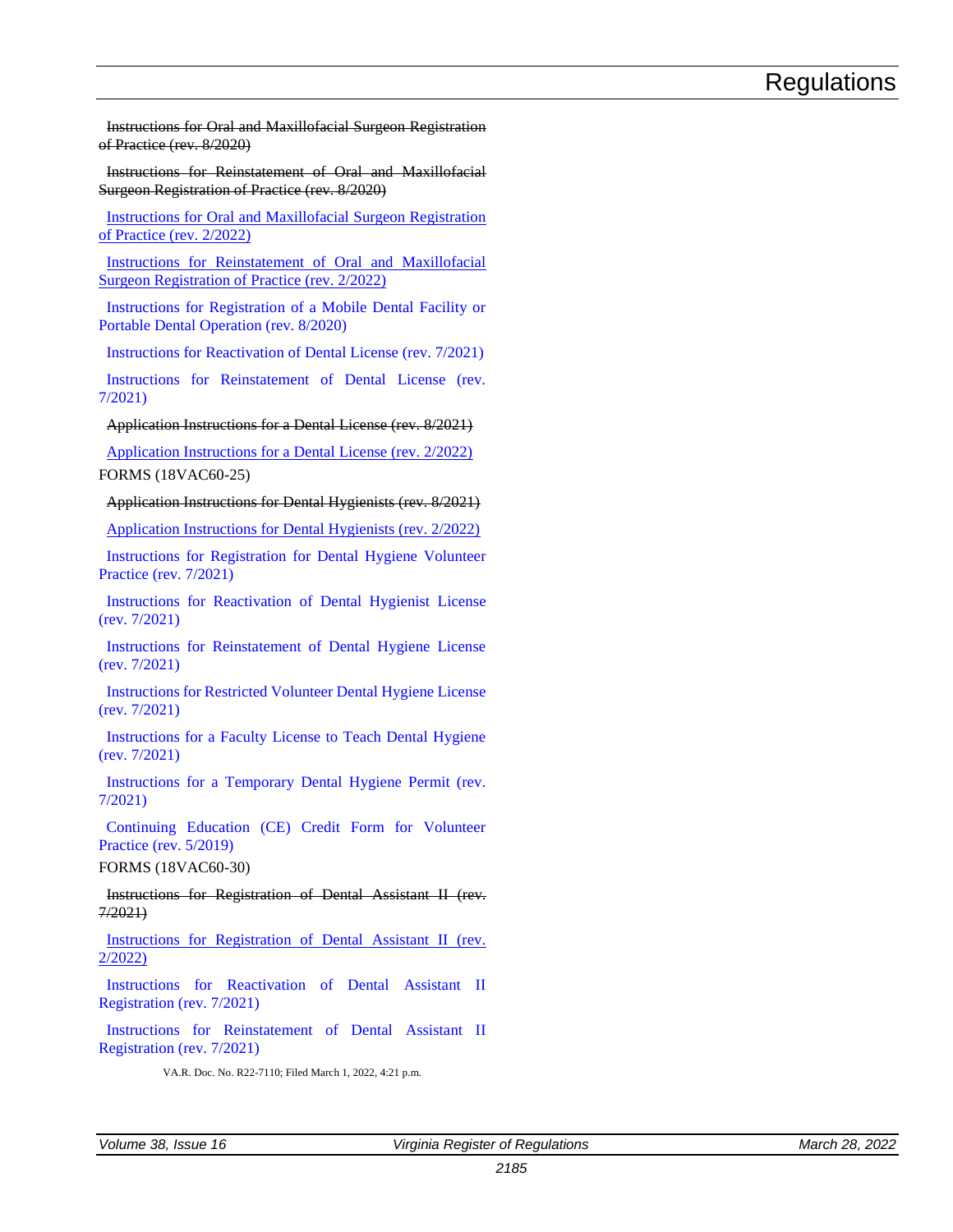## **GUIDANCE DOCUMENTS**

### **PUBLIC COMMENT OPPORTUNITY**

<span id="page-40-0"></span>Pursuant to [§ 2.2-4002.1](https://law.lis.virginia.gov/vacode/title2.2/chapter40/section2.2-4002.1/) of the Code of Virginia, a certified guidance document is subject to a 30-day public comment period after publication in the Virginia Register of Regulations and prior to the guidance document's effective date. During the public comment period, comments may be made through the Virginia Regulatory Town Hall website [\(http://www.townhall.virginia.gov\)](http://www.townhall.virginia.gov/) or sent to the agency contact. Under subsection C of [§ 2.2-4002.1,](https://law.lis.virginia.gov/vacode/title2.2/chapter40/section2.2-4002.1/) the effective date of the guidance document may be delayed for an additional period. The guidance document may also be withdrawn.

The following guidance documents have been submitted for publication by the listed agencies for a public comment period. Online users of this issue of the Virginia Register of Regulations may click on the name of a guidance document to access it. Guidance documents are also available on the Virginia Regulatory Town Hall [\(http://www.townhall.virginia.gov\)](http://www.townhall.virginia.gov/) or from the agency contact or may be viewed at the Office of the Registrar of Regulations, 900 East Main Street, Richmond, Virginia 23219.

#### **STATE AIR POLLUTION CONTROL BOARD**

**DEPARTMENT OF ENVIRONMENTAL QUALITY**

#### **STATE WATER CONTROL BOARD**

#### **VIRGINIA WASTE MANAGEMENT BOARD**

Title of Document: [Transportation Incident Management](https://townhall.virginia.gov/L/GetFile.cfm?File=C:/TownHall/docroot/GuidanceDocs_Proposed/440/GDoc_DEQ_6104_20220303.pdf)  Annex - Interim Plan - [Pollution Response and Emergency](https://townhall.virginia.gov/L/GetFile.cfm?File=C:/TownHall/docroot/GuidanceDocs_Proposed/440/GDoc_DEQ_6104_20220303.pdf)  [Program Guidance Document, 2021-01.](https://townhall.virginia.gov/L/GetFile.cfm?File=C:/TownHall/docroot/GuidanceDocs_Proposed/440/GDoc_DEQ_6104_20220303.pdf)

Public Comment Deadline: April 27, 2022.

Effective Date: April 28, 2022.

Agency Contact: John Giese, Manager, Department of Environmental Quality, 1111 East Main Street, Suite 1400, Richmond, VA 23219, telephone (804) 698-4827, or email [john.giese@deq.virginia.gov.](mailto:John.Giese@deq.virginia.gov)

#### **ALCOHOLIC BEVERAGE CONTROL AUTHORITY**

Title of Document: [Circular Letter 22-01-](https://townhall.virginia.gov/l/GetFile.cfm?File=C:/TownHall/docroot/GuidanceDocs_Proposed/999/GDoc_ABC_6106_20220307.pdf) Definitions for the [words "designer" and "vintage" as they are used within the](https://townhall.virginia.gov/l/GetFile.cfm?File=C:/TownHall/docroot/GuidanceDocs_Proposed/999/GDoc_ABC_6106_20220307.pdf)  [context of 3VAC5-70-230.](https://townhall.virginia.gov/l/GetFile.cfm?File=C:/TownHall/docroot/GuidanceDocs_Proposed/999/GDoc_ABC_6106_20220307.pdf)

Public Comment Deadline: April 27, 2022.

Effective Date: May 5, 2022.

Agency Contact: LaTonya D. Hucks-Watkins, Senior Legal Counsel, Alcoholic Beverage Control Authority, 7450 Freight Way, Mechanicsville, VA 23116, telephone (804) 213-4698.

#### **BOARD OF AUDIOLOGY AND SPEECH-LANGUAGE PATHOLOGY**

Title of Document: [Guidance for the Use and Supervision of](https://townhall.virginia.gov/l/GetFile.cfm?File=C:/TownHall/docroot/GuidanceDocs_Proposed/223/GDoc_DHP_6107_20220308.pdf)  [Speech-Language Pathology Assistants.](https://townhall.virginia.gov/l/GetFile.cfm?File=C:/TownHall/docroot/GuidanceDocs_Proposed/223/GDoc_DHP_6107_20220308.pdf)

Public Comment Deadline: April 27, 2022.

Effective Date: April 28, 2022.

Agency Contact: Elaine J. Yeatts, Agency Regulatory Coordinator, Department of Health Professions, Perimeter Center, 9960 Mayland Drive, Suite 300, Richmond, VA 23233, telephone (804) 367-4688, or email [elaine.yeatts@dhp.virginia.gov.](mailto:elaine.yeatts@dhp.virginia.gov)

#### **COMMON INTEREST COMMUNITY BOARD**

Title of Document: [Procedure for Consideration of Claims for](https://townhall.virginia.gov/l/GetFile.cfm?File=C:/TownHall/docroot/GuidanceDocs_Proposed/222/GDoc_DPOR_6105_20220307.pdf)  [Recovery from the Common Interest Community Management](https://townhall.virginia.gov/l/GetFile.cfm?File=C:/TownHall/docroot/GuidanceDocs_Proposed/222/GDoc_DPOR_6105_20220307.pdf)  [Recovery Fund.](https://townhall.virginia.gov/l/GetFile.cfm?File=C:/TownHall/docroot/GuidanceDocs_Proposed/222/GDoc_DPOR_6105_20220307.pdf)

Public Comment Deadline: April 27, 2022.

Effective Date: April 28, 2022.

Agency Contact: Joseph C. Haughwout, Jr., Administrator, Common Interest Community Board, 9960 Mayland Drive, Suite 400, Richmond, VA 23233, telephone (804) 367-8510.

#### **SAFETY AND HEALTH CODES BOARD**

Title of Document: [Guidance for Employers to Mitigate the](https://townhall.virginia.gov/L/GetFile.cfm?File=C:/TownHall/docroot/GuidanceDocs_Proposed/181/GDoc_DOLI_6097_20220301.pdf)  [Risk of COVID-19 to Workers.](https://townhall.virginia.gov/L/GetFile.cfm?File=C:/TownHall/docroot/GuidanceDocs_Proposed/181/GDoc_DOLI_6097_20220301.pdf)

Public Comment Deadline: April 27, 2022.

Effective Date: April 28, 2022.

Agency Contact: Princy Doss, Director of Policy, Planning and Public Information, Department of Labor and Industry, Main Street Centre, 600 East Main Street, Richmond, VA 23219, telephone (804) 786-4300, or email [princy.doss@doli.virginia.gov.](mailto:princy.doss@doli.virginia.gov)

#### **BOARD OF VETERINARY MEDICINE**

Titles of Documents: [Disposition of Routine Inspection](https://townhall.virginia.gov/L/GetFile.cfm?File=C:/TownHall/docroot/GuidanceDocs_Proposed/223/GDoc_DHP_6100_20220303.pdf)  [Violations.](https://townhall.virginia.gov/L/GetFile.cfm?File=C:/TownHall/docroot/GuidanceDocs_Proposed/223/GDoc_DHP_6100_20220303.pdf)

[Frequently Asked Questions -](https://townhall.virginia.gov/L/GetFile.cfm?File=C:/TownHall/docroot/GuidanceDocs_Proposed/223/GDoc_DHP_6101_20220303.pdf) Prescription Monitoring [Program.](https://townhall.virginia.gov/L/GetFile.cfm?File=C:/TownHall/docroot/GuidanceDocs_Proposed/223/GDoc_DHP_6101_20220303.pdf)

Public Comment Deadline: April 27, 2022.

Effective Date: April 28, 2022.

Agency Contact: Elaine J. Yeatts, Agency Regulatory Coordinator, Department of Health Professions, Perimeter Center, 9960 Mayland Drive, Suite 300, Richmond, VA 23233, telephone (804) 367-4688, or email [elaine.yeatts@dhp.virginia.gov.](mailto:elaine.yeatts@dhp.virginia.gov)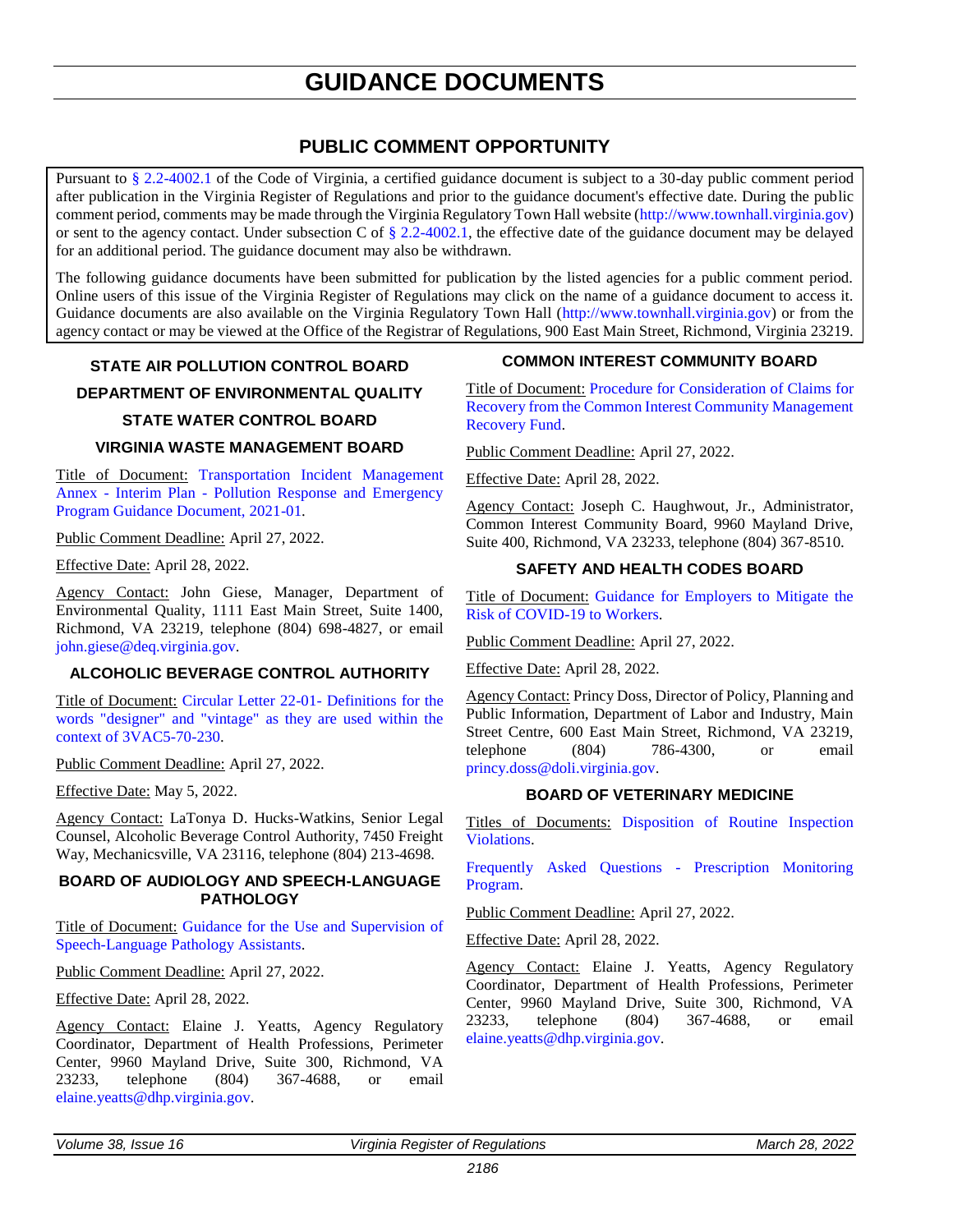#### <span id="page-41-0"></span>**STATE BOARD OF BEHAVIORAL HEALTH AND DEVELOPMENTAL SERVICES**

#### **Decision on Variances to the Regulations to Assure the Rights of Individuals Receiving Services from Providers Licensed, Funded, or Operated by the Department of Behavioral Health and Developmental Services (12VAC35-115)**

Notice of action: The Department of Behavioral Health and Developmental Services (DBHDS), in accordance with Part VI, Variances (12VAC35-115-220), of the Regulations to Assure the Rights of Individuals Receiving Services from Providers Licensed, Funded, or Operated by the Department of Behavioral Health and Developmental Services (12VAC35- 115), hereafter referred to as the "Human Rights Regulations," is announcing a decision on applications for variances to the Human Rights Regulations submitted to the State Human Rights Committee (SHRC). The purpose of the regulation is to ensure and protect the legal and human rights of individuals receiving services in facilities or programs operated, licensed, or funded by DBHDS.

Each variance application references the specific part of the Human Rights Regulations to which a variance is needed, the proposed wording of the substitute rule or procedure, and the justification for a variance. Such application also describes time limits and other conditions for duration and the circumstances that will end the applicability of the variance. After considering all available information including comments, the SHRC intends to submit a written decision deferring, disapproving, modifying, or approving each variance application. All variances shall be approved for a specific time period. The decisions and reasons for variances are described in this notice.

Purpose of notice: After considering all available information, at its meeting June 22, 2021, the SHRC voted to approve the applications for variances to the Human Rights Regulations.

Variance to procedures for 12VAC35-115-150, General provisions; 12VAC35-115-175, Human rights complaint process; 12VAC35-115-180, Local Human Rights Committee hearing and review procedures; 12VAC35-115-190, Special procedures for emergency hearings by the LHRC; 12VAC35- 115-200, Special procedures for LHRC reviews involving consent and authorization; and 12VAC35-115-210, State Human Rights Committee appeals procedures.

Explanation: Prior to 2010, the Virginia Center for Behavioral Rehabilitation (VCBR) followed the complaint process outlined in the Human Rights Regulations. As the census of the facility grew, the volume of complaints from residents overburdened the LHRC and became a treatment distraction for residents. The modified resident complaint process provides a similar level of review to the listed regulations. This modified complaint process allows for a review of complaints

at a "Formal" and "Director" level within the facility. The "Complaints Coordinator" of the facility meets with the resident at the Formal level in an attempt to resolve the issue at hand. At the Director level, the facility director or the director's designee reviews the complaint and attempts to resolve the issue at hand. If the resident is not satisfied with the determination or actions by the facility, the resident may appeal the decision to the VCBR Complaints Appeal Committee. This appeal committee is comprised of two members of the SHRC and the Director of the DBHDS Office of Human Rights. Of note, having the appeal committee ensures that there is still a process in place for a final review by individuals not affiliated with the facility.

This variance was approved for a three-year period with a modification to the request that if neither the chair nor the vicechair of the SHRC are individuals receiving services, then a member of the SHRC who is an individual receiving services shall be appointed to the appeal committee.

Variance to procedures for 12VAC35-115-100, Restrictions on freedoms of everyday life: 12VAC35-115-100 B 5 - LHRC Review of imposed restrictions that last longer than seven days or are imposed three or more times during a 30-day period.

Explanation: This variance permits VCBR to place a resident on restriction, under this subsection or under 12VAC35-115- 50, which lasts longer than seven days or is imposed three or more times in a 30-day time period without the approval of a local human rights committee (LHRC). Sexually violent predators may engage in behaviors that require an immediate restriction to ensure safety. It is necessary to implement restrictions in a timely manner so that the safety of residents and the general public is maintained. Prior review of a restriction by a LHRC may delay the implementation or continuation of a necessary restriction, increasing risk. Sexually violent predators may plan dangerous actions to circumvent established timeframes for review (e.g., seven or 30 days). Longer and more frequent restrictions, as determined by the individual's treatment team, may be required to assure the safety of residents, staff, and the general public. An individual may utilize the facility complaint process to request review of an imposed restriction.

Procedures for ensuring resident freedoms of everyday life within VCBR and procedures for implementing restrictions on those freedoms shall be outlined in Facility Instruction No. 201, Restrictions on Freedoms of Everyday Life.

This variance was not approved.

Variance to procedures for 12VAC35-115-50 C 3 a reasonable privacy and private storage space.

Explanation: While VCBR is substantially able to meet the requirements of this section, the facility does·"double-bunk" individuals in rooms that are approximately 85 square feet. The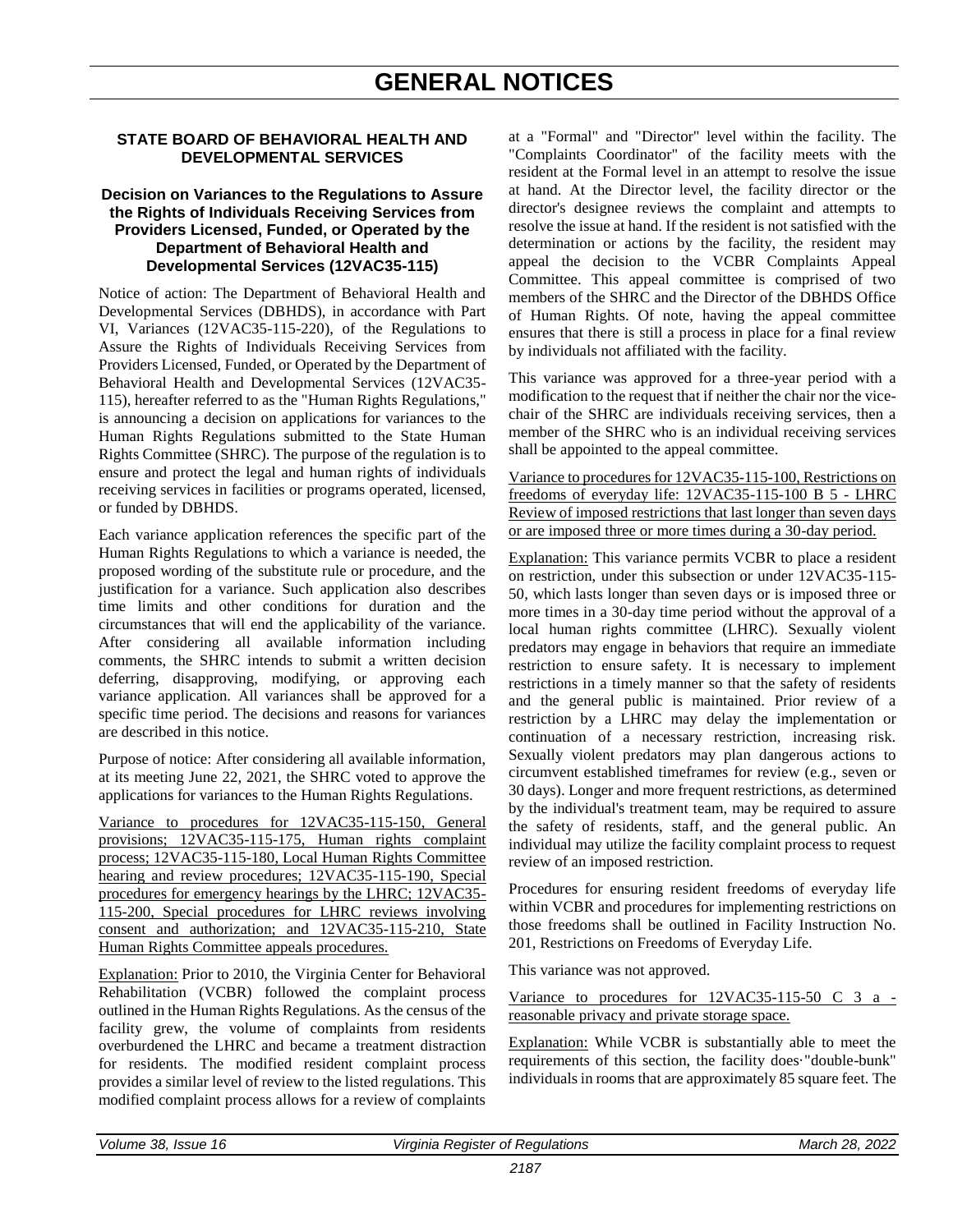## General Notices

facility provides private (lockable) storages spaces to residents in their rooms.

This variance was approved for a three-year period.

Contact Information: Taneika Goldman, Director, Office of Human Rights, Department of Behavioral Health and Developmental Services, 1220 East Bank Street, P.O. Box 1797, Richmond, VA 23218-1797, telephone (804) 786-3988, FAX (833) 734-1241, or email [taneika.goldman@dbhds.virginia.gov.](mailto:taneika.goldman@dbhds.virginia.gov)

#### **DEPARTMENT OF ENVIRONMENTAL QUALITY**

#### **Bartonsville Energy Facility II LLC Notice of Intent for Small Renewable Energy Project (Solar) - Frederick County**

Bartonsville Energy Facility II LLC has provided the Department of Environmental Quality a notice of intent to submit the necessary documents for a permit by rule for a small renewable energy project (solar) in Frederick County. Bartonsville Energy Facility II LLC will be located on approximately 640 acres of privately owned land to the west of Stephens City, Virginia, south of Marlboro Road, and adjacent to the project's currently permitted site. Latitude and longitude coordinates are as follows: 39.081353, -78.240525. The expansion facilities will have a maximum capacity of 50 megawatts alternating current and will consist of groundmounted solar photovoltaic modules installed on single-axis tracking structures and associated inverters. As so explained, the project will have a total maximum nameplate capacity of 130 megawatts alternating current.

Contact Information: Mary Major, Department of Environmental Quality, 1111 East Main Street, Suite 1400, P.O. Box 1105, Richmond, VA 23218, telephone (804) 659- 2665, FAX (804) 698-4510.

#### **Public Hearing and Public Comment Period - Proposed Runway Realignment and Extension in Middlesex County**

Purpose of notice: The Department of Environmental Quality (DEQ) seeks public comment on the state's response to the environmental aspects of a proposed runway realignment and extension in Middlesex County, Virginia.

Public comment period: March 17, 2022, to April 8, 2022.

Type of response: DEQ is conducting an environmental review of a proposed runway realignment and extension as a component of the airport's License Modification Application submitted to the Virginia Department of Aviation (DOAV).

Project description: The Middlesex County Board of Supervisors, owner and operator of the Hummel Field Airport (W75) requests the DOAV amend the licensed dimensions of the current Runway 1-19 from 2,167 feet long and 45 feet wide to 3,220 feet long and 50 feet wide. Hummel Field Airport is comprised of approximately 72 acres of land and includes several aircraft hangars and a single asphalt runway, Runway 1-19, which is aligned roughly north-south. The airport is bounded by Greys Point Road to the south and east and Plainview Road to the west. The purpose of the project is to improve airport safety by constructing a runway that is fully compliant with DOAV's current design criteria and will realign the runway to provide a configuration that does not require aircraft to take off and land over existing residences north of the airport. The proposed action (Alternative 1B) includes the realignment of the runway using the DOAV minimum requirements for licensing. The proposed action includes a 1,053-foot extension and realignment of the existing runway. The proposed action would realign the runway approximately 3.9 degrees northeast, providing a new approach from the north that is generally centered over the water. The new runway, still designated as Runway 1-19, would add turnarounds at each end. Based on a combination of Federal Aviation Administration and DOAV design guidelines, the proposed action would provide a realigned runway that is 3,220 feet long and 50 feet wide. Additional activity associated with the runway realignment includes the demolition of approximately 12,146 square yards of asphalt from existing Runway 1-19, the acquisition of approximately 9.72 acres of property, construction of stormwater controls, and installation and temporary use of staging areas, haul roads, and sediment and erosion controls. The proposed action will allow the airport to meet the criteria for licensing set by the DOAV, improve safety, and support regional growth and development.

How a decision is made: The DEQ Office of Environmental Impact Review coordinates the Commonwealth's response to the environmental information submitted for runway extensions. DEQ distributes the documents to appropriate state agencies, planning districts, and localities for their review and comment. Upon consideration of all comments, DEQ prepares a single state response to DOAV, which must consider the environmental review conducted by DEQ prior to approving the airport's License Modification Application.

How to comment: DEQ accepts comments from the public by hand-delivery, email, or postal mail. The public is invited to comment in any of three ways:

1. Oral comments will be recorded by a certified court reporter during a joint public hearing.

2. Written comments may be submitted anytime during the hearing.

3. Written comments may be mailed, emailed, or hand delivered to DEQ to the staff person listed at the end of this notice.

All written comments will be forwarded to the DOAV. All comments must include the name, address, and telephone number of the person commenting and be received by DEQ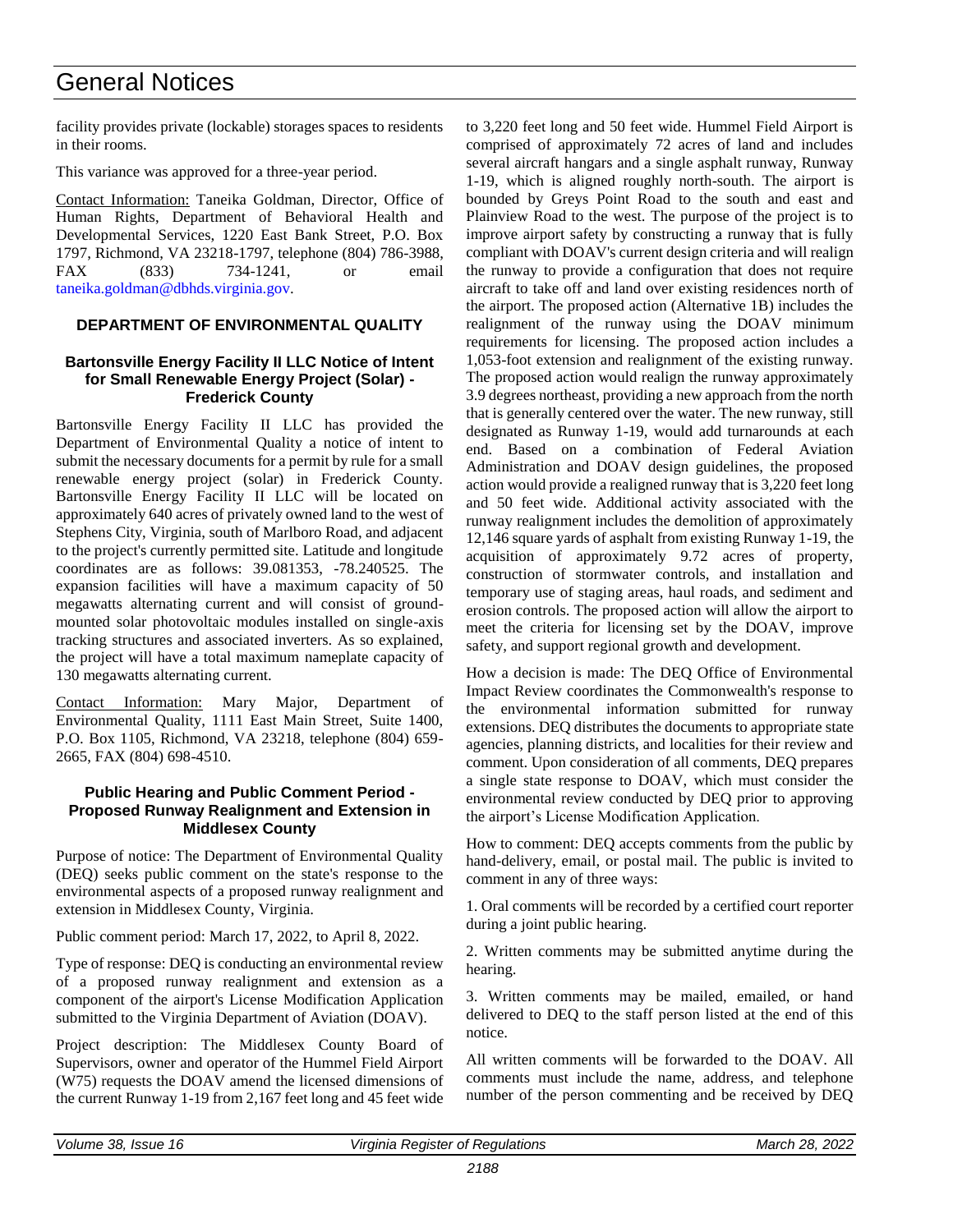within the comment period. Before including the commenter's address, phone number, email address, or other personal identifying information in the comment, be advised that the entire comment, including personal identifying information may be made publicly available at any time. While commenters can ask the department in the comment to withhold from public review personal identifying information, the department cannot guarantee its ability to do so. A copy of the environmental information is available at the following locations:

• Middlesex County Public Library, 150 Grace Avenue, Urbanna, VA 23175

• Hummel Field Airport, 310 Plainview Road, Topping, VA 23169

• Middlesex County Administration, 877 General Puller Highway, Saluda, VA 23149

• Department of Environmental Quality, 1111 East Main Street, 14th Floor, Richmond, VA 23219 (upon request)

A copy of the information is also available online at [https://www.co.middlesex.va.us/217/Public-Hearing-and-](https://www.co.middlesex.va.us/217/Public-Hearing-and-Other-Notices.)[Other-Notices.](https://www.co.middlesex.va.us/217/Public-Hearing-and-Other-Notices.)

Public hearing: A joint public hearing will be hosted by DEQ in conjunction with the DOAV for the purposes of compliance with state licensing requirements (§ 5.1-7 of the Code of Virginia). Anyone desiring to be heard in support of or in opposition to this proposed action may attend and have their comments considered by DEQ and DOAV. An informational open house will be held a half hour prior to the joint public hearing. The joint public hearing and informational open house will be held as follows:

Date: March 30, 2022

Time: Informational open house 5:30 p.m. to 6 p.m.

Public hearing will begin at 6 p.m.

Location: Board Meeting Room, Middlesex County Historic Courthouse, 865 General Puller Highway, Saluda, VA

Contact for public comments, document requests, and additional information is provided as follows:

Contact Information: Janine Howard, Department of Environmental Quality, Central Office, Office of Environmental Impact Review 1111 East Main Street, 14th Floor, Richmond, VA 23218, telephone (804) 659-1916 or email [janine.howard@deq.virginia.gov.](mailto:janine.howard@deq.virginia.gov)

#### **STATE BOARD OF HEALTH**

#### **American Rescue Plan Act Funding Announcement**

The Virginia Department of Health (VDH) is pleased to announce \$100 million of available American Rescue Plan Act (ARPA) funding to assist public drinking water systems across the Commonwealth of Virginia.

VDH developed a list of potential waterworks construction projects based on agency knowledge of needs from inspections, sanitary surveys, enforcement and compliance activity, and technical assistance across the Commonwealth. Project eligibility for ARPA projects are the same as for Drinking Water State Revolving Fund (DWSRF) projects. For more information on DWSRF eligibility, please review the [DWSRF Eligibility Handbook | US EPA.](https://www.epa.gov/dwsrf/dwsrf-eligibility-handbook)

To date, VDH has already approved and awarded 35 qualifying applications totaling \$62,352,700. Projects identified for funding include waterworks that (i) serve fewer than 10,000 persons; (ii) are disadvantaged, meaning that the annual water bill exceeds 1.0% of the median household income level for that community; (iii) are abandoned, meaning that the owner of the waterworks has effectively stopped providing services; or (iv) have acute or chronic violations of the Waterworks Regulations (12VAC5-590). VDH uses the project area that will benefit from the project when determining whether a waterworks qualifies as disadvantaged. VDH has prioritized projects to mitigate public health or other compliance concerns.

VDH is now accepting applications for the remaining ARPA funding. The application to apply for ARPA funding and other details about the previously awarded projects can be reviewed and downloaded at [Drinking Water American Rescue Plan Act](https://www.vdh.virginia.gov/drinking-water/arpa/)  (ARPA) - [Drinking Water.](https://www.vdh.virginia.gov/drinking-water/arpa/) VDH is also accepting comments on the ARPA projects previously awarded. Please send applications, comments, questions, and concerns on projects awarded to date to [vdh\\_drinkingwater@vdh.virginia.gov.](mailto:vdh_drinkingwater@vdh.virginia.gov)

ARPA funding is only available to waterworks that have a population less than 10,000 persons or that are disadvantaged, abandoned, or have acute or chronic violations of the Waterworks Regulations, as described in this notice. Find additional information and help answer questions at:

[Coronavirus State and Local Fiscal Recovery Funds | U.S.](https://home.treasury.gov/policy-issues/coronavirus/assistance-for-state-local-and-tribal-governments/state-and-local-fiscal-recovery-funds)  [Department of the Treasury](https://home.treasury.gov/policy-issues/coronavirus/assistance-for-state-local-and-tribal-governments/state-and-local-fiscal-recovery-funds)

<https://home.treasury.gov/news/press-releases/jy0550>

[https://www.nlc.org/covid-19-pandemic-response/american](https://www.nlc.org/covid-19-pandemic-response/american-rescue-plan-act/)[rescue-plan-act/](https://www.nlc.org/covid-19-pandemic-response/american-rescue-plan-act/)

This solicitation is running concurrently with the annual Drinking Water State Revolving Fund (DWSRF) and Bipartisan Infrastructure Law (BIL) solicitation. Information about BIL and DWSRF funding and applications can be found at

[https://www.townhall.virginia.gov/L/ViewNotice.cfm?gnid=2](https://www.townhall.virginia.gov/L/ViewNotice.cfm?gnid=2367) [367.](https://www.townhall.virginia.gov/L/ViewNotice.cfm?gnid=2367) Applications for ARPA funding, DWSRF funding, and Bipartisan Infrastructure Law funding applications are all due by May 6, 2022.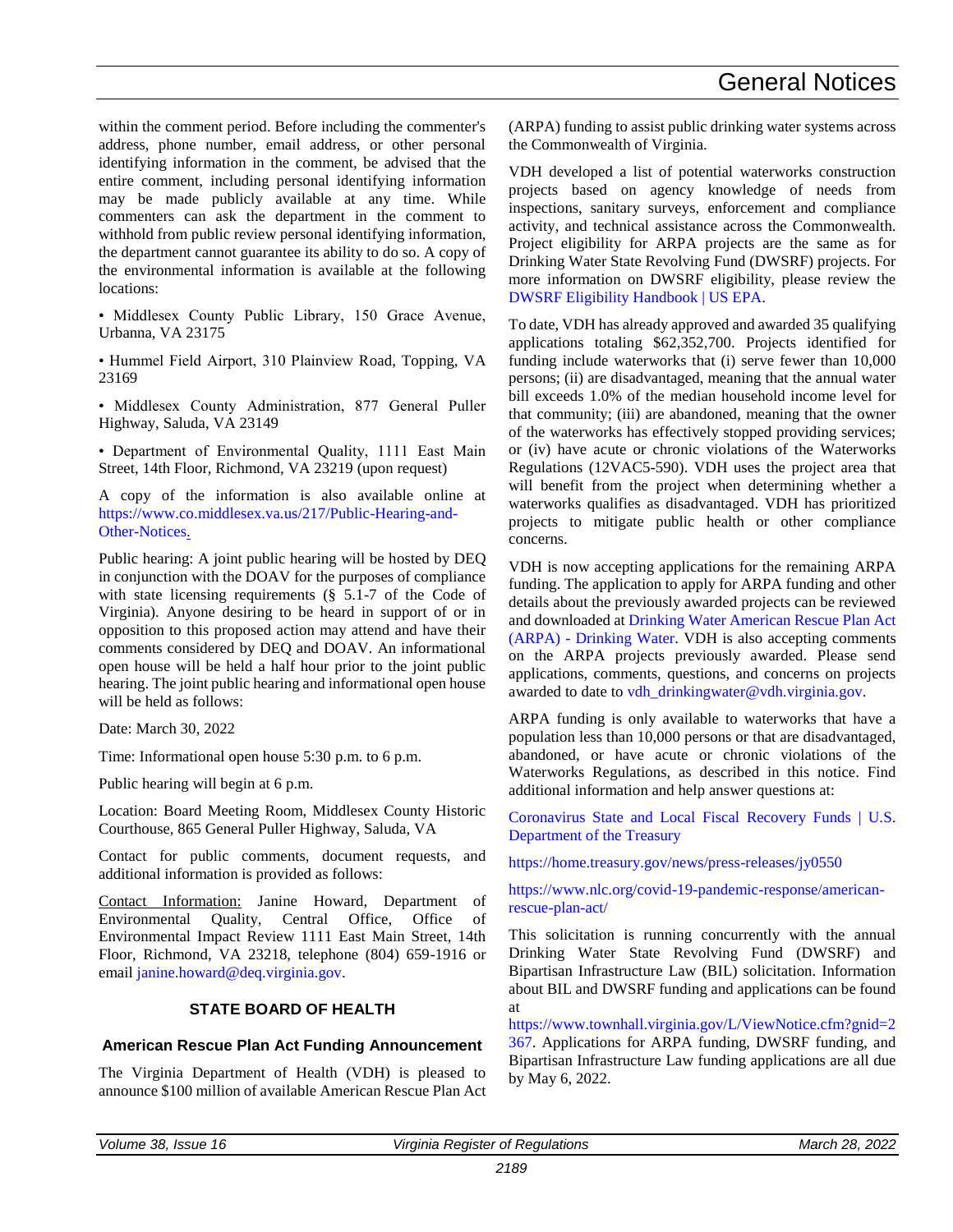## General Notices

Contact Information: Joseph Hilbert, Deputy Commissioner, Government and Regulatory Affairs, Virginia Department of Health, 109 Governor Street, Richmond, VA 23219, telephone (804) 864-7001, FAX (804) 864-7022.

#### **STATE WATER CONTROL BOARD**

#### **Proposed Enforcement Notice for A & K Development Corporation**

An enforcement action has been proposed for A & K Development Corporation for violations at the Trinity Senior Village construction site located at 3065 Germanna Highway, Locust Grove, Virginia. The State Water Control Board proposes to issue a special order by consent to A & K Development Corporation to address noncompliance with the State Water Control Law and regulations. A description of the proposed action is available at [https://www.deq.virginia.gov/permits-regulations/public-](https://www.deq.virginia.gov/permits-regulations/public-notices/enforcement-orders)

[notices/enforcement-orders.](https://www.deq.virginia.gov/permits-regulations/public-notices/enforcement-orders) The Department of Environmental Quality will accept public comment from March 14, 2022, to April 13, 2022.

Contact Information: Carla Pool, Enforcement Adjudication Manager, Department of Environmental Quality, 1111 East Main Street, Richmond, VA 23219, telephone (804) 664-3666, or email [carla.pool@deq.virginia.gov.](mailto:Carla.Pool@deq.virginia.gov)

#### **Proposed Enforcement Action for Brambleton Group LLC**

An enforcement action has been proposed for Brambleton Group LLC for violations of the State Water Control Law and regulations at the Brambleton Phase II, Sections 32, 34, and Active Adult Facility located in Loudoun County, Virginia. The State Water Control Board proposes to issue a consent order to resolve violations associated with the Brambleton Phase II, Sections 32, 34, and Active Adult Facility. A description of the proposed action is available at the Department of Environmental Quality office listed or online at [www.deq.virginia.gov/permits-regulations/public-](http://www.deq.virginia.gov/permits-regulations/public-notices/enforcement-orders)

[notices/enforcement-orders.](http://www.deq.virginia.gov/permits-regulations/public-notices/enforcement-orders) The staff contact will accept comments by email or postal mail from March 29, 2022, through April 27, 2022.

Contact Information: Mark Miller, Department of Environmental Quality, Northern Regional Office, 13901 Crown Court, Woodbridge, VA 22193, or email [mark.miller@deq.virginia.gov.](mailto:mark.miller@deq.virginia.gov)

#### **Proposed Enforcement Action for C&T Durham Trucking Company**

An enforcement action has been proposed for C&T Durham Trucking Company for violations at Cherry Grove Dairy Farm in Rockbridge County, Virginia and C&T Durham Trucking Company Facility in the City of Harrisonburg, Virginia. The State Water Control Board proposes to issue a consent order

with penalty to C&T Durham Trucking Company to address noncompliance with State Water Control Law. A description of the proposed action is available at the Department of Environmental Quality office listed or online at [www.deq.virginia.gov.](http://www.deq.virginia.gov/) The staff contact will accept comments by email, fax or postal mail from March 28, 2022, to April 29, 2022.

Contact Information: Eric Millard, Enforcement Specialist, Department of Environmental Quality, Valley Regional Office, 4411 Early Road, P.O. Box 3000, Harrisonburg, VA 22801, FAX (804) 698-4178, or email [eric.millard@deq.virginia.gov.](mailto:eric.millard@deq.virginia.gov)

#### **Proposed Enforcement Action for Foss Recycling of Virginia LLC**

An enforcement action has been proposed for the Foss Recycling of Virginia LLC for violations of the State Water Control Law at Foss Recycling, Chesapeake, Virginia. A description of the proposed action is available at the Department of Environmental Quality office listed or online at [www.deq.virginia.gov.](http://www.deq.virginia.gov/) Comments will be accepted from March 28, 2022, to April 27, 2022.

Contact Information: Russell Deppe, Enforcement Specialist, Department of Environmental Quality, 5636 Southern Boulevard, Virginia Beach, VA 23462, telephone (757) 647- 8060, or email [russell.deppe@deq.virginia.gov.](mailto:russell.deppe@deq.virginia.gov)

#### **Proposed Enforcement Action for Gill Bros LLC**

An enforcement action has been proposed for Gill Bros LLC for violations at GB 2 Facility in Augusta County, Virginia. The State Water Control Board proposes to issue a consent order with penalty and injunctive relief to Gill Bros LLC to address noncompliance with State Water Control Law. A description of the proposed action is available at the Department of Environmental Quality office listed or online at [www.deq.virginia.gov.](http://www.deq.virginia.gov/) The staff contact will accept comments by email, fax, or postal mail from March 28, 2022, to April 26, 2022.

Contact Information: Celeste Horton, Enforcement Specialist, Department of Environmental Quality, Valley Regional Office, 4411 Early Road, P.O. Box 3000, Harrisonburg, VA 22801, FAX (804) -698-4178, or email [celeste.horton@deq.virginia.gov.](mailto:celeste.horton@deq.virginia.gov)

#### **Proposed Enforcement Action for HITT Contracting Inc.**

An enforcement action has been proposed for HITT Contracting Inc. for violations of the State Water Control Law and regulations at the LVL Data Center located on Prison Road in Mecklenburg County, Virginia. The State Water Control Board proposes to issue a consent order to resolve violations associated with the LVL Data Center. A description of the